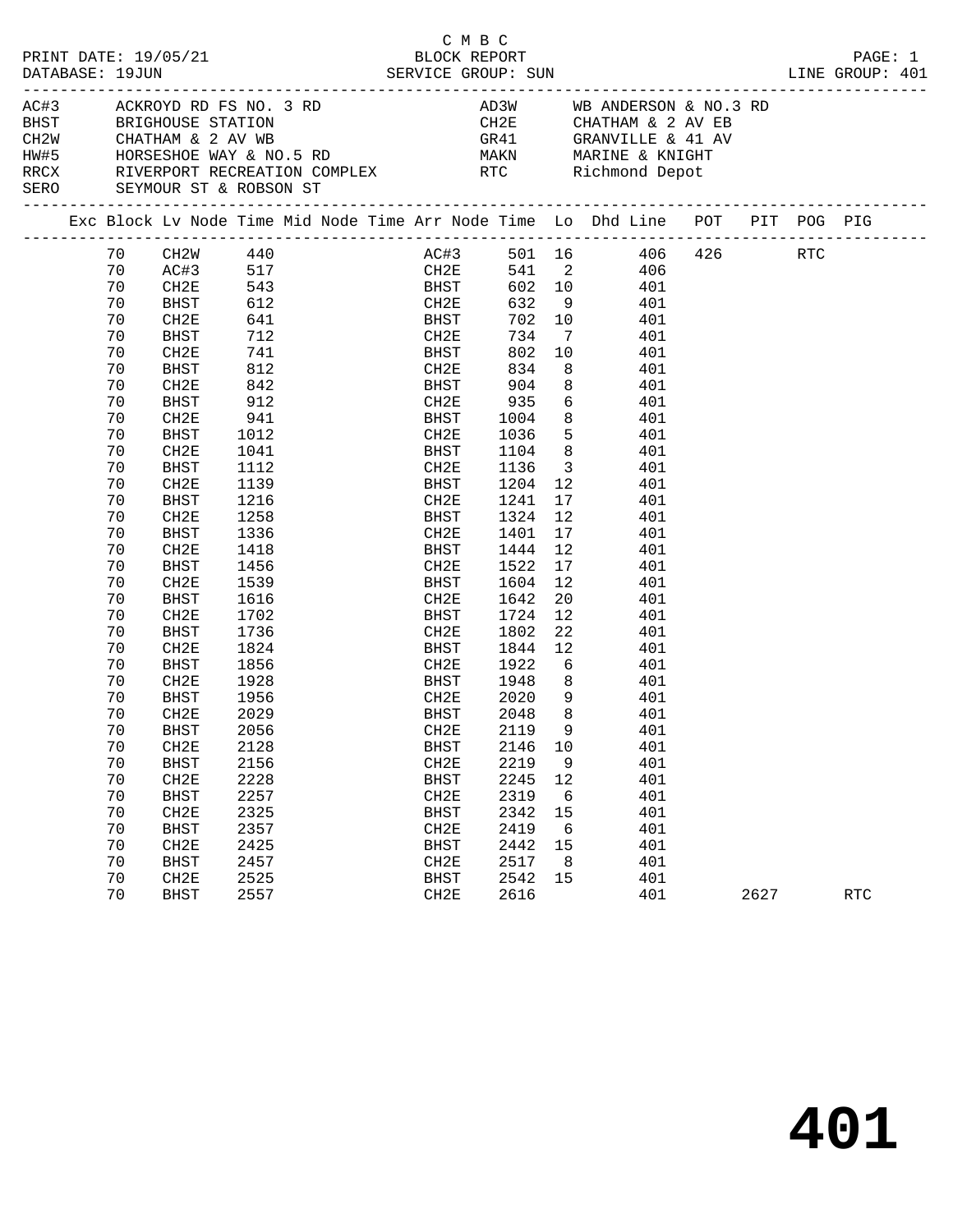#### C M B C<br>BLOCK REPORT PRINT DATE: 19/05/21 BLOCK REPORT PAGE: 2 SERVICE GROUP: SUN

|  |        | Exc Block Lv Node Time Mid Node Time Arr Node Time Lo Dhd Line |      |      |  |                   |        |                |     | POT |      | PIT POG PIG |            |
|--|--------|----------------------------------------------------------------|------|------|--|-------------------|--------|----------------|-----|-----|------|-------------|------------|
|  | 71     | CH <sub>2</sub> W                                              | 500  |      |  | AC#3              | 521 11 |                | 406 | 446 |      | RTC         |            |
|  | 71     | AC#3                                                           | 532  |      |  | RRCX              | 555    | 2              | 408 |     |      |             |            |
|  | 71     | RRCX                                                           | 557  |      |  | AC#3              | 620    | 9              | 408 |     |      |             |            |
|  | 71     | AC#3                                                           | 629  |      |  | RRCX              | 652    | 5              | 408 |     |      |             |            |
|  | 71     | RRCX                                                           | 657  |      |  | AC#3              | 720    | 9              | 408 |     |      |             |            |
|  | 71     | AC#3                                                           | 729  |      |  | RRCX              | 753    | $\overline{4}$ | 408 |     |      |             |            |
|  | 71     | RRCX                                                           | 757  |      |  | AC#3              | 820    | 9              | 408 |     |      |             |            |
|  | 71     | AC#3                                                           | 829  |      |  | RRCX              | 853    | $\mathbf{3}$   | 408 |     |      |             |            |
|  | $71\,$ | RRCX                                                           | 856  |      |  | AC#3              | 921    | 4              | 408 |     |      |             |            |
|  | 71     | AC#3                                                           | 925  |      |  | RRCX              | 951    | $\overline{4}$ | 408 |     |      |             |            |
|  | 71     | RRCX                                                           | 955  |      |  | AC#3              | 1023   | - 8            | 408 |     |      |             |            |
|  | 71     | AC#3                                                           | 1031 |      |  | RRCX              | 1058   | 12             | 408 |     |      |             |            |
|  | 71     | RRCX                                                           | 1110 |      |  | AC#3              | 1138   | 13             | 408 |     |      |             |            |
|  | 71     | AC#3                                                           | 1151 |      |  | RRCX              | 1219   | 8              | 408 |     |      |             |            |
|  | 71     | RRCX                                                           | 1227 |      |  | AC#3              | 1258   | 13             | 408 |     |      |             |            |
|  | 71     | AC#3                                                           | 1311 |      |  | RRCX              | 1339   | 8 <sup>8</sup> | 408 |     |      |             |            |
|  | 71     | RRCX                                                           | 1347 |      |  | AC#3              | 1418   | 13             | 408 |     |      |             |            |
|  | 71     | AC#3                                                           | 1431 |      |  | RRCX              | 1459   | 6              | 408 |     |      |             |            |
|  | 71     | RRCX                                                           | 1505 |      |  | AC#3              | 1538   | 13             | 408 |     |      |             |            |
|  | 71     | AC#3                                                           | 1551 |      |  | RRCX              | 1620   | 10             | 408 |     |      |             |            |
|  | 71     | RRCX                                                           | 1630 |      |  | AC#3              | 1700   |                | 408 |     | 1716 |             | <b>RTC</b> |
|  | 72     | CH <sub>2E</sub>                                               | 513  |      |  | BHST              | 532    | 10             | 401 | 459 |      | <b>RTC</b>  |            |
|  | 72     | BHST                                                           | 542  |      |  | CH2E              | 602    | 11             | 401 |     |      |             |            |
|  | 72     | CH <sub>2E</sub>                                               | 613  |      |  | BHST              | 632    | 10             | 401 |     |      |             |            |
|  | 72     | <b>BHST</b>                                                    | 642  |      |  | CH2E              | 702    | - 9            | 401 |     |      |             |            |
|  | 72     | CH <sub>2E</sub>                                               | 711  |      |  | <b>BHST</b>       | 732    | 10             | 401 |     |      |             |            |
|  | 72     | <b>BHST</b>                                                    | 742  | BHST |  | 742 CH2W          | 802    | 6              | 401 |     |      |             |            |
|  | 72     | CH <sub>2</sub> W                                              | 808  |      |  | AC#3              | 831    | 7              | 406 |     |      |             |            |
|  | 72     | AC#3                                                           | 838  |      |  | CH <sub>2</sub> W | 904    | 3              | 406 |     |      |             |            |
|  | 72     | CH <sub>2</sub> W                                              | 907  |      |  | AC#3              | 931    | 9              | 406 |     |      |             |            |
|  | 72     | AC#3                                                           | 940  |      |  | CH <sub>2</sub> M | 1007   | $\overline{4}$ | 406 |     |      |             |            |
|  | 72     | CH <sub>2</sub> W                                              | 1011 |      |  | AC#3              | 1038   | $10\,$         | 406 |     |      |             |            |
|  | 72     | AC#3                                                           | 1048 |      |  | CH <sub>2</sub> M | 1116   | $\overline{7}$ | 406 |     |      |             |            |
|  | 72     | CH <sub>2</sub> W                                              | 1123 |      |  | AC#3              | 1150   | 10             | 406 |     |      |             |            |
|  | 72     | AC#3                                                           | 1200 |      |  | CH <sub>2</sub> W | 1228   | $\overline{7}$ | 406 |     |      |             |            |
|  | 72     | CH <sub>2</sub> M                                              | 1235 |      |  | AC#3              | 1302   | 10             | 406 |     |      |             |            |
|  | 72     | AC#3                                                           | 1312 |      |  | CH <sub>2</sub> W | 1342   | 5              | 406 |     |      |             |            |
|  | 72     | CH <sub>2</sub> M                                              | 1347 |      |  | AC#3              | 1414   | 10             | 406 |     |      |             |            |
|  | 72     | AC#3                                                           | 1424 |      |  | CH <sub>2</sub> W | 1455   | 5              | 406 |     |      |             |            |
|  | 72     | CH <sub>2</sub> W                                              | 1500 |      |  | AC#3              | 1526   | 10             | 406 |     |      |             |            |
|  | 72     | AC#3                                                           | 1536 |      |  | CH <sub>2</sub> M | 1606   | $\overline{7}$ | 406 |     |      |             |            |
|  | 72     | CH <sub>2</sub> W                                              | 1613 |      |  | AC#3              | 1638   | 10             | 406 |     |      |             |            |
|  | 72     | AC#3                                                           | 1648 |      |  | CH2W              | 1718   | 8 <sup>8</sup> | 406 |     |      |             |            |
|  | 72     | CH <sub>2</sub> W                                              | 1726 |      |  | AC#3              | 1750   | 10             | 406 |     |      |             |            |
|  | 72     | AC#3                                                           | 1800 |      |  | CH <sub>2</sub> M | 1827   |                | 406 |     | 1838 |             | RTC        |
|  |        |                                                                |      |      |  |                   |        |                |     |     |      |             |            |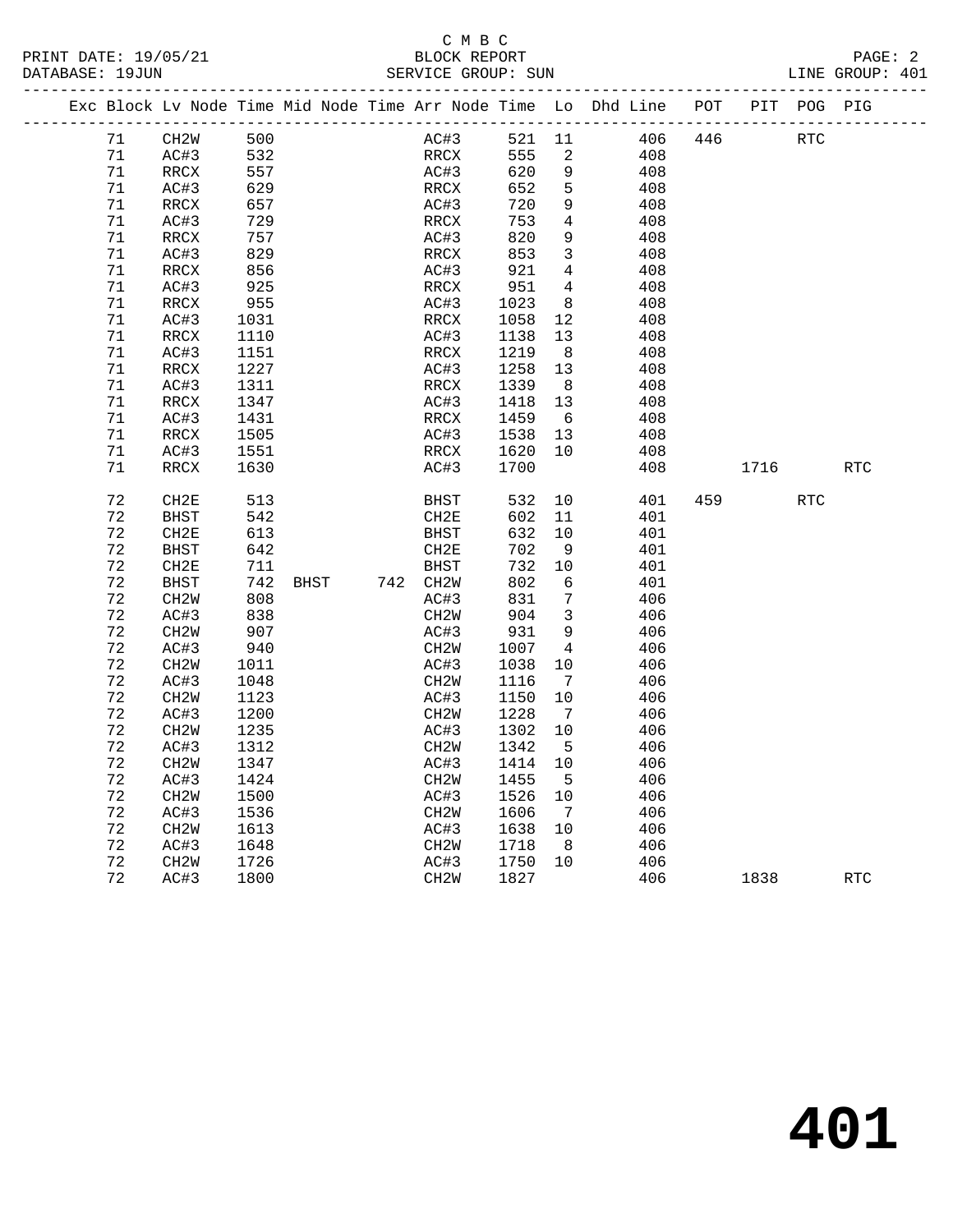#### C M B C<br>BLOCK REPORT PRINT DATE: 19/05/21 BLOCK REPORT PAGE: 3 SERVICE GROUP: SUN

|  |    | Exc Block Lv Node Time Mid Node Time Arr Node Time Lo Dhd Line |      |  |      |      |      |                         |        |     | POT | PIT  | POG PIG    |            |
|--|----|----------------------------------------------------------------|------|--|------|------|------|-------------------------|--------|-----|-----|------|------------|------------|
|  | 73 | CH2W                                                           | 520  |  |      | AC#3 |      |                         | 541 18 | 406 | 506 |      | <b>RTC</b> |            |
|  | 73 | AC#3                                                           | 559  |  |      | RRCX | 622  | 5                       |        | 408 |     |      |            |            |
|  | 73 | RRCX                                                           | 627  |  | AC#3 |      | 650  | 9                       |        | 408 |     |      |            |            |
|  | 73 | AC#3                                                           | 659  |  | RRCX |      | 722  | 5                       |        | 408 |     |      |            |            |
|  | 73 | RRCX                                                           | 727  |  | AC#3 |      | 750  | 9                       |        | 408 |     |      |            |            |
|  | 73 | AC#3                                                           | 759  |  | RRCX |      | 823  | $\overline{4}$          |        | 408 |     |      |            |            |
|  | 73 | RRCX                                                           | 827  |  | AC#3 |      | 850  | 9                       |        | 408 |     |      |            |            |
|  | 73 | AC#3                                                           | 859  |  | RRCX |      | 925  | $\overline{\mathbf{3}}$ |        | 408 |     |      |            |            |
|  | 73 | RRCX                                                           | 928  |  | AC#3 |      | 953  | 18                      |        | 408 |     |      |            |            |
|  | 73 | AC#3                                                           | 1011 |  | RRCX |      | 1038 | 12                      |        | 408 |     |      |            |            |
|  | 73 | RRCX                                                           | 1050 |  | AC#3 |      | 1118 | 13                      |        | 408 |     |      |            |            |
|  | 73 | AC#3                                                           | 1131 |  | RRCX |      | 1159 | 8 <sup>8</sup>          |        | 408 |     |      |            |            |
|  | 73 | RRCX                                                           | 1207 |  | AC#3 |      | 1238 | 13                      |        | 408 |     |      |            |            |
|  | 73 | AC#3                                                           | 1251 |  | RRCX |      | 1319 | 8                       |        | 408 |     |      |            |            |
|  | 73 | RRCX                                                           | 1327 |  | AC#3 |      | 1358 | 13                      |        | 408 |     |      |            |            |
|  | 73 | AC#3                                                           | 1411 |  | RRCX |      | 1439 | 6                       |        | 408 |     |      |            |            |
|  | 73 | RRCX                                                           | 1445 |  | AC#3 |      | 1518 | 13                      |        | 408 |     |      |            |            |
|  | 73 | AC#3                                                           | 1531 |  | RRCX |      | 1600 | 10                      |        | 408 |     |      |            |            |
|  | 73 | RRCX                                                           | 1610 |  | AC#3 |      | 1640 | 21                      |        | 408 |     |      |            |            |
|  | 73 | AC#3                                                           | 1701 |  | RRCX |      | 1730 | $5^{\circ}$             |        | 408 |     |      |            |            |
|  | 73 | $\mathop{\mathrm{RRCX}}$                                       | 1735 |  | AC#3 |      | 1805 | 24                      |        | 408 |     |      |            |            |
|  | 73 | AC#3                                                           | 1829 |  | RRCX |      | 1854 | 6                       |        | 408 |     |      |            |            |
|  | 73 | RRCX                                                           | 1900 |  | AC#3 |      | 1924 | 7                       |        | 408 |     |      |            |            |
|  | 73 | AC#3                                                           | 1931 |  | RRCX |      | 1957 | $\overline{4}$          |        | 408 |     |      |            |            |
|  | 73 | RRCX                                                           | 2001 |  | AC#3 |      | 2024 | $7\phantom{.0}$         |        | 408 |     |      |            |            |
|  | 73 | AC#3                                                           | 2031 |  | RRCX |      | 2057 | 5                       |        | 408 |     |      |            |            |
|  | 73 | RRCX                                                           | 2102 |  | AC#3 |      | 2124 | $7\phantom{.0}$         |        | 408 |     |      |            |            |
|  | 73 | AC#3                                                           | 2131 |  | RRCX |      | 2157 | $\overline{4}$          |        | 408 |     |      |            |            |
|  | 73 | RRCX                                                           | 2201 |  | AC#3 |      | 2223 | 8                       |        | 408 |     |      |            |            |
|  | 73 | AC#3                                                           | 2231 |  | RRCX |      | 2257 | 13                      |        | 408 |     |      |            |            |
|  | 73 | RRCX                                                           | 2310 |  | AC#3 |      | 2332 | $\overline{\mathbf{3}}$ |        | 408 |     |      |            |            |
|  | 73 | AC#3                                                           | 2335 |  | RRCX |      | 2359 | 21                      |        | 408 |     |      |            |            |
|  | 73 | RRCX                                                           | 2420 |  | AC#3 |      | 2442 | $\overline{2}$          |        | 408 |     |      |            |            |
|  | 73 | AC#3                                                           | 2444 |  | HW#5 |      | 2502 | 22                      |        | 408 |     |      |            |            |
|  | 73 | HW#5                                                           | 2524 |  | AC#3 |      | 2542 | 2                       |        | 408 |     |      |            |            |
|  | 73 | AC#3                                                           | 2544 |  | HW#5 |      | 2602 |                         |        | 408 |     | 2605 |            | <b>RTC</b> |
|  |    |                                                                |      |  |      |      |      |                         |        |     |     |      |            |            |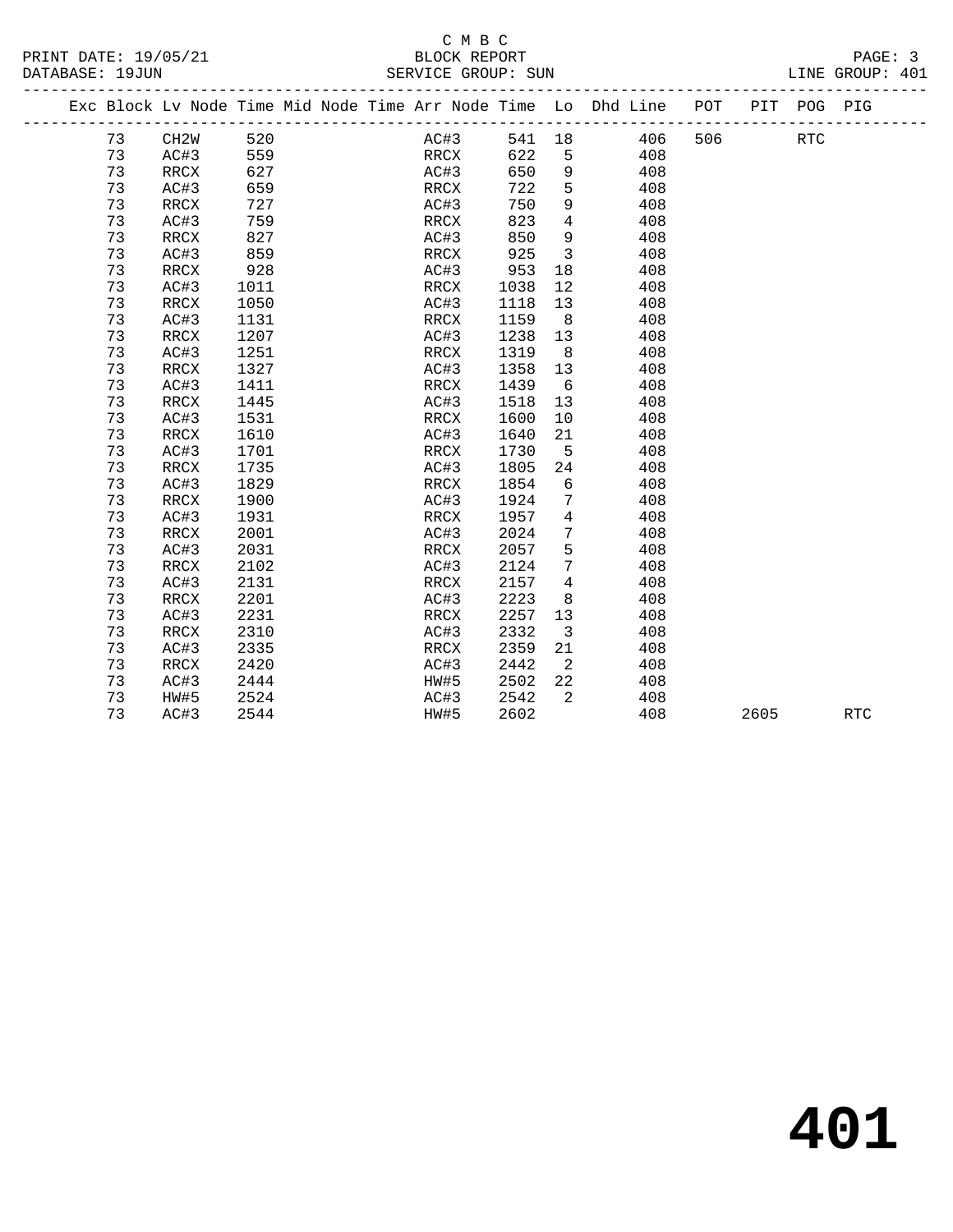|    |                   |      |  |                   |      |                 | Exc Block Lv Node Time Mid Node Time Arr Node Time Lo Dhd Line | POT | PIT  | POG PIG    |     |
|----|-------------------|------|--|-------------------|------|-----------------|----------------------------------------------------------------|-----|------|------------|-----|
| 74 | RRCX              | 522  |  | AC#3              | 545  | $\overline{2}$  | 408                                                            | 514 |      | <b>RTC</b> |     |
| 74 | AC#3              | 547  |  | CH2W              | 609  | 11              | 406                                                            |     |      |            |     |
| 74 | CH <sub>2</sub> M | 620  |  | AC#3              | 641  | 6               | 406                                                            |     |      |            |     |
| 74 | AC#3              | 647  |  | CH2W              | 710  | 10              | 406                                                            |     |      |            |     |
| 74 | CH <sub>2</sub> M | 720  |  | AC#3              | 741  | 6               | 406                                                            |     |      |            |     |
| 74 | AC#3              | 747  |  | CH2W              | 811  | 12 <sup>°</sup> | 406                                                            |     |      |            |     |
| 74 | CH <sub>2</sub> M | 823  |  | AC#3              | 846  | 8               | 406                                                            |     |      |            |     |
| 74 | AC#3              | 854  |  | CH2W              | 920  | 15              | 406                                                            |     |      |            |     |
| 74 | CH <sub>2</sub> M | 935  |  | AC#3              | 1001 | 9               | 406                                                            |     |      |            |     |
| 74 | AC#3              | 1010 |  | CH2W              | 1037 | 10              | 406                                                            |     |      |            |     |
| 74 | CH <sub>2</sub> M | 1047 |  | AC#3              | 1114 | 10              | 406                                                            |     |      |            |     |
| 74 | AC#3              | 1124 |  | CH2W              | 1152 | $\overline{7}$  | 406                                                            |     |      |            |     |
| 74 | CH <sub>2</sub> W | 1159 |  | AC#3              | 1226 | 10              | 406                                                            |     |      |            |     |
| 74 | AC#3              | 1236 |  | CH <sub>2</sub> W | 1305 | 6               | 406                                                            |     |      |            |     |
| 74 | CH <sub>2</sub> W | 1311 |  | AC#3              | 1338 | 10              | 406                                                            |     |      |            |     |
| 74 | AC#3              | 1348 |  | CH2W              | 1418 | 5               | 406                                                            |     |      |            |     |
| 74 | CH <sub>2</sub> M | 1423 |  | AC#3              | 1450 | 10              | 406                                                            |     |      |            |     |
| 74 | AC#3              | 1500 |  | CH <sub>2</sub> W | 1530 | 6               | 406                                                            |     |      |            |     |
| 74 | CH <sub>2</sub> W | 1536 |  | AC#3              | 1602 | 10              | 406                                                            |     |      |            |     |
| 74 | AC#3              | 1612 |  | CH2W              | 1642 | $\overline{7}$  | 406                                                            |     |      |            |     |
| 74 | CH <sub>2</sub> M | 1649 |  | AC#3              | 1714 | 10              | 406                                                            |     |      |            |     |
| 74 | AC#3              | 1724 |  | CH2W              | 1754 |                 | 406                                                            |     | 1805 |            | RTC |
|    |                   |      |  |                   |      |                 |                                                                |     |      |            |     |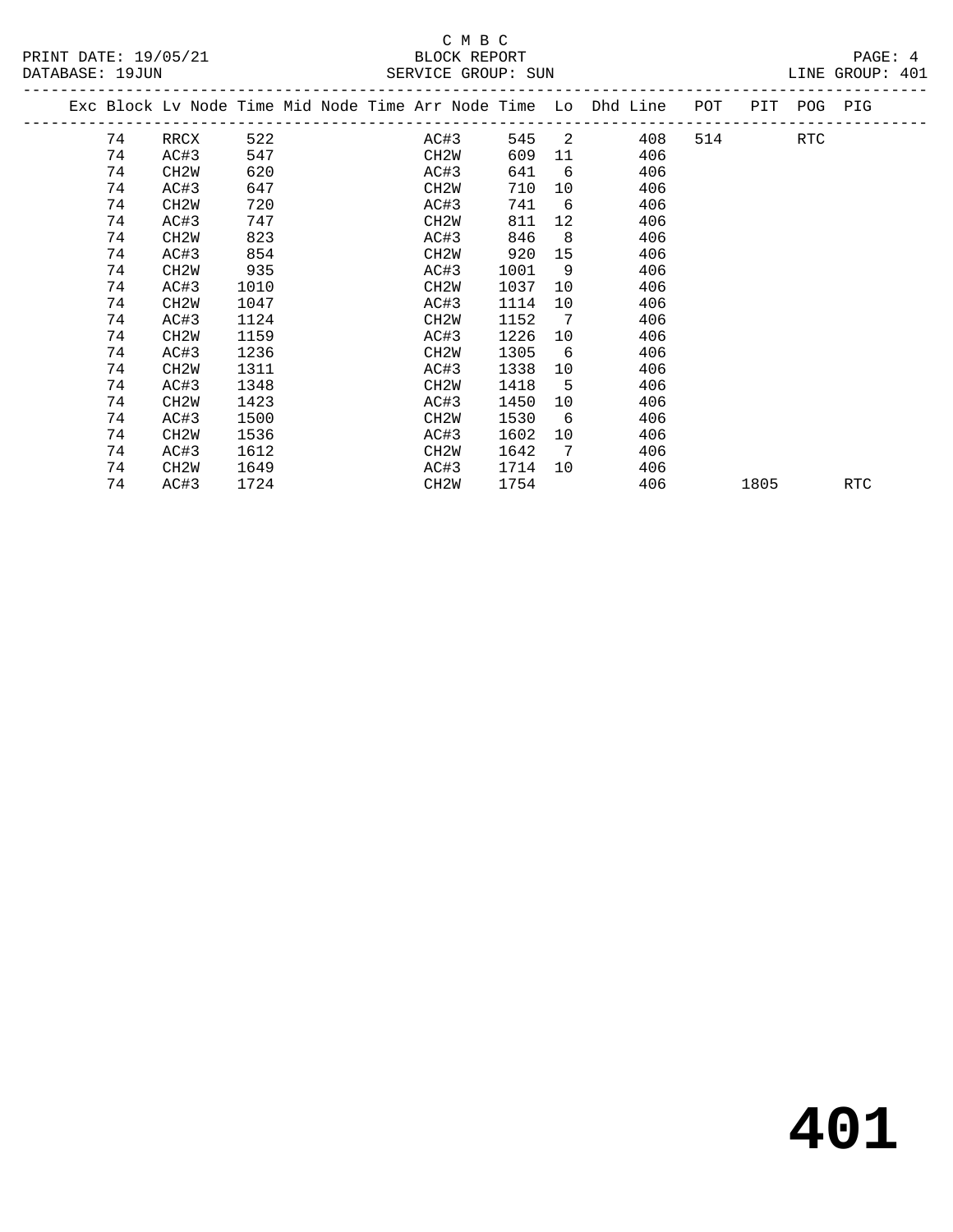#### C M B C<br>BLOCK REPORT PRINT DATE: 19/05/21 BLOCK REPORT PAGE: 5 SERVICE GROUP: SUN

|  |    |                   |      |  | Exc Block Lv Node Time Mid Node Time Arr Node Time Lo Dhd Line POT |      |                 |            | PIT  | POG PIG    |            |  |
|--|----|-------------------|------|--|--------------------------------------------------------------------|------|-----------------|------------|------|------------|------------|--|
|  | 75 | CH2W              | 540  |  | AC#3                                                               | 601  | 6               | 526<br>406 |      | <b>RTC</b> |            |  |
|  | 75 | AC#3              | 607  |  | CH2W                                                               | 629  | 11              | 406        |      |            |            |  |
|  | 75 | CH <sub>2</sub> W | 640  |  | AC#3                                                               | 701  | 6               | 406        |      |            |            |  |
|  | 75 | AC#3              | 707  |  | CH <sub>2</sub> W                                                  | 730  | 8               | 406        |      |            |            |  |
|  | 75 | CH <sub>2</sub> W | 738  |  | AC#3                                                               | 801  | 6               | 406        |      |            |            |  |
|  | 75 | AC#3              | 807  |  | CH <sub>2</sub> W                                                  | 833  | $\overline{4}$  | 406        |      |            |            |  |
|  | 75 | CH <sub>2</sub> W | 837  |  | AC#3                                                               | 901  | 9               | 406        |      |            |            |  |
|  | 75 | AC#3              | 910  |  | CH2W                                                               | 937  | 10              | 406        |      |            |            |  |
|  | 75 | CH <sub>2</sub> W | 947  |  | AC#3                                                               | 1013 | 12              | 406        |      |            |            |  |
|  | 75 | AC#3              | 1025 |  | CH <sub>2</sub> W                                                  | 1052 | $7\phantom{.0}$ | 406        |      |            |            |  |
|  | 75 | CH <sub>2</sub> W | 1059 |  | AC#3                                                               | 1126 | 10              | 406        |      |            |            |  |
|  | 75 | AC#3              | 1136 |  | CH <sub>2</sub> W                                                  | 1204 | $7\overline{7}$ | 406        |      |            |            |  |
|  | 75 | CH <sub>2</sub> W | 1211 |  | AC#3                                                               | 1238 | 10              | 406        |      |            |            |  |
|  | 75 | AC#3              | 1248 |  | CH <sub>2</sub> W                                                  | 1317 | 6               | 406        |      |            |            |  |
|  | 75 | CH <sub>2</sub> W | 1323 |  | AC#3                                                               | 1350 | 10              | 406        |      |            |            |  |
|  | 75 | AC#3              | 1400 |  | CH <sub>2</sub> W                                                  | 1431 | 5               | 406        |      |            |            |  |
|  | 75 | CH <sub>2</sub> W | 1436 |  | AC#3                                                               | 1502 | 10              | 406        |      |            |            |  |
|  | 75 | AC#3              | 1512 |  | CH <sub>2</sub> W                                                  | 1542 | 6               | 406        |      |            |            |  |
|  | 75 | CH <sub>2</sub> W | 1548 |  | AC#3                                                               | 1614 | 10              | 406        |      |            |            |  |
|  | 75 | AC#3              | 1624 |  | CH <sub>2</sub> W                                                  | 1654 | -7              | 406        |      |            |            |  |
|  | 75 | CH <sub>2</sub> W | 1701 |  | AC#3                                                               | 1726 | 10              | 406        |      |            |            |  |
|  | 75 | AC#3              | 1736 |  | CH <sub>2</sub> W                                                  | 1803 | 7               | 406        |      |            |            |  |
|  | 75 | CH <sub>2</sub> W | 1810 |  | AC#3                                                               | 1833 | 9               | 406        |      |            |            |  |
|  | 75 | AC#3              | 1842 |  | CH <sub>2</sub> W                                                  | 1909 | 3               | 406        |      |            |            |  |
|  | 75 | CH <sub>2</sub> W | 1912 |  | AC#3                                                               | 1933 | 9               | 406        |      |            |            |  |
|  | 75 | AC#3              | 1942 |  | CH <sub>2</sub> W                                                  | 2009 | 4               | 406        |      |            |            |  |
|  | 75 | CH <sub>2</sub> W | 2013 |  | AC#3                                                               | 2033 | 9               | 406        |      |            |            |  |
|  | 75 | AC#3              | 2042 |  | CH <sub>2</sub> W                                                  | 2109 | 9               | 406        |      |            |            |  |
|  | 75 | CH <sub>2</sub> W | 2118 |  | AC#3                                                               | 2138 | 9               | 406        |      |            |            |  |
|  | 75 | AC#3              | 2147 |  | CH <sub>2</sub> W                                                  | 2214 | 4               | 406        |      |            |            |  |
|  | 75 | CH <sub>2</sub> W | 2218 |  | AC#3                                                               | 2238 | 9               | 406        |      |            |            |  |
|  | 75 | AC#3              | 2247 |  | CH <sub>2</sub> W                                                  | 2314 | $\overline{4}$  | 406        |      |            |            |  |
|  | 75 | CH <sub>2</sub> W | 2318 |  | AC#3                                                               | 2338 | 9               | 406        |      |            |            |  |
|  | 75 | AC#3              | 2347 |  | CH <sub>2</sub> W                                                  | 2414 | $\overline{4}$  | 406        |      |            |            |  |
|  | 75 | CH <sub>2</sub> W | 2418 |  | AC#3                                                               | 2438 | 9               | 406        |      |            |            |  |
|  | 75 | AC#3              | 2447 |  | CH <sub>2</sub> W                                                  | 2512 |                 | 406        | 2523 |            | <b>RTC</b> |  |
|  |    |                   |      |  |                                                                    |      |                 |            |      |            |            |  |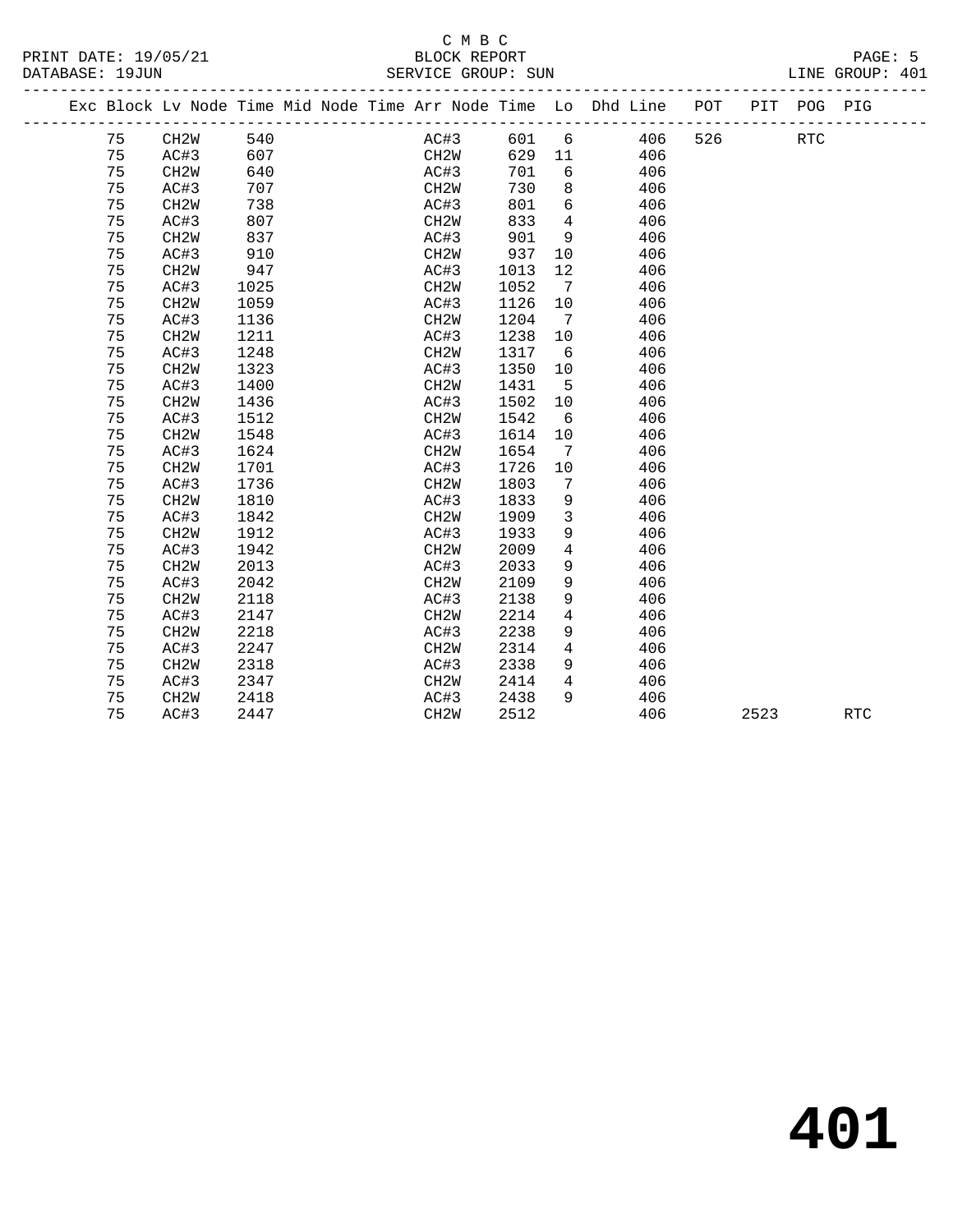| PRINT DATE: 19/05/21 | BLOCK REPORT       | PAGE: 6         |
|----------------------|--------------------|-----------------|
| DATABASE: 19JUN      | SERVICE GROUP: SUN | LINE GROUP: 401 |

| TIVINI PAIR ISTOSTAI<br>DATABASE: 19JUN |                                                                                |  |  |  | PPOCK KPI OKI | SERVICE GROUP: SUN |  |  |  | $\Box$<br>LINE GROUP: 401 |  |
|-----------------------------------------|--------------------------------------------------------------------------------|--|--|--|---------------|--------------------|--|--|--|---------------------------|--|
|                                         | Exc Block Lv Node Time Mid Node Time Arr Node Time Lo Dhd Line POT PIT POG PIG |  |  |  |               |                    |  |  |  |                           |  |

|  |    | Exc Block Lv Node Time Mid Node Time Arr Node Time Lo Dhd Line |      |  |                   |      |                   |     | POT | PIT  | POG PIG    |            |
|--|----|----------------------------------------------------------------|------|--|-------------------|------|-------------------|-----|-----|------|------------|------------|
|  | 76 | CH2W                                                           | 600  |  | AC#3              | 621  | 6                 | 406 | 546 |      | <b>RTC</b> |            |
|  | 76 | AC#3                                                           | 627  |  | CH <sub>2</sub> W | 649  | 11                | 406 |     |      |            |            |
|  | 76 | CH <sub>2</sub> W                                              | 700  |  | AC#3              | 721  | 6                 | 406 |     |      |            |            |
|  | 76 | AC#3                                                           | 727  |  | CH2E              | 753  | 10                | 406 |     |      |            |            |
|  | 76 | CH2E                                                           | 803  |  | BHST              | 824  | 8                 | 401 |     |      |            |            |
|  | 76 | <b>BHST</b>                                                    | 832  |  | CH <sub>2E</sub>  | 854  | 8                 | 401 |     |      |            |            |
|  | 76 | CH2E                                                           | 902  |  | BHST              | 924  | 8                 | 401 |     |      |            |            |
|  | 76 | <b>BHST</b>                                                    | 932  |  | CH2E              | 955  | 6                 | 401 |     |      |            |            |
|  | 76 | CH2E                                                           | 1001 |  | BHST              | 1024 | 8                 | 401 |     |      |            |            |
|  | 76 | <b>BHST</b>                                                    | 1032 |  | CH <sub>2E</sub>  | 1056 | 5                 | 401 |     |      |            |            |
|  | 76 | CH2E                                                           | 1101 |  | <b>BHST</b>       | 1124 | 10                | 401 |     |      |            |            |
|  | 76 | <b>BHST</b>                                                    | 1134 |  | CH <sub>2E</sub>  | 1159 | 20                | 401 |     |      |            |            |
|  | 76 | CH2E                                                           | 1219 |  | BHST              | 1244 | 12                | 401 |     |      |            |            |
|  | 76 | <b>BHST</b>                                                    | 1256 |  | CH <sub>2E</sub>  | 1321 | 17                | 401 |     |      |            |            |
|  | 76 | CH2E                                                           | 1338 |  | <b>BHST</b>       | 1404 | 12                | 401 |     |      |            |            |
|  | 76 | <b>BHST</b>                                                    | 1416 |  | CH <sub>2E</sub>  | 1441 | 18                | 401 |     |      |            |            |
|  | 76 | CH2E                                                           | 1459 |  | BHST              | 1524 | 12                | 401 |     |      |            |            |
|  | 76 | <b>BHST</b>                                                    | 1536 |  | CH <sub>2E</sub>  | 1602 | 19                | 401 |     |      |            |            |
|  | 76 | CH2E                                                           | 1621 |  | <b>BHST</b>       | 1644 | $12 \overline{ }$ | 401 |     |      |            |            |
|  | 76 | <b>BHST</b>                                                    | 1656 |  | CH <sub>2E</sub>  | 1722 | 20                | 401 |     |      |            |            |
|  | 76 | CH2E                                                           | 1742 |  | BHST              | 1804 | 12                | 401 |     |      |            |            |
|  | 76 | <b>BHST</b>                                                    | 1816 |  | CH <sub>2E</sub>  | 1842 | $\overline{4}$    | 401 |     |      |            |            |
|  | 76 | CH2E                                                           | 1846 |  | <b>BHST</b>       | 1906 | 10                | 401 |     |      |            |            |
|  | 76 | BHST                                                           | 1916 |  | CH <sub>2E</sub>  | 1941 | 8                 | 401 |     |      |            |            |
|  | 76 | CH2E                                                           | 1949 |  | BHST              | 2008 | 8                 | 401 |     |      |            |            |
|  | 76 | <b>BHST</b>                                                    | 2016 |  | CH <sub>2E</sub>  | 2039 | 20                | 401 |     |      |            |            |
|  | 76 | CH2E                                                           | 2059 |  | <b>BHST</b>       | 2117 | 9                 | 401 |     |      |            |            |
|  | 76 | <b>BHST</b>                                                    | 2126 |  | CH2E              | 2149 | 9                 | 401 |     |      |            |            |
|  | 76 | CH2E                                                           | 2158 |  | <b>BHST</b>       | 2215 | 11                | 401 |     |      |            |            |
|  | 76 | <b>BHST</b>                                                    | 2226 |  | CH <sub>2E</sub>  | 2248 |                   | 401 |     | 2259 |            | <b>RTC</b> |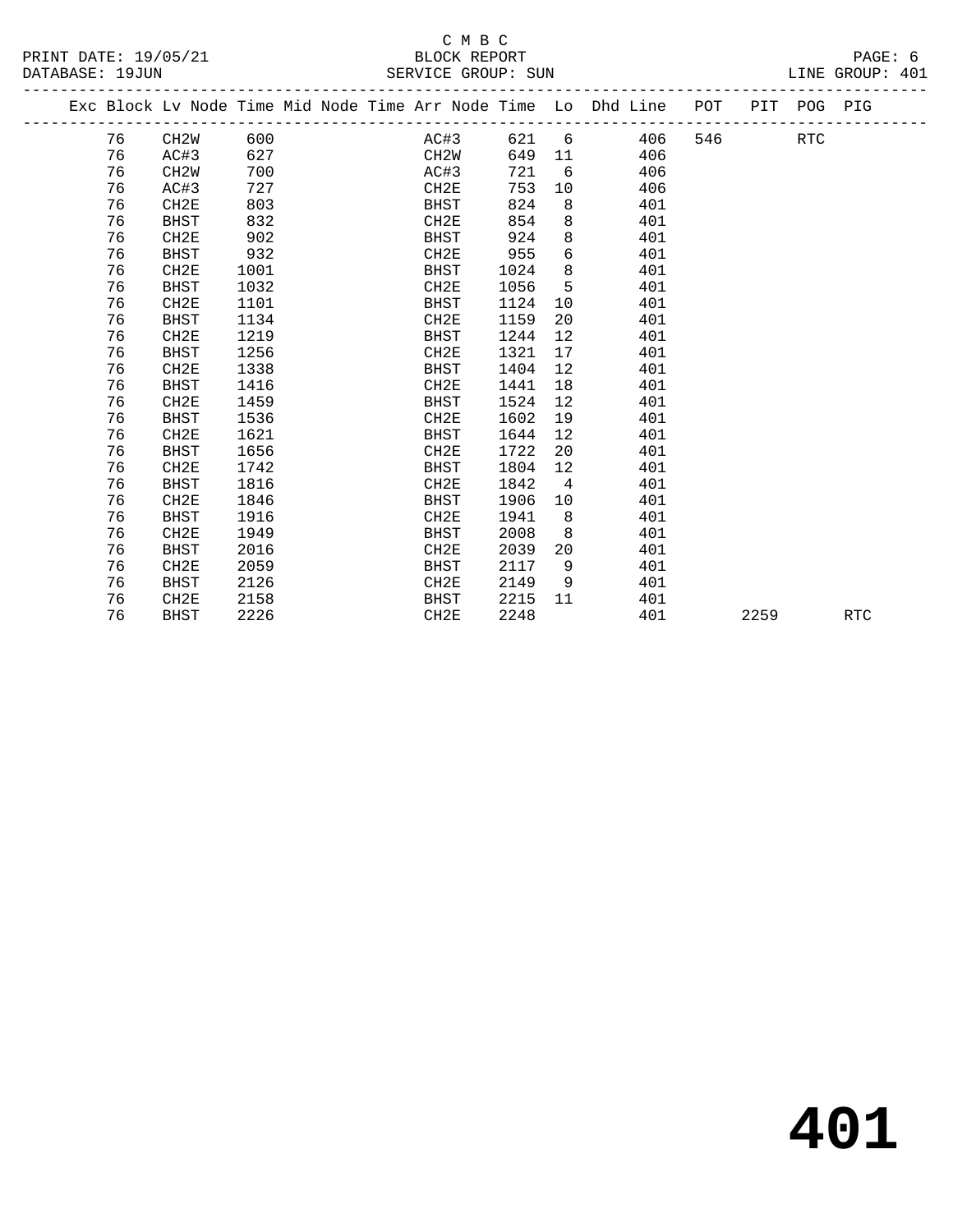#### C M B C<br>BLOCK REPORT PRINT DATE: 19/05/21 BLOCK REPORT PAGE: 7 SERVICE GROUP: SUN

|  |          | Exc Block Lv Node Time Mid Node Time Arr Node Time Lo Dhd Line POT |              |             |      |                     |              |                         |            |     |      | PIT POG PIG |            |
|--|----------|--------------------------------------------------------------------|--------------|-------------|------|---------------------|--------------|-------------------------|------------|-----|------|-------------|------------|
|  | 77       | CH2W                                                               | 753          |             |      | AC#3                | 816          | $7\phantom{.0}$         | 406        | 739 |      | RTC         |            |
|  | 77       | AC#3                                                               | 823          |             |      | CH2W                | 849          | $\overline{\mathbf{3}}$ | 406        |     |      |             |            |
|  | 77       | CH2W                                                               | 852          |             |      | AC#3                | 916          | 9                       | 406        |     |      |             |            |
|  | 77       | AC#3                                                               | 925          |             |      | CH2W                | 952          | $7\phantom{.0}$         | 406        |     |      |             |            |
|  | 77       | CH2W                                                               | 959          |             |      | AC#3                | 1025         | 11                      | 406        |     |      |             |            |
|  | 77       | AC#3                                                               | 1036         |             |      | CH2W                | 1104         | 7                       | 406        |     |      |             |            |
|  | 77       | CH <sub>2</sub> M                                                  | 1111         |             |      | AC#3                | 1138         | 10                      | 406        |     |      |             |            |
|  | 77       | AC#3                                                               | 1148         |             |      | CH2W                | 1216         | $\overline{7}$          | 406        |     |      |             |            |
|  | 77       | CH <sub>2</sub> W                                                  | 1223         |             |      | AC#3                | 1250         | 10                      | 406        |     |      |             |            |
|  | 77       | AC#3                                                               | 1300         |             |      | CH <sub>2</sub> W   | 1330         | 5                       | 406        |     |      |             |            |
|  | 77       | CH <sub>2</sub> W                                                  | 1335         |             |      | AC#3                | 1402         | 10                      | 406        |     |      |             |            |
|  | 77       | AC#3                                                               | 1412         |             |      | CH2W                | 1443         | 5                       | 406        |     |      |             |            |
|  | 77       | CH <sub>2</sub> M                                                  | 1448         |             |      | AC#3                | 1514         | 10                      | 406        |     |      |             |            |
|  | 77       | AC#3                                                               | 1524         |             |      | CH2W                | 1554         | 6                       | 406        |     |      |             |            |
|  | 77       | CH <sub>2</sub> M                                                  | 1600         |             |      | AC#3                | 1626         | 10                      | 406        |     |      |             |            |
|  | 77       | AC#3                                                               | 1636         |             |      | CH2W                | 1706         | 8 <sup>8</sup>          | 406        |     |      |             |            |
|  | 77       | CH <sub>2</sub> M                                                  | 1714         |             |      | AC#3                | 1738         | 10                      | 406        |     |      |             |            |
|  | 77       | AC#3                                                               | 1748         |             |      | CH <sub>2</sub> W   | 1815         | 10                      | 406        |     |      |             |            |
|  | 77       | CH <sub>2</sub> W                                                  | 1825         |             |      | AC#3                | 1848         | 9                       | 406        |     |      |             |            |
|  | 77       | AC#3                                                               | 1857         |             |      | CH2W                | 1924         | $\mathbf{3}$            | 406        |     |      |             |            |
|  | 77       | CH <sub>2</sub> M                                                  | 1927         |             |      | AC#3                | 1948         | 9                       | 406        |     |      |             |            |
|  | 77       | AC#3                                                               | 1957         |             |      | CH2W                | 2024         | 4                       | 406        |     |      |             |            |
|  | 77       | CH <sub>2</sub> W                                                  | 2028         |             |      | AC#3                | 2048         | 9                       | 406        |     |      |             |            |
|  | 77       | AC#3                                                               | 2057         |             |      | CH2W                | 2124         | 14                      | 406        |     |      |             |            |
|  | 77       | CH <sub>2</sub> M                                                  | 2138         |             |      | AC#3                | 2158         | 9                       | 406        |     |      |             |            |
|  | 77       | AC#3                                                               | 2207         |             |      | CH2W                | 2234         | 4                       | 406        |     |      |             |            |
|  | 77<br>77 | CH <sub>2</sub> W                                                  | 2238<br>2307 |             |      | AC#3                | 2258<br>2334 | 9<br>$\overline{4}$     | 406        |     |      |             |            |
|  | 77       | AC#3<br>CH2W                                                       | 2338         |             |      | CH2W<br>AC#3        | 2358         | 9                       | 406<br>406 |     |      |             |            |
|  | 77       | AC#3                                                               | 2407         |             |      | CH2W                | 2432         | 6                       | 406        |     |      |             |            |
|  | 77       | CH <sub>2</sub> W                                                  | 2438         |             |      | AC#3                | 2458         | 9                       | 406        |     |      |             |            |
|  | 77       | AC#3                                                               | 2507         |             |      | CH <sub>2</sub> W   | 2531         |                         | 406        |     | 2542 |             | <b>RTC</b> |
|  |          |                                                                    |              |             |      |                     |              |                         |            |     |      |             |            |
|  | 78       | CH2E                                                               | 823          |             |      | BHST                | 844          | 8                       | 401        | 809 |      | <b>RTC</b>  |            |
|  | 78       | <b>BHST</b>                                                        | 852          |             |      | CH2E                | 914          | $7\phantom{.0}$         | 401        |     |      |             |            |
|  | 78       | CH2E                                                               | 921          |             |      | BHST                | 944          | 8                       | 401        |     |      |             |            |
|  | 78       | <b>BHST</b>                                                        | 952          |             |      | CH2E                | 1015         | 6                       | 401        |     |      |             |            |
|  | 78       | CH2E                                                               | 1021         |             |      | BHST                | 1044         | 8                       | 401        |     |      |             |            |
|  | 78       | <b>BHST</b>                                                        | 1052         |             |      | CH2E                | 1116         | 3                       | 401        |     |      |             |            |
|  | 78       | CH2E                                                               | 1119         |             |      | <b>BHST</b>         | 1144         | 12                      | 401        |     |      |             |            |
|  | 78       | <b>BHST</b>                                                        | 1156         |             |      | CH <sub>2E</sub>    | 1221         | 17                      | 401        |     |      |             |            |
|  | 78<br>78 | CH2E                                                               | 1238         |             |      | <b>BHST</b>         | 1304         | 12                      | 401<br>401 |     |      |             |            |
|  | 78       | <b>BHST</b><br>CH2E                                                | 1316<br>1358 |             |      | CH2E<br><b>BHST</b> | 1341<br>1424 | 17<br>12                | 401        |     |      |             |            |
|  | 78       | <b>BHST</b>                                                        | 1436         |             |      | CH <sub>2E</sub>    | 1502         | $17$                    | 401        |     |      |             |            |
|  | 78       | CH2E                                                               | 1519         |             |      | <b>BHST</b>         | 1544         | 12                      | 401        |     |      |             |            |
|  | 78       | <b>BHST</b>                                                        | 1556         |             |      | CH <sub>2E</sub>    | 1622         | 20                      | 401        |     |      |             |            |
|  | 78       | CH2E                                                               | 1642         |             |      | <b>BHST</b>         | 1704         | 12                      | 401        |     |      |             |            |
|  | 78       | <b>BHST</b>                                                        | 1716         |             |      | CH <sub>2E</sub>    | 1742         | 20                      | 401        |     |      |             |            |
|  | 78       | CH2E                                                               | 1802         |             |      | <b>BHST</b>         | 1824         | 12                      | 401        |     |      |             |            |
|  | 78       | <b>BHST</b>                                                        | 1836         |             |      | CH <sub>2E</sub>    | 1902         | 6                       | 401        |     |      |             |            |
|  | 78       | CH2E                                                               | 1908         |             |      | <b>BHST</b>         | 1928         | 8                       | 401        |     |      |             |            |
|  | 78       | <b>BHST</b>                                                        | 1936         |             |      | CH2E                | 2000         | 9                       | 401        |     |      |             |            |
|  | 78       | CH2E                                                               | 2009         |             |      | <b>BHST</b>         | 2028         | 8                       | 401        |     |      |             |            |
|  | 78       | <b>BHST</b>                                                        | 2036         | <b>BHST</b> | 2036 | CH <sub>2</sub> W   | 2057         |                         | 401        |     | 2108 |             | <b>RTC</b> |
|  |          |                                                                    |              |             |      |                     |              |                         |            |     |      |             |            |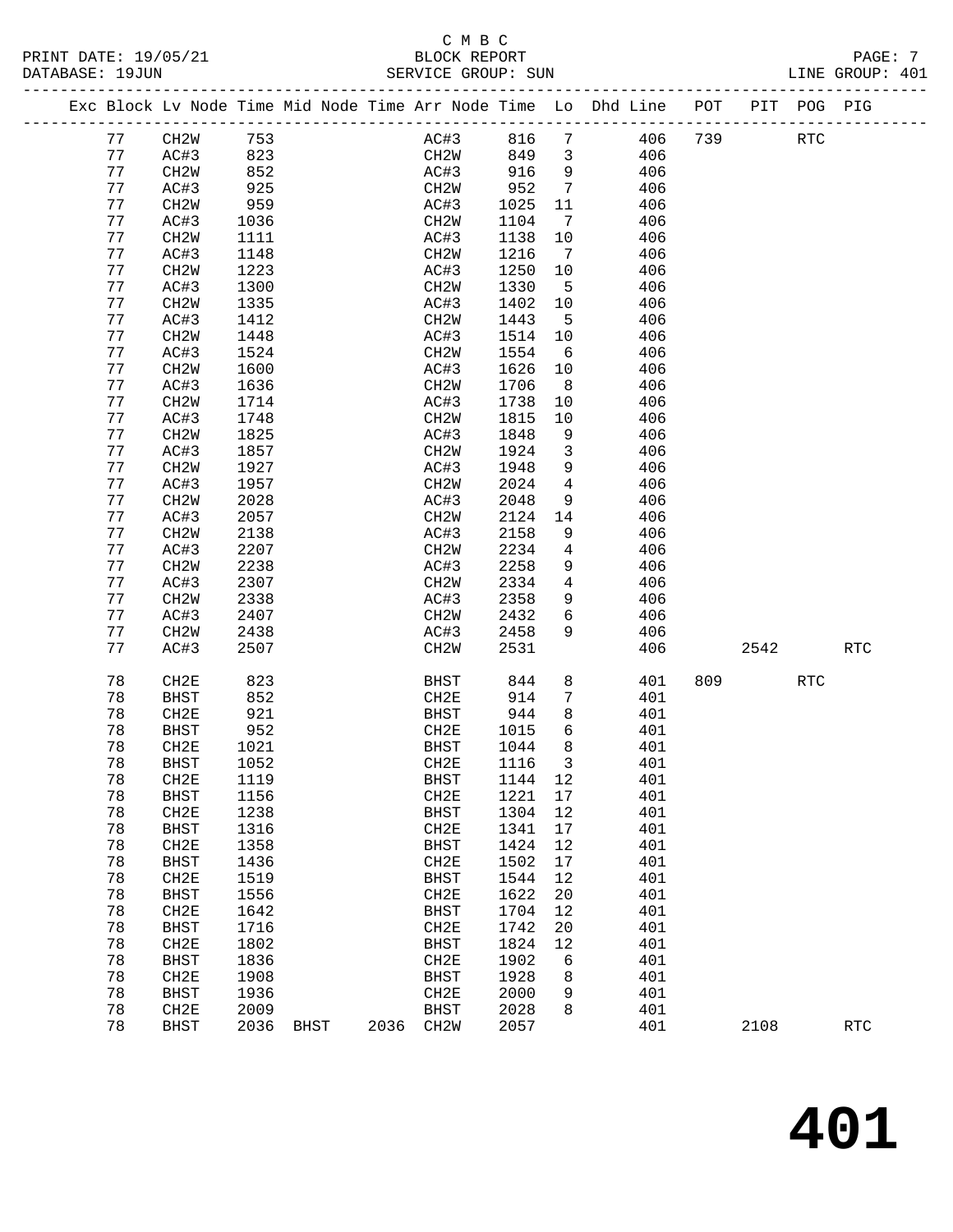|  |    | Exc Block Lv Node Time Mid Node Time Arr Node Time Lo Dhd Line POT PIT POG PIG |                     |  |                   |      |         |                              |     |     |      |            |            |
|--|----|--------------------------------------------------------------------------------|---------------------|--|-------------------|------|---------|------------------------------|-----|-----|------|------------|------------|
|  | 79 | CH2W                                                                           | 922                 |  | AC#3              |      | 946 9   |                              | 406 | 908 |      | RTC        |            |
|  | 79 | AC#3                                                                           |                     |  |                   | CH2W | 1022 13 |                              | 406 |     |      |            |            |
|  | 79 | CH2W                                                                           | $-22$<br>955<br>100 |  | AC#3              |      | 1102    | 10                           | 406 |     |      |            |            |
|  | 79 | AC#3                                                                           | 1112                |  | CH2W              |      | 1140    | $\overline{7}$               | 406 |     |      |            |            |
|  | 79 | CH <sub>2</sub> W                                                              | 1147                |  | AC#3              |      | 1214    | 10                           | 406 |     |      |            |            |
|  | 79 | AC#3                                                                           | 1224                |  | CH2W              |      | 1252    | $\overline{7}$               | 406 |     |      |            |            |
|  | 79 | CH <sub>2</sub> W                                                              | 1259                |  | AC#3              |      | 1326    | 10                           | 406 |     |      |            |            |
|  | 79 | AC#3                                                                           | 1336                |  | CH2W              |      | 1406    | 5                            | 406 |     |      |            |            |
|  | 79 | CH <sub>2</sub> W                                                              | 1411                |  | AC#3              |      | 1438    | 10                           | 406 |     |      |            |            |
|  | 79 | AC#3                                                                           | 1448                |  | CH2W              |      | 1518    | 6                            | 406 |     |      |            |            |
|  | 79 | CH <sub>2</sub> W                                                              | 1524                |  | AC#3              |      | 1550    | 10                           | 406 |     |      |            |            |
|  | 79 | AC#3                                                                           | 1600                |  | CH2W              |      | 1630    | $7\phantom{.0}\phantom{.0}7$ | 406 |     |      |            |            |
|  | 79 | CH <sub>2</sub> W                                                              | 1637                |  | AC#3              |      | 1702    | $10\,$                       | 406 |     |      |            |            |
|  | 79 | AC#3                                                                           | 1712                |  | CH2W              |      | 1742    | 12                           | 406 |     |      |            |            |
|  | 79 | CH <sub>2</sub> W                                                              | 1754                |  | AC#3              |      | 1818    | 9                            | 406 |     |      |            |            |
|  | 79 | AC#3                                                                           | 1827                |  | CH2W              |      | 1854    | $\mathbf{3}$                 | 406 |     |      |            |            |
|  | 79 | CH <sub>2</sub> W                                                              | 1857                |  | AC#3              |      | 1918    | 9                            | 406 |     |      |            |            |
|  | 79 | AC#3                                                                           | 1927                |  | CH2W              |      | 1954    | $\overline{4}$               | 406 |     |      |            |            |
|  | 79 | CH <sub>2</sub> W                                                              | 1958                |  | AC#3              |      | 2018    | 9                            | 406 |     |      |            |            |
|  | 79 | AC#3                                                                           | 2027                |  | CH2W              |      | 2054    | $\overline{4}$               | 406 |     |      |            |            |
|  | 79 | CH <sub>2</sub> W                                                              | 2058                |  | AC#3              |      | 2118    | 9                            | 406 |     |      |            |            |
|  | 79 | AC#3                                                                           | 2127                |  | CH2W              |      | 2154    | $\overline{4}$               | 406 |     |      |            |            |
|  | 79 | CH <sub>2</sub> W                                                              | 2158                |  | AC#3              |      | 2218    | 9                            | 406 |     |      |            |            |
|  | 79 | AC#3                                                                           | 2227                |  | CH <sub>2</sub> M |      | 2254    | $\overline{4}$               | 406 |     |      |            |            |
|  | 79 | CH <sub>2</sub> W                                                              | 2258                |  | AC#3              |      | 2318    | 9                            | 406 |     |      |            |            |
|  | 79 | AC#3                                                                           | 2327                |  | CH2W              |      | 2354    | $\overline{4}$               | 406 |     |      |            |            |
|  | 79 | CH <sub>2</sub> W                                                              | 2358                |  | AC#3              |      | 2418    | 9                            | 406 |     |      |            |            |
|  | 79 | AC#3                                                                           | 2427                |  | CH2W              |      | 2452    | $7\phantom{.0}$              | 406 |     |      |            |            |
|  | 79 | CH <sub>2</sub> W                                                              | 2459                |  | AC#3              |      | 2518    | 9                            | 406 |     |      |            |            |
|  | 79 | AC#3                                                                           | 2527                |  | CH2W              |      | 2551    | 2                            | 406 |     |      |            |            |
|  | 79 | CH <sub>2</sub> W                                                              | 2553                |  | AC#3              |      | 2610    |                              | 406 |     | 2626 |            | RTC        |
|  | 80 | AC#3                                                                           | 951                 |  | RRCX              |      | 1018    | 5                            | 408 | 936 |      | <b>RTC</b> |            |
|  | 80 | RRCX                                                                           | 1023                |  | AC#3              |      | 1051    | 20                           | 408 |     |      |            |            |
|  | 80 | AC#3                                                                           | 1111                |  | RRCX              |      | 1138    | 12                           | 408 |     |      |            |            |
|  | 80 | RRCX                                                                           | 1150                |  | AC#3              |      | 1218    | 13                           | 408 |     |      |            |            |
|  | 80 | AC#3                                                                           | 1231                |  | RRCX              |      | 1259    | 8 <sup>8</sup>               | 408 |     |      |            |            |
|  | 80 | RRCX                                                                           | 1307                |  | AC#3              |      | 1338    | 13                           | 408 |     |      |            |            |
|  | 80 | AC#3                                                                           | 1351                |  | RRCX              |      | 1419    | 6                            | 408 |     |      |            |            |
|  | 80 | RRCX                                                                           | 1425                |  |                   | AC#3 | 1458 13 |                              | 408 |     |      |            |            |
|  | 80 | AC#3                                                                           | 1511                |  | RRCX              |      | 1539    | 9                            | 408 |     |      |            |            |
|  | 80 | RRCX                                                                           | 1548                |  | AC#3              |      | 1618    | 13                           | 408 |     |      |            |            |
|  | 80 | AC#3                                                                           | 1631                |  | RRCX              |      | 1700    | 10                           | 408 |     |      |            |            |
|  | 80 | RRCX                                                                           | 1710                |  | AC#3              |      | 1740    | 19                           | 408 |     |      |            |            |
|  | 80 | AC#3                                                                           | 1759                |  | RRCX              |      | 1828    | 3                            | 408 |     |      |            |            |
|  | 80 | RRCX                                                                           | 1831                |  | AC#3              |      | 1857    | 4                            | 408 |     |      |            |            |
|  | 80 | AC#3                                                                           | 1901                |  | RRCX              |      | 1927    | 4                            | 408 |     |      |            |            |
|  | 80 | RRCX                                                                           | 1931                |  | AC#3              |      | 1954    | 7                            | 408 |     |      |            |            |
|  | 80 | AC#3                                                                           | 2001                |  | RRCX              |      | 2027    | 5                            | 408 |     |      |            |            |
|  | 80 | RRCX                                                                           | 2032                |  | AC#3              |      | 2054    | 7                            | 408 |     |      |            |            |
|  | 80 | AC#3                                                                           | 2101                |  | RRCX              |      | 2127    | 4                            | 408 |     |      |            |            |
|  | 80 | RRCX                                                                           | 2131                |  | AC#3              |      | 2153    | 8                            | 408 |     |      |            |            |
|  | 80 | AC#3                                                                           | 2201                |  | RRCX              |      | 2227    | 4                            | 408 |     |      |            |            |
|  | 80 | RRCX                                                                           | 2231                |  | AC#3              |      | 2253    |                              | 408 |     | 2309 |            | <b>RTC</b> |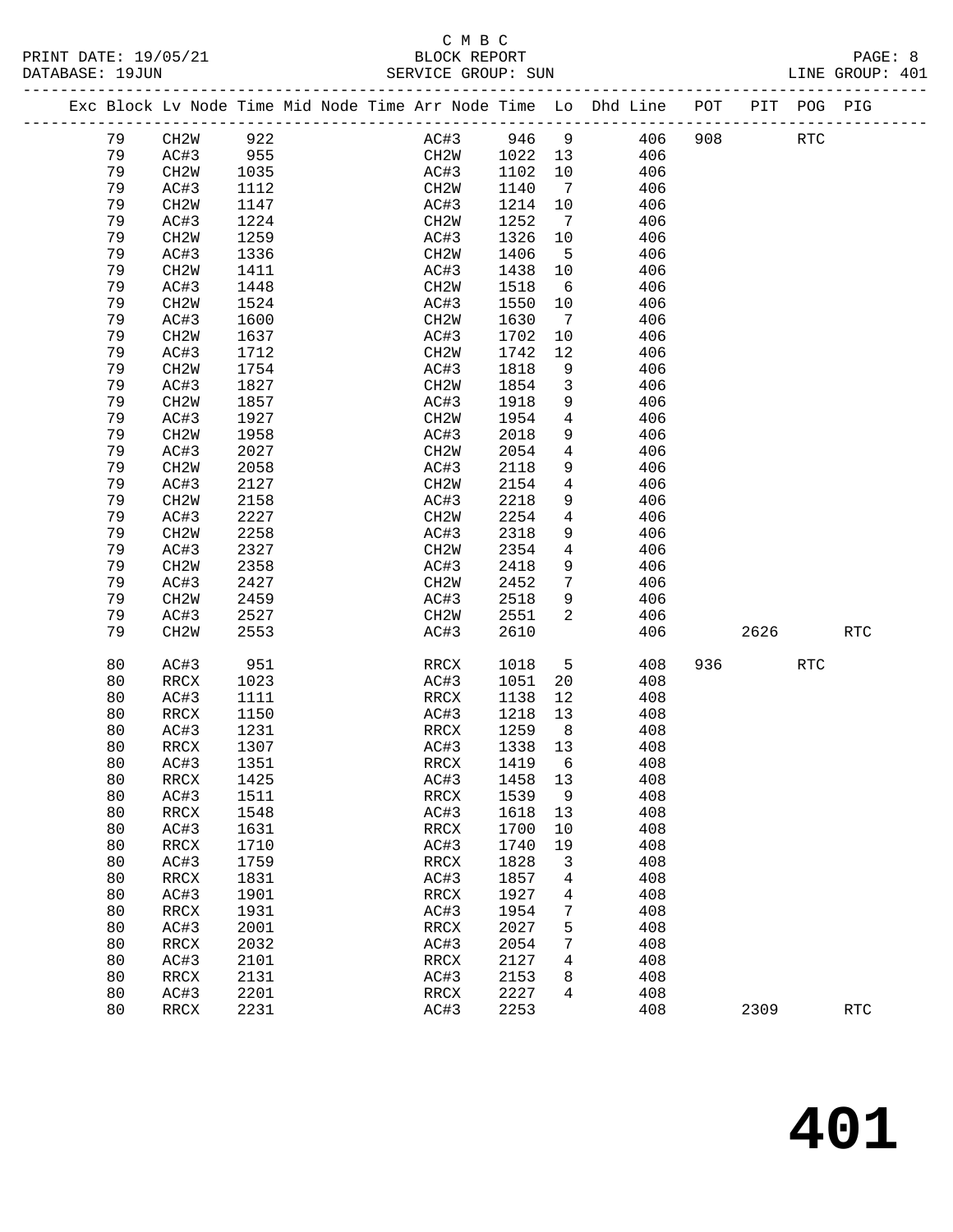|  |          | Exc Block Lv Node Time Mid Node Time Arr Node Time Lo Dhd Line POT |                      |      |                        |              |              |                         |            |                                          |      | PIT POG PIG |            |
|--|----------|--------------------------------------------------------------------|----------------------|------|------------------------|--------------|--------------|-------------------------|------------|------------------------------------------|------|-------------|------------|
|  | 81       | CH2W                                                               |                      |      |                        |              |              |                         |            |                                          |      | RTC         |            |
|  | 81       | AC#3                                                               | 1023<br>1100<br>1100 |      |                        |              |              |                         |            | AC#3 1050 10 406 1009<br>CH2W 1128 7 406 |      |             |            |
|  | 81       | CH2W                                                               | 1135                 |      |                        |              | AC#3 1202 10 |                         | 406        |                                          |      |             |            |
|  | 81       | AC#3                                                               | 1212                 |      |                        | CH2W         | 1240         | $\overline{7}$          | 406        |                                          |      |             |            |
|  | 81       | CH <sub>2</sub> M                                                  | 1247                 |      |                        | AC#3         | 1314 10      |                         | 406        |                                          |      |             |            |
|  | 81       | AC#3                                                               | 1324                 |      |                        | CH2W         | 1354         | $5^{\circ}$             | 406        |                                          |      |             |            |
|  | 81       | CH <sub>2</sub> W                                                  | 1359                 |      |                        | AC#3         | 1426         | 10                      | 406        |                                          |      |             |            |
|  | 81       | AC#3                                                               | 1436                 |      |                        | CH2W         | 1506         | 6                       | 406        |                                          |      |             |            |
|  | 81       | CH2W                                                               | 1512                 |      |                        | AC#3         | 1538         | 10                      | 406        |                                          |      |             |            |
|  | 81       | AC#3                                                               | 1548                 |      |                        | CH2W         | 1618         | $\overline{7}$          | 406        |                                          |      |             |            |
|  | 81       | CH <sub>2</sub> M                                                  | 1625                 |      |                        | AC#3         | 1650         | 10                      | 406        |                                          |      |             |            |
|  | 81       | AC#3                                                               | 1700                 |      |                        | CH2W         | 1730         | 8 <sup>8</sup>          | 406        |                                          |      |             |            |
|  | 81       | CH <sub>2</sub> M                                                  | 1738                 |      |                        | AC#3         | 1802         | 10                      | 406        |                                          |      |             |            |
|  | 81       | AC#3                                                               | 1812                 |      |                        | CH2W         | 1839         | $\overline{\mathbf{3}}$ | 406        |                                          |      |             |            |
|  | 81       |                                                                    | 1842                 |      |                        |              | 1903         | 9                       | 406        |                                          |      |             |            |
|  |          | CH <sub>2</sub> M                                                  | 1912                 |      |                        | AC#3         | 1939         | $\overline{4}$          |            |                                          |      |             |            |
|  | 81       | AC#3                                                               |                      |      |                        | CH2W         |              | 9                       | 406<br>406 |                                          |      |             |            |
|  | 81       | CH <sub>2</sub> M                                                  | 1943<br>2012         |      |                        | AC#3<br>CH2W | 2003<br>2039 | $4\overline{4}$         | 406        |                                          |      |             |            |
|  | 81       | AC#3                                                               |                      |      |                        |              |              |                         |            |                                          |      |             |            |
|  | 81       | CH2W                                                               | 2043                 |      |                        | AC#3         | 2103         | 9                       | 406        |                                          |      |             |            |
|  | 81       | AC#3                                                               | 2112                 |      |                        | CH2W         | 2139         | 17                      | 406        |                                          |      |             |            |
|  | 81       | CH <sub>2</sub> W                                                  | 2156<br>2248         | BHST | 2212 MAKN<br>2311      |              | 2236         | 12<br>17                | 407<br>407 |                                          |      |             |            |
|  | 81       | MAKN                                                               | 2346                 | BHST |                        | CH2W         | 2329         |                         |            |                                          |      |             |            |
|  | 81       | CH2W                                                               |                      | BHST | 2402<br>2504 CH2W      | MAKN         | 2425         | 17                      | 407        |                                          |      |             |            |
|  | 81       | MAKN                                                               | 2442                 | BHST |                        |              | 2520         | 11                      | 15 407     |                                          |      |             |            |
|  | 81       | AD3W                                                               | 2546<br>2639         | GR41 | 2617 SERO<br>2654 AD3W |              | 2632         | $\overline{7}$          | N10        |                                          |      |             |            |
|  | 81       | SERO                                                               |                      | GR41 |                        |              | 2731<br>2827 | 22                      | N10        |                                          |      |             |            |
|  | 81<br>81 | AD3W                                                               | 2753                 | GR41 | 2812 SERO              |              |              | 12                      | N10<br>N10 |                                          |      |             | <b>RTC</b> |
|  |          | SERO                                                               | 2839 GR41            |      | 2854 AD3W              |              | 2920         |                         |            |                                          | 2931 |             |            |
|  | 82       | AC#3                                                               | 1051                 |      |                        | RRCX         | 1118         | 12                      |            | 408 1036                                 |      | <b>RTC</b>  |            |
|  | 82       | RRCX                                                               | 1130                 |      |                        | AC#3         | 1158 13      |                         | 408        |                                          |      |             |            |
|  | 82       | AC#3                                                               | 1211                 |      |                        | RRCX         | 1239         | 8 <sup>8</sup>          | 408        |                                          |      |             |            |
|  | 82       | RRCX                                                               | 1247                 |      |                        | AC#3         | 1318         | 13                      | 408        |                                          |      |             |            |
|  | 82       | AC#3                                                               | 1331                 |      |                        | RRCX         | 1359         | 6                       | 408        |                                          |      |             |            |
|  | 82       | RRCX                                                               | 1405                 |      |                        | AC#3         | 1438         | 13                      | 408        |                                          |      |             |            |
|  | 82       | AC#3                                                               | 1451                 |      |                        | RRCX         | 1519         | 9                       | 408        |                                          |      |             |            |
|  | 82       | RRCX                                                               | 1528                 |      |                        | AC#3         | 1558 13      |                         | 408        |                                          |      |             |            |
|  | 82       | AC#3                                                               | 1611                 |      |                        | RRCX         | 1640         | 10                      | 408        |                                          |      |             |            |
|  | 82       | RRCX                                                               | 1650                 |      |                        | AC#3         | 1720         | 9                       | 408        |                                          |      |             |            |
|  | 82       | AC#3                                                               | 1729                 |      |                        |              | RRCX 1758 6  |                         | 408        |                                          |      |             |            |
|  | 82       | RRCX                                                               | 1804                 |      |                        | AC#3         | 1830         |                         | 408        |                                          | 1846 |             | <b>RTC</b> |
|  | 83       | CH2E                                                               | 1159                 |      |                        | <b>BHST</b>  | 1224         | 12                      | 401        | 1145                                     |      | <b>RTC</b>  |            |
|  | 83       | <b>BHST</b>                                                        | 1236                 |      |                        | CH2E         | 1301         | 17                      | 401        |                                          |      |             |            |
|  | 83       | CH2E                                                               | 1318                 |      |                        | <b>BHST</b>  | 1344         | 12                      | 401        |                                          |      |             |            |
|  | 83       | <b>BHST</b>                                                        | 1356                 |      |                        | CH2E         | 1421         | 18                      | 401        |                                          |      |             |            |
|  | 83       | CH <sub>2E</sub>                                                   | 1439                 |      |                        | <b>BHST</b>  | 1504         | 12                      | 401        |                                          |      |             |            |
|  | 83       | <b>BHST</b>                                                        | 1516                 |      |                        | CH2E         | 1542         | 17                      | 401        |                                          |      |             |            |
|  | 83       | CH2E                                                               | 1559                 |      |                        | <b>BHST</b>  | 1624         | 12                      | 401        |                                          |      |             |            |
|  | 83       | <b>BHST</b>                                                        | 1636                 |      |                        | CH2E         | 1702         | 20                      | 401        |                                          |      |             |            |
|  | 83       | CH2E                                                               | 1722                 |      |                        | <b>BHST</b>  | 1744         | 12                      | 401        |                                          |      |             |            |
|  | 83       | <b>BHST</b>                                                        | 1756                 |      |                        | CH2E         | 1822         |                         | 401        |                                          | 1833 |             | <b>RTC</b> |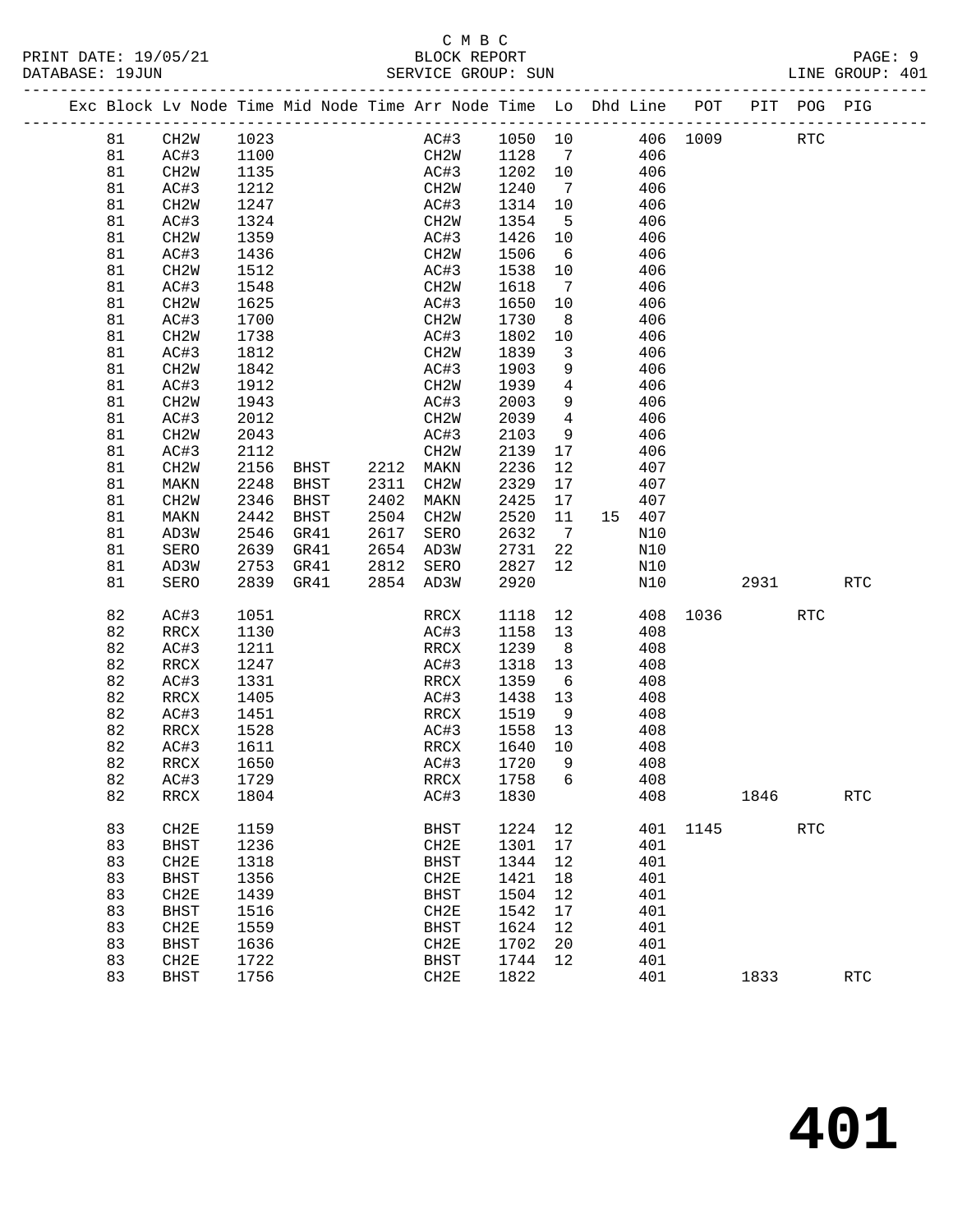|      |    |    |                             |              |                                                                                                |      | C M B C                                                           |              |                 | LINE GROUP: 403                                                                                                                                                                                                                |     |      |     | PAGE: 10             |  |
|------|----|----|-----------------------------|--------------|------------------------------------------------------------------------------------------------|------|-------------------------------------------------------------------|--------------|-----------------|--------------------------------------------------------------------------------------------------------------------------------------------------------------------------------------------------------------------------------|-----|------|-----|----------------------|--|
| 2A52 |    |    |                             |              |                                                                                                |      |                                                                   |              |                 | 2ND AV & 52A ST TERMINUS $AD3W$ WB ANDERSON & NO.3 RD                                                                                                                                                                          |     |      |     |                      |  |
|      |    |    |                             |              |                                                                                                |      |                                                                   |              |                 |                                                                                                                                                                                                                                |     |      |     |                      |  |
|      |    |    |                             |              |                                                                                                |      |                                                                   |              |                 |                                                                                                                                                                                                                                |     |      |     |                      |  |
|      |    |    |                             |              |                                                                                                |      |                                                                   |              |                 |                                                                                                                                                                                                                                |     |      |     |                      |  |
|      |    |    |                             |              |                                                                                                |      |                                                                   |              |                 |                                                                                                                                                                                                                                |     |      |     |                      |  |
|      |    |    |                             |              |                                                                                                |      |                                                                   |              |                 | MA5E     MACHRINA & NO.5 RD-EAST<br>MAKN     MARINE & KNIGHT<br>RRCX     RIVERPORT RECREATION COMPLEX                                                                                                                          |     |      |     |                      |  |
|      |    |    |                             |              |                                                                                                |      |                                                                   |              |                 |                                                                                                                                                                                                                                |     |      |     |                      |  |
|      |    |    |                             |              |                                                                                                |      |                                                                   |              |                 |                                                                                                                                                                                                                                |     |      |     |                      |  |
|      |    |    |                             |              |                                                                                                |      |                                                                   |              |                 |                                                                                                                                                                                                                                |     |      |     |                      |  |
|      |    |    | SHSW STEVESTON & SEAWARD WB |              |                                                                                                |      |                                                                   |              |                 | ERIGHOUSE STATION & SALUAR MANING AND BEST BRIDGENCY SAN WE ALLOWED TO BE CHARRING CHATHAM & 2 AV WE GRAN CHATHAM & 2 AV WE GRAN CHATHAM & 2 AV WE GRAN CHATHAM & 2 AV WE GRAN CHATHAM & 2 AV WE GRAN CHATHAM & 2 AV WE GRAN C |     |      |     |                      |  |
|      |    |    |                             |              |                                                                                                |      |                                                                   |              |                 |                                                                                                                                                                                                                                |     |      |     |                      |  |
|      |    |    |                             |              |                                                                                                |      |                                                                   |              |                 | Exc Block Lv Node Time Mid Node Time Arr Node Time Lo Dhd Line POT PIT POG PIG                                                                                                                                                 |     |      |     |                      |  |
|      |    | 50 |                             |              |                                                                                                |      |                                                                   |              |                 | RRCX 453 BHST 512 BPST 521 14 403 445 RTC<br>BPST 535 BHST 546 RRCX 601 20 403<br>RRCX 621 BHST 640 BPST 650 15 403                                                                                                            |     |      |     |                      |  |
|      | 50 |    |                             |              |                                                                                                |      |                                                                   |              |                 |                                                                                                                                                                                                                                |     |      |     |                      |  |
|      | 50 |    |                             |              |                                                                                                |      |                                                                   |              |                 |                                                                                                                                                                                                                                |     |      |     |                      |  |
|      | 50 |    | BPST                        |              | 705 BHST                                                                                       |      |                                                                   |              |                 | 716 RRCX 732 8 403                                                                                                                                                                                                             |     |      |     |                      |  |
|      | 50 |    | RRCX                        |              |                                                                                                |      | 759   BPST          809    16<br>836    RRCX           852      4 |              |                 | 809 16 403                                                                                                                                                                                                                     |     |      |     |                      |  |
|      | 50 |    | BPST                        |              |                                                                                                |      |                                                                   |              |                 | 403                                                                                                                                                                                                                            |     |      |     |                      |  |
|      | 50 |    | RRCX                        |              | 740 BHST<br>825 BHST<br>856 BHST                                                               |      |                                                                   |              |                 | 918 BPST 929 16 403                                                                                                                                                                                                            |     |      |     |                      |  |
|      | 50 |    | BPST                        | 945          | BHST 957 RRCX 1015                                                                             |      |                                                                   |              |                 | 18 403                                                                                                                                                                                                                         |     |      |     |                      |  |
|      | 50 |    | RRCX                        | 1033         | BHST                                                                                           |      | 1055 BPST                                                         |              |                 | 16 403                                                                                                                                                                                                                         |     |      |     |                      |  |
|      | 50 |    | BPST                        | 1125<br>1209 | BHST                                                                                           |      | 1139 RRCX                                                         | 1109<br>1158 | 11              | 403                                                                                                                                                                                                                            |     |      |     |                      |  |
|      | 50 |    | RRCX                        |              | BHST                                                                                           |      |                                                                   |              |                 | 1232 BPST 1249 16 403                                                                                                                                                                                                          |     |      |     |                      |  |
|      | 50 |    | BPST                        | 1305         | BHST 1321 RRCX 1345                                                                            |      |                                                                   |              |                 | 2 403                                                                                                                                                                                                                          |     |      |     |                      |  |
|      | 50 |    | RRCX                        | 1347         | SHSW 1354 RC09                                                                                 |      |                                                                   | 1412 13      |                 | 404                                                                                                                                                                                                                            |     |      |     |                      |  |
|      | 50 |    | RC09                        | 1425         |                                                                                                |      |                                                                   | 1454         | $4\overline{4}$ | 402                                                                                                                                                                                                                            |     |      |     |                      |  |
|      | 50 |    | CH2W                        | 1458         |                                                                                                |      |                                                                   |              |                 | $1555$ 20 $407$                                                                                                                                                                                                                |     |      |     |                      |  |
|      | 50 |    | MAKN                        | 1615         | BHST 1648 CH2E                                                                                 |      |                                                                   |              |                 | 1710 7 407                                                                                                                                                                                                                     |     |      |     |                      |  |
|      | 50 |    | CH2E                        | 1717         | RC09<br>SHSE 1804 RRCX<br>SHSW 1824 RC09                                                       |      |                                                                   | 1740         |                 | 6 402                                                                                                                                                                                                                          |     |      |     |                      |  |
|      | 50 |    | RC09                        | 1746         |                                                                                                |      |                                                                   | 1810         | 9               | 404                                                                                                                                                                                                                            |     |      |     |                      |  |
|      | 50 |    | RRCX                        | 1819         |                                                                                                |      |                                                                   | $1838$ 10    |                 | 404                                                                                                                                                                                                                            |     |      |     |                      |  |
|      | 50 |    | RC09                        | 1848         |                                                                                                |      | CH2E                                                              | 1916         |                 | 4 4 4 0 2                                                                                                                                                                                                                      |     |      |     |                      |  |
|      | 50 |    | CH2E                        | 1920         | COLORE 1910 4<br>RCO9 1941 8<br>SHSW 2005 RRCX 2010 9<br>SHSW 2024 RCO9 2038 11<br>CH2E 2113 5 |      |                                                                   |              |                 | 8 402                                                                                                                                                                                                                          |     |      |     |                      |  |
|      | 50 |    | RC09                        | 1949         |                                                                                                |      |                                                                   |              |                 | 404                                                                                                                                                                                                                            |     |      |     |                      |  |
|      | 50 |    | RRCX                        | 2019         |                                                                                                |      |                                                                   |              |                 | 404                                                                                                                                                                                                                            |     |      |     |                      |  |
|      | 50 |    | RC09                        | 2049         |                                                                                                |      |                                                                   |              |                 | CH2E 2113 5 402                                                                                                                                                                                                                |     |      |     |                      |  |
|      | 50 |    | CH2E                        | 2118         |                                                                                                |      |                                                                   |              |                 | RC09 2138 12 402                                                                                                                                                                                                               |     |      |     |                      |  |
|      |    |    | 50 RC09 2150 SHSE           |              |                                                                                                |      | 2205 RRCX 2210                                                    |              |                 | 404                                                                                                                                                                                                                            |     | 2216 |     | $\operatorname{RTC}$ |  |
|      | 51 |    | <b>BPST</b>                 | 505          | BHST                                                                                           | 516  | RRCX                                                              | 531          | 19              | 403                                                                                                                                                                                                                            | 445 |      | RTC |                      |  |
|      | 51 |    | RRCX                        | 550          | <b>BHST</b>                                                                                    | 609  | <b>BPST</b>                                                       | 618          | 17              | 403                                                                                                                                                                                                                            |     |      |     |                      |  |
|      | 51 |    | <b>BPST</b>                 | 635          | <b>BHST</b>                                                                                    | 646  | $\mathop{\mathrm{RRCX}}$                                          | 702          | 14              | 403                                                                                                                                                                                                                            |     |      |     |                      |  |
|      | 51 |    | <b>RRCX</b>                 | 716          | <b>BHST</b>                                                                                    | 735  | <b>BPST</b>                                                       | 745          | 20              | 403                                                                                                                                                                                                                            |     |      |     |                      |  |
|      | 51 |    | $_{\rm BPST}$               | 805          | <b>BHST</b>                                                                                    | 816  | $\mathop{\mathrm{RRCX}}$                                          | 832          | 5               | 403                                                                                                                                                                                                                            |     |      |     |                      |  |
|      | 51 |    | RRCX                        | 837          | BHST                                                                                           | 858  | <b>BPST</b>                                                       | 909          | 16              | 403                                                                                                                                                                                                                            |     |      |     |                      |  |
|      | 51 |    | <b>BPST</b>                 | 925          | <b>BHST</b>                                                                                    | 937  | $\mathop{\mathrm{RRCX}}$                                          | 954          | 21              | 403                                                                                                                                                                                                                            |     |      |     |                      |  |
|      |    |    |                             |              |                                                                                                |      |                                                                   |              |                 |                                                                                                                                                                                                                                |     |      |     |                      |  |
|      | 51 |    | RRCX                        | 1015         | <b>BHST</b>                                                                                    | 1037 | <b>BPST</b>                                                       | 1049         | 16              | 403<br>403                                                                                                                                                                                                                     |     |      |     |                      |  |
|      | 51 |    | <b>BPST</b>                 | 1105         | BHST                                                                                           | 1119 | RRCX                                                              | 1138         | 11              |                                                                                                                                                                                                                                |     |      |     |                      |  |
|      | 51 |    | RRCX                        | 1149         | SHSW                                                                                           | 1154 | RC09                                                              | 1214         | 11              | 404                                                                                                                                                                                                                            |     |      |     |                      |  |
|      | 51 |    | RC09                        | 1225         |                                                                                                |      | CH2W                                                              | 1251         | 7               | 402                                                                                                                                                                                                                            |     |      |     |                      |  |
|      | 51 |    | CH2W                        | 1258         | BHST                                                                                           | 1321 | MAKN                                                              | 1354         | 23              | 407                                                                                                                                                                                                                            |     |      |     |                      |  |
|      | 51 |    | MAKN                        | 1417         | <b>BHST</b>                                                                                    | 1442 | MA5E                                                              | 1503         | 5               | 405                                                                                                                                                                                                                            |     |      |     |                      |  |
|      | 51 |    | MA5E                        | 1508         | <b>BHST</b>                                                                                    | 1526 | MAKN                                                              | 1548         | 22              | 405                                                                                                                                                                                                                            |     |      |     |                      |  |
|      | 51 |    | MAKN                        | 1610         | <b>BHST</b>                                                                                    | 1633 | MA5W                                                              | 1650         | 12              | 405                                                                                                                                                                                                                            |     |      |     |                      |  |
|      | 51 |    | MA5W                        | 1702         | <b>BHST</b>                                                                                    | 1725 | MAKN                                                              | 1745         |                 | 405                                                                                                                                                                                                                            |     | 1759 |     | $\operatorname{RTC}$ |  |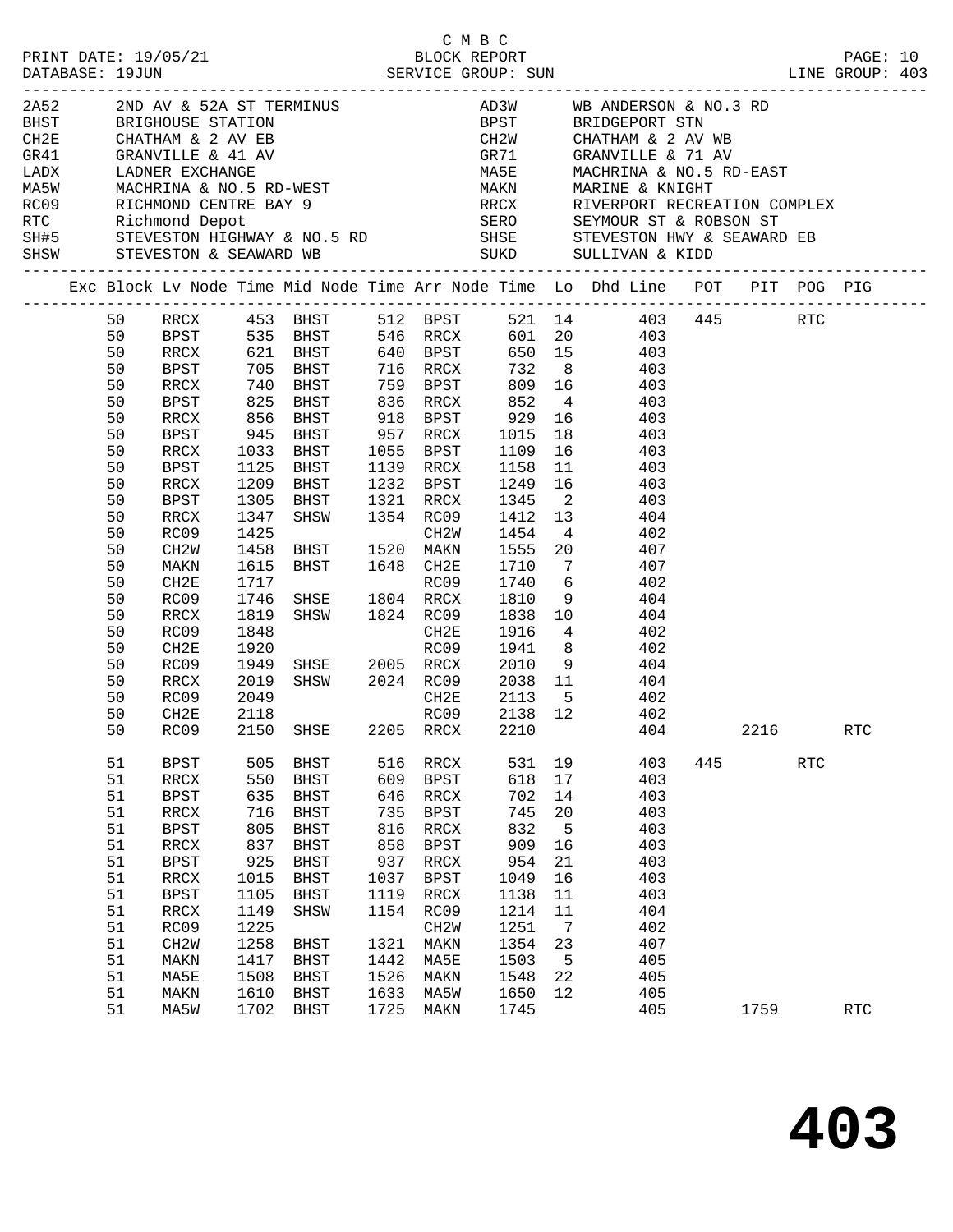#### C M B C<br>BLOCK REPORT PRINT DATE: 19/05/21 BLOCK REPORT PAGE: 11 SERVICE GROUP: SUN

|  |    |                          |            |                                                       |      |                        |              |                         | Exc Block Lv Node Time Mid Node Time Arr Node Time Lo Dhd Line POT |     |            | PIT POG PIG |            |
|--|----|--------------------------|------------|-------------------------------------------------------|------|------------------------|--------------|-------------------------|--------------------------------------------------------------------|-----|------------|-------------|------------|
|  | 52 | RRCX                     |            | 518 BHST                                              |      | 537 BPST               | 546 19       |                         | 403                                                                | 510 | <b>RTC</b> |             |            |
|  | 52 | <b>BPST</b>              | 605<br>651 | בונג<br>BHST 610 המוזיר<br>פסס 110 PPST<br>פסס המוזיר |      |                        | 631 20       |                         | 403                                                                |     |            |             |            |
|  | 52 | RRCX                     |            |                                                       |      |                        | 720 15       |                         | 403                                                                |     |            |             |            |
|  | 52 | <b>BPST</b>              | 735        | BHST                                                  |      | 746 RRCX               | 802          | 15                      | 403                                                                |     |            |             |            |
|  | 52 | RRCX                     | 817<br>905 | BHST                                                  |      | 838 BPST<br>917 RRCX   |              | 16                      | 403                                                                |     |            |             |            |
|  | 52 | <b>BPST</b>              |            | BHST                                                  |      |                        | 849<br>934   | 15                      | 403                                                                |     |            |             |            |
|  | 52 | RRCX                     | 949        | SHSW                                                  |      | 954 RC09               | 1012         | $\overline{7}$          | 404                                                                |     |            |             |            |
|  | 52 | RC09                     | 1019       |                                                       |      | CH2E                   | 1045         | $\overline{\mathbf{3}}$ | 402                                                                |     |            |             |            |
|  | 52 | CH2E                     | 1048       |                                                       |      | RC09                   | 1112         | 6                       | 402                                                                |     |            |             |            |
|  | 52 | RC09                     | 1118       | SHSE                                                  |      | 1134 RRCX<br>1213 BPST | 1140         | 11                      | 404                                                                |     |            |             |            |
|  | 52 | $\mathop{\mathrm{RRCX}}$ | 1151       | BHST                                                  |      |                        | 1229         | 16                      | 403                                                                |     |            |             |            |
|  | 52 | BPST                     | 1245       | BHST                                                  |      | 1259 RRCX              | 1323         | $\overline{\mathbf{3}}$ | 403                                                                |     |            |             |            |
|  | 52 | RRCX                     | 1326       | BHST                                                  | 1351 | BPST                   | 1409         | 6                       | 403                                                                |     |            |             |            |
|  | 52 | <b>BPST</b>              | 1415       | BHST                                                  |      | 1432 RRCX              | 1456         | 12                      | 403                                                                |     |            |             |            |
|  | 52 | $\mathop{\mathrm{RRCX}}$ | 1508       | <b>BHST</b>                                           | 1533 | BPST                   | 1549         | 11                      | 403                                                                |     |            |             |            |
|  | 52 | BPST                     | 1600       | BHST                                                  | 1617 | RRCX                   | 1640         | - 9                     | 403                                                                |     |            |             |            |
|  | 52 | RRCX                     | 1649       | SHSW                                                  | 1656 | RC09                   | 1714         | 9                       | 404                                                                |     |            |             |            |
|  | 52 | RC09                     | 1723       |                                                       |      | CH2W                   | 1751         | $5^{\circ}$             | 402                                                                |     |            |             |            |
|  | 52 | CH2W                     | 1756       | BHST                                                  |      | 1817 MAKN              | 1846         | 6                       | 407                                                                |     |            |             |            |
|  | 52 | MAKN                     | 1852       | BHST                                                  |      | 1918 CH2W              | 1939         | 17                      | 407                                                                |     |            |             |            |
|  | 52 | CH <sub>2</sub> W        | 1956       | BHST                                                  |      | 2015 MAKN              | 2043<br>2137 | 12                      | 407                                                                |     |            |             |            |
|  | 52 | MAKN                     | 2055       | BHST                                                  |      | 2118 CH2E              | 2137         |                         | 407                                                                |     | 2148       |             | <b>RTC</b> |
|  | 53 | CH2E                     | 618        |                                                       |      | RC09                   | 640          | $6\overline{6}$         | 402                                                                |     | 604 60     | <b>RTC</b>  |            |
|  | 53 | RC09                     | 646        | SHSE                                                  |      | 659 RRCX               | 704 15       |                         | 404                                                                |     |            |             |            |
|  | 53 | $\mathop{\mathrm{RRCX}}$ | 719        | SHSW                                                  |      | 724 RC09               | 740          | 9                       | 404                                                                |     |            |             |            |
|  | 53 | RC09                     | 749        |                                                       |      | CH2E                   | 813          | 5                       | 402                                                                |     |            |             |            |
|  | 53 | CH2E                     | 818        |                                                       |      | RC09                   | 840          | 11                      | 402                                                                |     |            |             |            |
|  | 53 | RC09                     | 851        | SHSE                                                  |      |                        | 910          | 9                       | 404                                                                |     |            |             |            |
|  | 53 | $\mathop{\mathrm{RRCX}}$ | 919        | SHSW                                                  |      |                        | 941          | 8                       | 404                                                                |     |            |             |            |
|  | 53 | RC09                     | 949        |                                                       |      | CH2E                   | 1015         | $\overline{\mathbf{3}}$ | 402                                                                |     |            |             |            |
|  | 53 | CH2E                     | 1018       |                                                       |      | RC09                   | 1042         | $\overline{7}$          | 402                                                                |     |            |             |            |
|  | 53 | RC09                     | 1049       | SHSE                                                  |      | 1104 RRCX              | 1110         | 9                       | 404                                                                |     |            |             |            |
|  | 53 | RRCX                     | 1119       | SHSW                                                  |      | 1124 RC09              | 1144         | 11                      | 404                                                                |     |            |             |            |
|  | 53 | RC09                     | 1155       |                                                       |      | CH <sub>2</sub> W      | 1221         | $\overline{7}$          | 402                                                                |     |            |             |            |
|  | 53 | CH <sub>2</sub> W        | 1228       |                                                       |      | RC09                   | 1253         | 22                      | 407                                                                |     |            |             |            |
|  | 53 | RC09                     | 1315       |                                                       |      | CH2E                   | 1340         | $\overline{7}$          | 407                                                                |     |            |             |            |
|  | 53 | CH2E                     | 1347       |                                                       |      | RC09                   | 1411         | 6                       | 402                                                                |     |            |             |            |
|  | 53 | RC09                     | 1417       | SHSE 1434 RRCX                                        |      |                        | 1440         | 13                      | 404                                                                |     |            |             |            |
|  | 53 | RRCX                     | 1453       | BHST                                                  |      | 1518 BPST              | 1534         | 11                      | 403                                                                |     |            |             |            |
|  | 53 | <b>BPST</b>              | 1545       | BHST                                                  |      | 1602 RRCX              | 1625         | 16                      | 403                                                                |     |            |             |            |
|  | 53 | RRCX                     | 1641       | BHST                                                  |      | 1705 BPST              | 1719 11      |                         | 403                                                                |     |            |             |            |
|  | 53 | <b>BPST</b>              | 1730       | <b>BHST</b>                                           |      | 1745 RRCX              | 1807         |                         | 403                                                                |     | 1813       |             | <b>RTC</b> |

**403**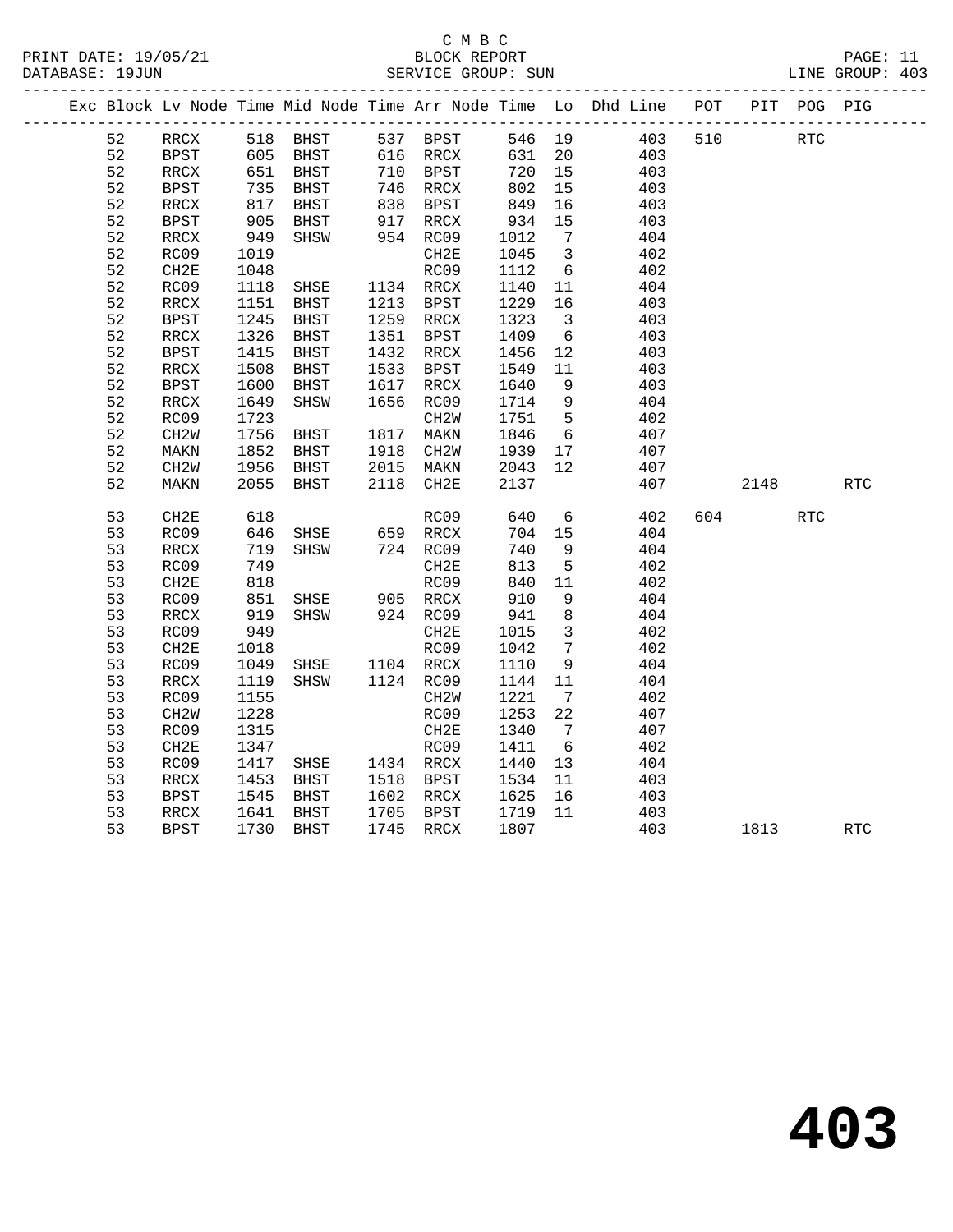## C M B C<br>BLOCK REPORT

LINE GROUP: 403

|  |    |                   |      |               |      |                   |      |                              | Exc Block Lv Node Time Mid Node Time Arr Node Time Lo Dhd Line POT |     | PIT  | POG PIG    |            |
|--|----|-------------------|------|---------------|------|-------------------|------|------------------------------|--------------------------------------------------------------------|-----|------|------------|------------|
|  | 54 | SH#5              | 631  |               |      | RC09              | 645  | $4\overline{ }$              | 404                                                                | 627 |      | <b>RTC</b> |            |
|  | 54 | RC09              | 649  |               |      | CH2E              | 713  | 5                            | 402                                                                |     |      |            |            |
|  | 54 | CH2E              | 718  |               |      | RC09              | 740  | 12                           | 402                                                                |     |      |            |            |
|  | 54 | RC09              | 752  | SHSE 805 RRCX |      |                   | 810  | 9                            | 404                                                                |     |      |            |            |
|  | 54 | RRCX              | 819  | SHSW          |      | 824 RC09          | 841  | 8                            | 404                                                                |     |      |            |            |
|  | 54 | RC09              | 849  |               |      | CH2E              | 915  | $\mathbf{3}$                 | 402                                                                |     |      |            |            |
|  | 54 | CH <sub>2E</sub>  | 918  |               |      | RC09              | 940  | 9                            | 402                                                                |     |      |            |            |
|  | 54 | RC09              | 949  | SHSE          |      | 1004 RRCX         | 1010 | 9                            | 404                                                                |     |      |            |            |
|  | 54 | RRCX              | 1019 | SHSW          |      | 1024 RC09         | 1042 | 13                           | 404                                                                |     |      |            |            |
|  | 54 | RC09              | 1055 |               |      | CH <sub>2</sub> W | 1119 | 13                           | 402                                                                |     |      |            |            |
|  | 54 | CH <sub>2</sub> W | 1132 |               |      | RC09              | 1157 | 18                           | 407                                                                |     |      |            |            |
|  | 54 | RC09              | 1215 |               |      | CH2E              | 1237 | 10                           | 407                                                                |     |      |            |            |
|  | 54 | CH <sub>2E</sub>  | 1247 |               |      | RC09              | 1311 | 6                            | 402                                                                |     |      |            |            |
|  | 54 | RC09              | 1317 | SHSE          |      | 1334 RRCX         | 1340 | 6                            | 404                                                                |     |      |            |            |
|  | 54 | RRCX              | 1346 | BHST          | 1411 | BPST              | 1429 | 16                           | 403                                                                |     |      |            |            |
|  | 54 | <b>BPST</b>       | 1445 | BHST          | 1502 | RRCX              | 1525 | 16                           | 403                                                                |     |      |            |            |
|  | 54 | RRCX              | 1541 | BHST          | 1605 | BPST              | 1619 | 11                           | 403                                                                |     |      |            |            |
|  | 54 | <b>BPST</b>       | 1630 | BHST          | 1647 | RRCX              | 1708 | 13                           | 403                                                                |     |      |            |            |
|  | 54 | RRCX              | 1721 | SHSW          | 1726 | RC09              | 1744 | 9                            | 404                                                                |     |      |            |            |
|  | 54 | RC09              | 1753 |               |      | CH <sub>2</sub> M | 1821 | $5^{\circ}$                  | 402                                                                |     |      |            |            |
|  | 54 | CH <sub>2</sub> W | 1826 | BHST          | 1846 | MAKN              | 1914 |                              | 407                                                                |     | 1928 |            | <b>RTC</b> |
|  | 55 | RC09              | 652  |               |      | CH <sub>2</sub> W | 712  | 20                           | 407                                                                | 637 |      | <b>RTC</b> |            |
|  | 55 | CH <sub>2</sub> W | 732  | BHST          | 751  | MAKN              | 817  | 24                           | 407                                                                |     |      |            |            |
|  | 55 | MAKN              | 841  | BHST          | 904  | CH2W              | 922  | 10                           | 407                                                                |     |      |            |            |
|  | 55 | CH <sub>2</sub> W | 932  | BHST          | 954  | MAKN              | 1024 | 5                            | 407                                                                |     |      |            |            |
|  | 55 | MAKN              | 1029 | BHST          | 1057 | CH2E              | 1116 | 2                            | 407                                                                |     |      |            |            |
|  | 55 | CH2E              | 1118 |               |      | RC09              | 1142 | 6                            | 402                                                                |     |      |            |            |
|  | 55 | RC09              | 1148 | SHSE          | 1204 | RRCX              | 1210 | 9                            | 404                                                                |     |      |            |            |
|  | 55 | <b>RRCX</b>       | 1219 | SHSW          |      | 1224 RC09         | 1244 | 11                           | 404                                                                |     |      |            |            |
|  | 55 | RC09              | 1255 |               |      | CH <sub>2</sub> M | 1321 | $7\phantom{.0}\phantom{.0}7$ | 402                                                                |     |      |            |            |
|  | 55 | CH <sub>2</sub> W | 1328 |               |      | RC09              | 1353 | 22                           | 407                                                                |     |      |            |            |
|  | 55 | RC09              | 1415 |               |      | CH2E              | 1440 | 7                            | 407                                                                |     |      |            |            |
|  | 55 | CH2E              | 1447 |               |      | RC09              | 1511 | $6\overline{6}$              | 402                                                                |     |      |            |            |
|  | 55 | RC09              | 1517 | SHSE          |      | 1534 RRCX         | 1540 | 16                           | 404                                                                |     |      |            |            |
|  | 55 | RRCX              | 1556 | BHST          | 1620 | BPST              | 1634 | 11                           | 403                                                                |     |      |            |            |
|  | 55 | <b>BPST</b>       | 1645 | BHST          | 1702 | RRCX              | 1723 | 19                           | 403                                                                |     |      |            |            |
|  | 55 | RRCX              | 1742 | <b>BHST</b>   | 1805 | BPST              | 1819 | 11                           | 403                                                                |     |      |            |            |
|  | 55 | <b>BPST</b>       | 1830 | BHST          | 1843 | RRCX              | 1904 |                              | 403                                                                |     | 1910 |            | <b>RTC</b> |
|  |    |                   |      |               |      |                   |      |                              |                                                                    |     |      |            |            |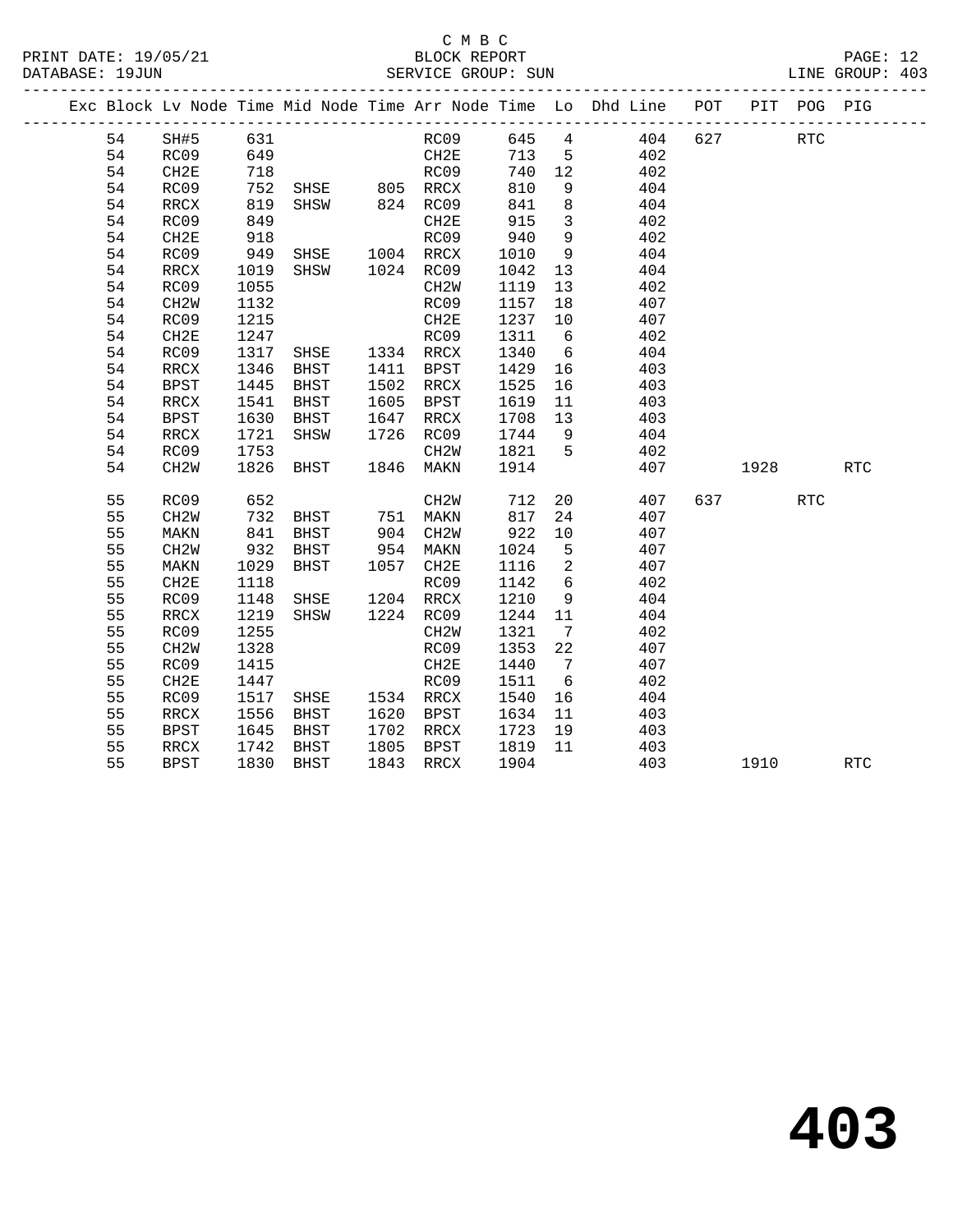|  |    |                   |      |                |      |                   |      |                            | Exc Block Lv Node Time Mid Node Time Arr Node Time Lo Dhd Line | POT |      | PIT POG PIG |            |
|--|----|-------------------|------|----------------|------|-------------------|------|----------------------------|----------------------------------------------------------------|-----|------|-------------|------------|
|  | 56 | RC09              | 722  | SHSE           |      | 735 RRCX          | 740  | 9                          | 404                                                            | 707 |      | <b>RTC</b>  |            |
|  | 56 | RRCX              | 749  | SHSW           |      | 754 RC09          | 810  | $\overline{9}$             | 404                                                            |     |      |             |            |
|  | 56 | RC09              | 819  |                |      | CH <sub>2E</sub>  | 845  | $\overline{\mathbf{3}}$    | 402                                                            |     |      |             |            |
|  | 56 | CH2E              | 848  |                |      | RC09              | 910  | 9                          | 402                                                            |     |      |             |            |
|  | 56 | RC09              | 919  | SHSE           |      | 934 RRCX          | 940  | 16                         | 404                                                            |     |      |             |            |
|  | 56 | RRCX              | 956  | BHST           | 1017 | BPST              | 1029 | 16                         | 403                                                            |     |      |             |            |
|  | 56 | BPST              | 1045 | BHST           |      | 1059 RRCX         | 1117 | 14                         | 403                                                            |     |      |             |            |
|  | 56 | RRCX              | 1131 | BHST           | 1153 | BPST              | 1209 | 16                         | 403                                                            |     |      |             |            |
|  | 56 | <b>BPST</b>       | 1225 | BHST           | 1239 | RRCX              | 1259 | $\overline{7}$             | 403                                                            |     |      |             |            |
|  | 56 | RRCX              | 1306 | BHST           | 1331 | BPST              | 1349 | 11                         | 403                                                            |     |      |             |            |
|  | 56 | <b>BPST</b>       | 1400 | BHST           | 1417 | RRCX              | 1441 | 6                          | 403                                                            |     |      |             |            |
|  | 56 | RRCX              | 1447 | SHSW           | 1454 | RC09              | 1512 | 12                         | 404                                                            |     |      |             |            |
|  | 56 | RC09              | 1524 |                |      | CH <sub>2</sub> W | 1552 | 6                          | 402                                                            |     |      |             |            |
|  | 56 | CH <sub>2</sub> W | 1558 | BHST           | 1620 | MAKN              | 1654 | 23                         | 407                                                            |     |      |             |            |
|  | 56 | MAKN              | 1717 | BHST           |      | 1748 CH2E         | 1810 | $\overline{7}$             | 407                                                            |     |      |             |            |
|  | 56 | CH2E              | 1817 |                |      | RC09              | 1840 | 9                          | 402                                                            |     |      |             |            |
|  | 56 | RC09              | 1849 | SHSE           |      | 1905 RRCX         | 1910 | - 9                        | 404                                                            |     |      |             |            |
|  | 56 | RRCX              | 1919 | SHSW           |      | 1924 RC09         | 1938 | 10                         | 404                                                            |     |      |             |            |
|  | 56 | RC09              | 1948 |                |      | CH2E              | 2016 | $\overline{4}$             | 402                                                            |     |      |             |            |
|  | 56 | CH2E              | 2020 |                |      | RC09              | 2041 | 8 <sup>8</sup>             | 402                                                            |     |      |             |            |
|  | 56 | RC09              | 2049 | SHSE           |      | 2105 RRCX         | 2110 | 9                          | 404                                                            |     |      |             |            |
|  | 56 | RRCX              | 2119 | SHSW           |      | 2124 RC09         | 2138 | 11                         | 404                                                            |     |      |             |            |
|  | 56 | RC09              | 2149 |                |      | CH2E              | 2211 | $\overline{4}$             | 402                                                            |     |      |             |            |
|  | 56 | CH2E              | 2215 |                |      | RC09              | 2234 | 15                         | 402                                                            |     |      |             |            |
|  | 56 | RC09              | 2249 |                |      | CH2E              | 2311 |                            | 402                                                            |     | 2322 |             | RTC        |
|  | 57 | MAKN              | 739  | BHST 801 CH2W  |      |                   | 817  | 15                         | 407                                                            | 723 |      | <b>RTC</b>  |            |
|  | 57 | CH <sub>2</sub> W | 832  | BHST           |      | 852 MAKN          | 920  | 21                         | 407                                                            |     |      |             |            |
|  | 57 | MAKN              | 941  | BHST           |      | 1005 CH2W         | 1023 | 19                         | 407                                                            |     |      |             |            |
|  | 57 | CH <sub>2</sub> W | 1042 |                |      | RC09              | 1107 | 17                         | 407                                                            |     |      |             |            |
|  | 57 | RC09              | 1124 |                |      | CH2E              | 1146 | $\overline{\phantom{0}}^2$ | 407                                                            |     |      |             |            |
|  | 57 | CH2E              | 1148 |                |      | RC09              | 1213 | $\overline{4}$             | 402                                                            |     |      |             |            |
|  | 57 | RC09              | 1217 | SHSE 1234 RRCX |      |                   | 1240 | $\overline{7}$             | 404                                                            |     |      |             |            |
|  | 57 | RRCX              | 1247 | <b>BHST</b>    | 1311 | BPST              | 1329 | 16                         | 403                                                            |     |      |             |            |
|  | 57 | <b>BPST</b>       | 1345 | BHST           | 1401 | RRCX              | 1425 | 13                         | 403                                                            |     |      |             |            |
|  | 57 | RRCX              | 1438 | BHST           | 1503 | BPST              | 1519 | 11                         | 403                                                            |     |      |             |            |
|  | 57 | <b>BPST</b>       | 1530 | BHST           | 1547 | RRCX              | 1610 | 9                          | 403                                                            |     |      |             |            |
|  | 57 | RRCX              | 1619 | SHSW           | 1626 | RC09              | 1644 | 9                          | 404                                                            |     |      |             |            |
|  | 57 | RC09              | 1653 |                |      | CH <sub>2</sub> W | 1721 | $5^{\circ}$                | 402                                                            |     |      |             |            |
|  | 57 | CH2W              | 1726 | BHST           | 1747 | MAKN              | 1816 | $\overline{\mathbf{3}}$    | 407                                                            |     |      |             |            |
|  | 57 | MAKN              | 1819 | BHST           | 1848 | CH <sub>2</sub> W | 1909 | 17                         | 407                                                            |     |      |             |            |
|  | 57 | CH2W              | 1926 | BHST           | 1945 | MAKN              | 2013 | 10                         | 407                                                            |     |      |             |            |
|  | 57 | MAKN              | 2023 | BHST           | 2048 | CH <sub>2</sub> W | 2106 | 20                         | 407                                                            |     |      |             |            |
|  | 57 | CH <sub>2</sub> W | 2126 | <b>BHST</b>    | 2142 | MAKN              | 2206 |                            | 407                                                            |     | 2219 |             | <b>RTC</b> |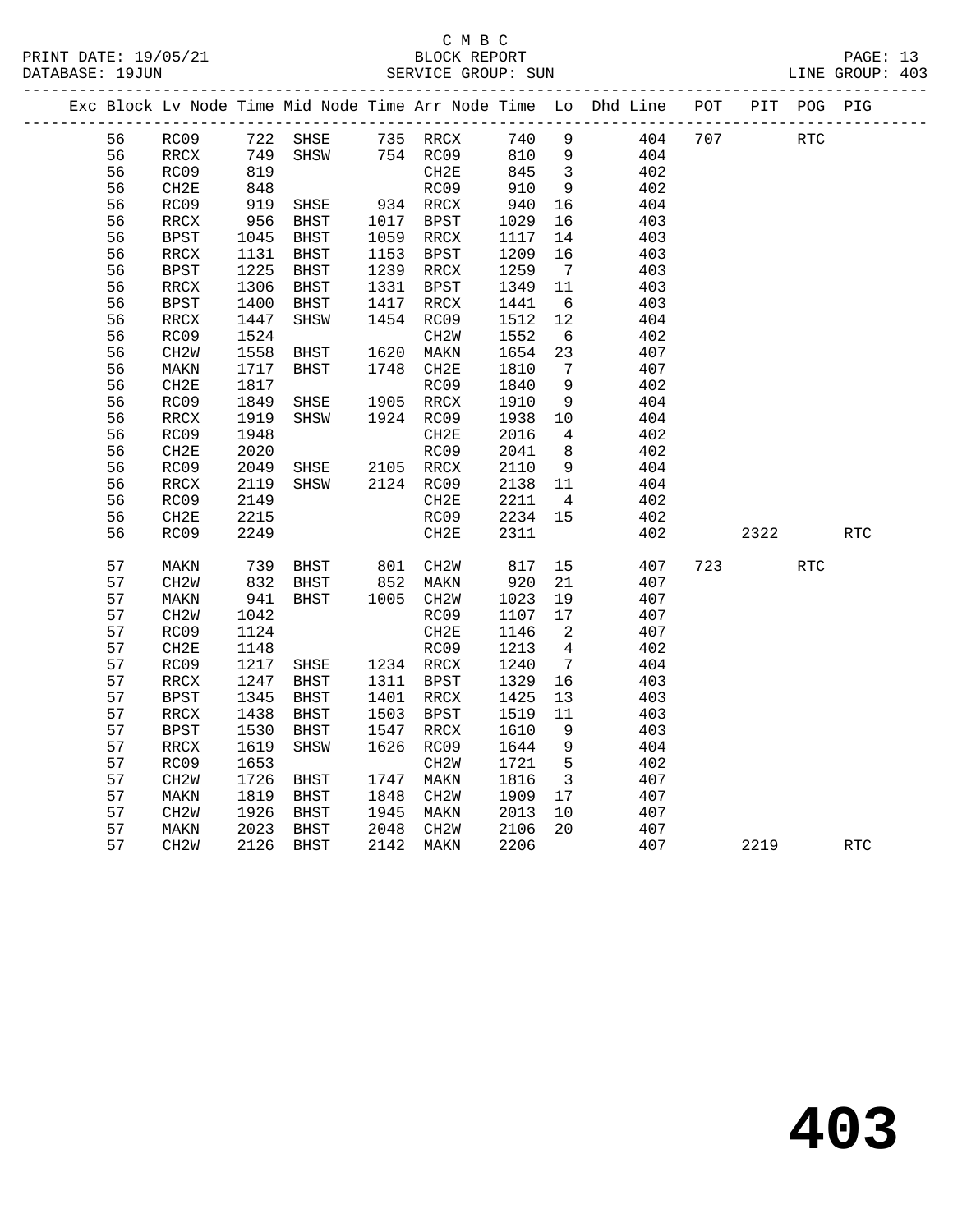|  |    |             |      |      |      |      |      |     | Exc Block Ly Node Time Mid Node Time Arr Node Time Lo Dhd Line | POT | PIT | POG | PIG |
|--|----|-------------|------|------|------|------|------|-----|----------------------------------------------------------------|-----|-----|-----|-----|
|  | 58 | MA5E        | 748  | BHST | 803  | MAKN | 822  | 16  | 405                                                            | 744 |     | RTC |     |
|  | 58 | MAKN        | 838  | BHST | 858  | MA5E | 918  | 20  | 405                                                            |     |     |     |     |
|  | 58 | MA5E        | 938  | BHST | 953  | MAKN | 1014 | -2  | 405                                                            |     |     |     |     |
|  | 58 | MAKN        | 1016 | BHST | 1038 | MA5E | 1100 | 6   | 405                                                            |     |     |     |     |
|  | 58 | MA5E        | 1106 | BHST | 1123 | MAKN | 1144 | 2   | 405                                                            |     |     |     |     |
|  | 58 | MAKN        | 1146 | BHST | 1209 | MA5E | 1231 | 3   | 405                                                            |     |     |     |     |
|  | 58 | MA5E        | 1234 | BHST | 1253 | MAKN | 1314 | 4   | 405                                                            |     |     |     |     |
|  | 58 | MAKN        | 1318 | BHST | 1348 | CH2E | 1410 | 7   | 407                                                            |     |     |     |     |
|  | 58 | CH2E        | 1417 |      |      | RC09 | 1441 | 6   | 402                                                            |     |     |     |     |
|  | 58 | RC09        | 1447 | SHSE | 1504 | RRCX | 1510 | 16  | 404                                                            |     |     |     |     |
|  | 58 | RRCX        | 1526 | BHST | 1550 | BPST | 1604 | -11 | 403                                                            |     |     |     |     |
|  | 58 | <b>BPST</b> | 1615 | BHST | 1632 | RRCX | 1655 | 17  | 403                                                            |     |     |     |     |
|  | 58 | RRCX        | 1712 | BHST | 1735 | BPST | 1749 | 11  | 403                                                            |     |     |     |     |
|  | 58 | <b>BPST</b> | 1800 | BHST | 1815 | RRCX | 1837 | 12  | 403                                                            |     |     |     |     |

| 58 | RRCX              | 1849 | SHSW        | 1854 | RC09              | 1908 | 10 | 404 |      |            |
|----|-------------------|------|-------------|------|-------------------|------|----|-----|------|------------|
| 58 | RC09              | 1918 |             |      | CH2E              | 1946 | 4  | 402 |      |            |
| 58 | CH <sub>2E</sub>  | 1950 |             |      | RC09              | 2011 | 8  | 402 |      |            |
| 58 | RC09              | 2019 | SHSE        | 2035 | RRCX              | 2040 | 28 | 404 |      |            |
| 58 | RRCX              | 2108 | <b>BHST</b> | 2126 | <b>BPST</b>       | 2136 | 3  | 403 |      |            |
| 58 | <b>BPST</b>       | 2139 | <b>BHST</b> | 2151 | RRCX              | 2209 | 30 | 403 |      |            |
| 58 | RRCX              | 2239 | <b>BHST</b> | 2257 | <b>BPST</b>       | 2306 | 3  | 403 |      |            |
| 58 | <b>BPST</b>       | 2309 | <b>BHST</b> | 2319 | RRCX              | 2336 | 3  | 403 |      |            |
| 58 | RRCX              | 2339 | <b>BHST</b> | 2357 | <b>BPST</b>       | 2406 | 3  | 403 |      |            |
| 58 | <b>BPST</b>       | 2409 | <b>BHST</b> | 2419 | RRCX              | 2434 | 4  | 403 |      |            |
| 58 | RRCX              | 2438 | <b>BHST</b> | 2455 | <b>BPST</b>       | 2504 | 5  | 403 |      |            |
| 58 | BPST              | 2509 | BHST        | 2519 | RRCX              | 2534 | 4  | 403 |      |            |
| 58 | RRCX              | 2538 |             |      | SH#5              | 2542 |    | 403 | 2545 | <b>RTC</b> |
|    |                   |      |             |      |                   |      |    |     |      |            |
| 59 | RRCX              | 757  | <b>BHST</b> | 818  | BPST              | 829  | 16 | 403 | 749  | <b>RTC</b> |
| 59 | <b>BPST</b>       | 845  | BHST        | 856  | RRCX              | 913  | 3  | 403 |      |            |
| 59 | RRCX              | 916  | <b>BHST</b> | 938  | <b>BPST</b>       | 949  | 16 | 403 |      |            |
| 59 | <b>BPST</b>       | 1005 | <b>BHST</b> | 1019 | RRCX              | 1037 | 12 | 403 |      |            |
| 59 | RRCX              | 1049 | SHSW        | 1054 | RC09              | 1114 | 11 | 404 |      |            |
| 59 | RC09              | 1125 |             |      | CH <sub>2</sub> M | 1151 | 7  | 402 |      |            |
| 59 | CH <sub>2</sub> W | 1158 | <b>BHST</b> | 1221 | MAKN              | 1253 | 24 | 407 |      |            |
| 59 | MAKN              | 1317 | <b>BHST</b> | 1342 | MA5E              | 1403 | 4  | 405 |      |            |
| 59 | MA5E              | 1407 | <b>BHST</b> | 1426 | MAKN              | 1448 | 22 | 405 |      |            |
| 59 | MAKN              | 1510 | <b>BHST</b> | 1535 | MA5W              | 1552 | 10 | 405 |      |            |
| 59 | MA5W              | 1602 | <b>BHST</b> | 1626 | MAKN              | 1646 | 24 | 405 |      |            |
| 59 | MAKN              | 1710 | <b>BHST</b> | 1733 | MA5W              | 1750 | 12 | 405 |      |            |
| 59 | MA5W              | 1802 | BHST        | 1825 | MAKN              | 1845 | 2  | 405 |      |            |
| 59 | MAKN              | 1847 |             |      | BHST              | 1908 |    | 405 | 1921 | <b>RTC</b> |
|    |                   |      |             |      |                   |      |    |     |      |            |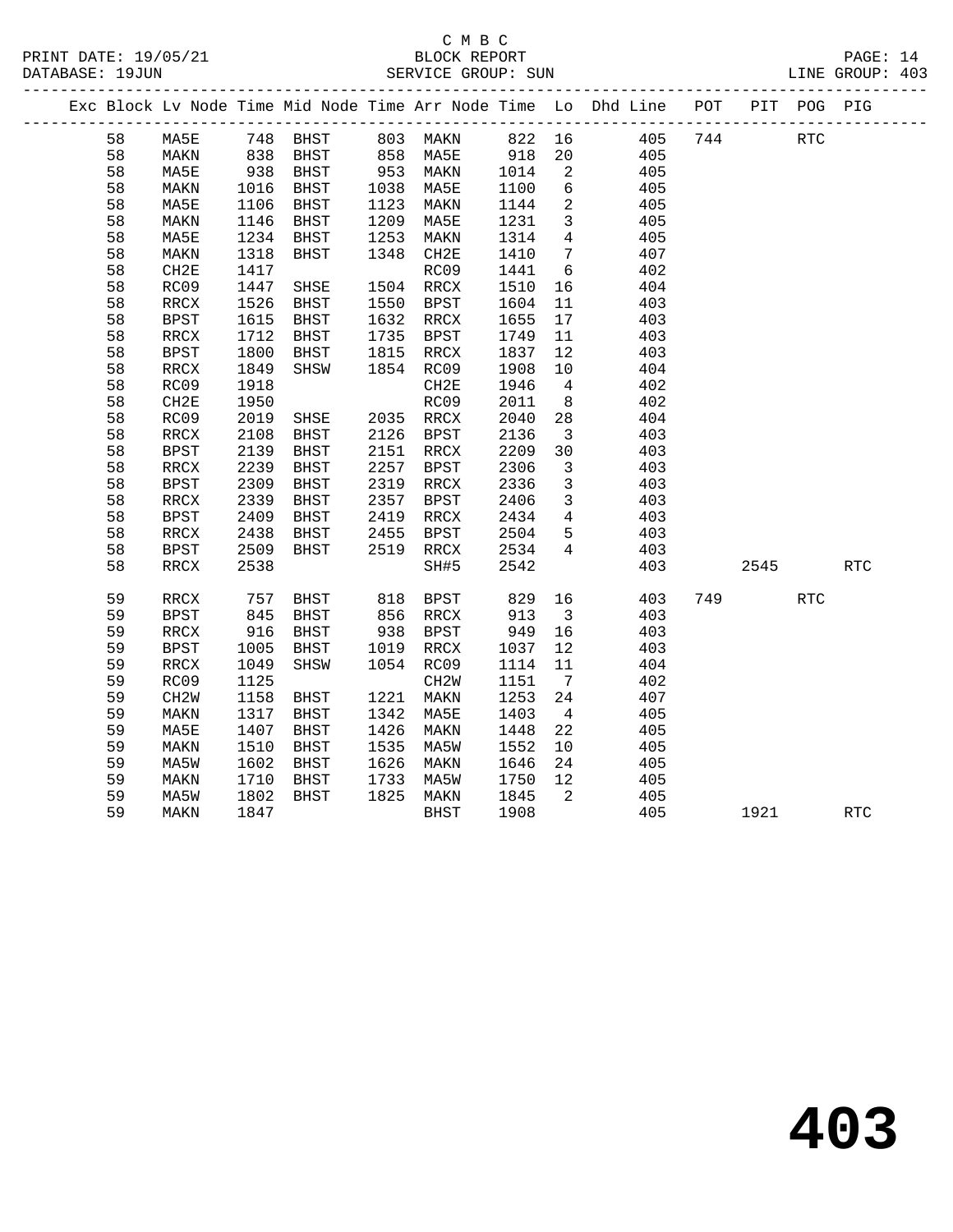|  | DATABASE: 19JUN |               |              |                                                                                |      | SERVICE GROUP: SUN                         |              |                         |                                | LINE GROUP: 403 |      |            |            |  |
|--|-----------------|---------------|--------------|--------------------------------------------------------------------------------|------|--------------------------------------------|--------------|-------------------------|--------------------------------|-----------------|------|------------|------------|--|
|  |                 |               |              | Exc Block Lv Node Time Mid Node Time Arr Node Time Lo Dhd Line POT PIT POG PIG |      |                                            |              |                         |                                |                 |      |            |            |  |
|  | 60              |               |              | MAKN 808 BHST 828 MA5E 848 0 405 752 RTC                                       |      |                                            |              |                         |                                |                 |      |            |            |  |
|  | 60              | MA5E          |              | 848 BHST 903 MAKN 922 19                                                       |      |                                            |              |                         |                                | 405             |      |            |            |  |
|  | 60              | MAKN          | 941          |                                                                                |      | BHST 1003 MA5E 1025<br>BHST 1053 MAKN 1114 |              | 11                      | 405                            |                 |      |            |            |  |
|  | 60              | MA5E          | 1036<br>1118 | BHST 1053 MAKN<br>BHST 1148 CH2E                                               |      |                                            | 1114         | $\overline{4}$          | 405                            |                 |      |            |            |  |
|  | 60              | MAKN          | 1118         | BHST                                                                           |      | 1148 CH2E                                  | 1207 10      |                         | 407                            |                 |      |            |            |  |
|  | 60              | CH2E          | 1217         |                                                                                |      | RC09                                       | 1242         | $5^{\circ}$             | 402                            |                 |      |            |            |  |
|  | 60              | RC09          | 1247         | SHSE 1304 RRCX                                                                 |      |                                            | 1310         | 9                       | 404                            |                 |      |            |            |  |
|  | 60              | RRCX          | 1319         | SHSW 1324 RC09                                                                 |      |                                            | 1344         | 11                      | 404                            |                 |      |            |            |  |
|  | 60              | RC09          | 1355         |                                                                                |      | CH2W                                       | 1424         | $\overline{4}$          | 402                            |                 |      |            |            |  |
|  | 60              | CH2W          | 1428         |                                                                                |      | RC09                                       | 1452 23      |                         | 407                            |                 |      |            |            |  |
|  | 60              | RC09          | 1515         |                                                                                |      | CH2E                                       | 1540         | $7\overline{ }$         | 407                            |                 |      |            |            |  |
|  | 60              | CH2E          | 1547         | RC09<br>SHSE 1634 RRCX                                                         |      |                                            | 1611         | $5^{\circ}$             | 402                            |                 |      |            |            |  |
|  | 60              | RC09          | 1616         |                                                                                |      |                                            | 1640 17      |                         | 404                            |                 |      |            |            |  |
|  | 60              | RRCX          | 1657         | BHST 1720 BPST                                                                 |      |                                            | 1734         | 11                      | 403                            |                 |      |            |            |  |
|  | 60              | BPST          | 1745         | BHST                                                                           |      | 1800 RRCX                                  | 1822         | 12                      |                                | 403             |      |            |            |  |
|  | 60              | RRCX          | 1834         | BHST                                                                           |      | 1853 BPST                                  | 1904         |                         |                                | 403             | 1917 |            | <b>RTC</b> |  |
|  | 61              | RC09          | 821          |                                                                                |      | SHSE 835 RRCX 840                          |              |                         | $9 \left( \frac{1}{2} \right)$ | 404             | 806  | <b>RTC</b> |            |  |
|  | 61              | RRCX          | 849          | SHSW 854 RC09                                                                  |      |                                            | 911          | 8 <sup>8</sup>          |                                | 404             |      |            |            |  |
|  | 61              | RC09          | 919          |                                                                                |      | CH2E                                       | 945          | $\overline{\mathbf{3}}$ | 402                            |                 |      |            |            |  |
|  | 61              | CH2E          | 948          |                                                                                |      | RC09                                       | 1010         | 9                       | 402                            |                 |      |            |            |  |
|  | 61              | RC09          | 1019         | SHSE 1034 RRCX                                                                 |      |                                            | 1040         | 13                      | 404                            |                 |      |            |            |  |
|  | 61              | RRCX          | 1053         | BHST                                                                           |      | 1115 BPST                                  | 1129         | 16                      | 403                            |                 |      |            |            |  |
|  | 61              | BPST          | 1145         | BHST                                                                           |      | 1159 RRCX                                  | 1218         | 9                       | 403                            |                 |      |            |            |  |
|  | 61              | RRCX          | 1227         | BHST                                                                           |      | 1251 BPST                                  | 1309         | 16                      | 403                            |                 |      |            |            |  |
|  | 61              | <b>BPST</b>   | 1325         | BHST                                                                           |      | 1341 RRCX                                  | 1405         | 12                      | 403                            |                 |      |            |            |  |
|  | 61              | RRCX          | 1417         | SHSW                                                                           |      | 1424 RC09                                  | 1442         | 13                      | 404                            |                 |      |            |            |  |
|  | 61              | RC09          | 1455         |                                                                                |      | CH2W                                       | 1524         | $\overline{4}$          | 402                            |                 |      |            |            |  |
|  | 61              | CH2W          | 1528         |                                                                                |      | RC09                                       | 1552         | 23                      | 407                            |                 |      |            |            |  |
|  | 61              | RC09          | 1615         |                                                                                |      | CH2E                                       | 1640         | $\overline{7}$          | 407                            |                 |      |            |            |  |
|  | 61<br>61        | CH2E          | 1647         |                                                                                |      | RC09                                       | 1711         | $5^{\circ}$             | 402<br>404                     |                 |      |            |            |  |
|  | 61              | RC09<br>RRCX  | 1716<br>1803 | SHSE<br>BHST                                                                   |      | 1734 RRCX<br>1822 BPST                     | 1740<br>1834 | 23<br>11                | 403                            |                 |      |            |            |  |
|  | 61              | BPST          | 1845         | BHST                                                                           |      | 1858 RRCX                                  | 1919         | $5^{\circ}$             | 403                            |                 |      |            |            |  |
|  | 61              | RRCX          | 1924         | BHST                                                                           |      | 1943 BPST                                  | 1954 15      |                         | 403                            |                 |      |            |            |  |
|  | 61              | BPST          | 2009         | BHST                                                                           | 2021 | RRCX                                       | 2042         | $\overline{7}$          | 403                            |                 |      |            |            |  |
|  | 61              | RRCX          | 2049         | SHSW                                                                           |      | 2054 RC09                                  | 2108 11      |                         | 404                            |                 |      |            |            |  |
|  | 61              | RC09          | 2119         |                                                                                |      | CH2E                                       | 2141 4       |                         | 402                            |                 |      |            |            |  |
|  | 61 CH2E         |               |              | 2145                                                                           |      | RC09 2205 14                               |              |                         | 402                            |                 |      |            |            |  |
|  | 61              | RC09          | 2219         |                                                                                |      | CH2E                                       | 2241         | 4                       | 402                            |                 |      |            |            |  |
|  | 61              | CH2E          | 2245         |                                                                                |      | RC09                                       | 2304         | 1                       |                                | 402             |      |            |            |  |
|  | 61              | RC09          | 2305         | SHSE                                                                           | 2318 | RRCX                                       | 2323         | 7                       |                                | 404             |      |            |            |  |
|  | 61              | RRCX          | 2330         | SHSW                                                                           | 2335 | RC09                                       | 2347         | 5                       |                                | 404             |      |            |            |  |
|  | 61              | RC09          | 2352         | SHSE                                                                           | 2405 | RRCX                                       | 2410         | 20                      |                                | 404             |      |            |            |  |
|  | 61              | $\verb!RRCX!$ | 2430         | SHSW                                                                           | 2435 | RC09                                       | 2447         | 13                      |                                | 404             |      |            |            |  |
|  | 61              | RC09          | 2500         | SHSE                                                                           | 2513 | RRCX                                       | 2518         | 15                      |                                | 404             |      |            |            |  |
|  | 61              | RRCX          | 2533         |                                                                                |      | SH#5                                       | 2538         | 28                      | 10<br>404                      |                 |      |            |            |  |
|  | 61              | AD3W          | 2616         | GR41                                                                           | 2647 | SERO                                       | 2702         | 7                       | N10                            |                 |      |            |            |  |
|  | 61              | SERO          | 2709         | GR41                                                                           | 2724 | AD3W                                       | 2801         |                         | N10                            |                 | 2812 |            | <b>RTC</b> |  |
|  |                 |               |              |                                                                                |      |                                            |              |                         |                                |                 |      |            |            |  |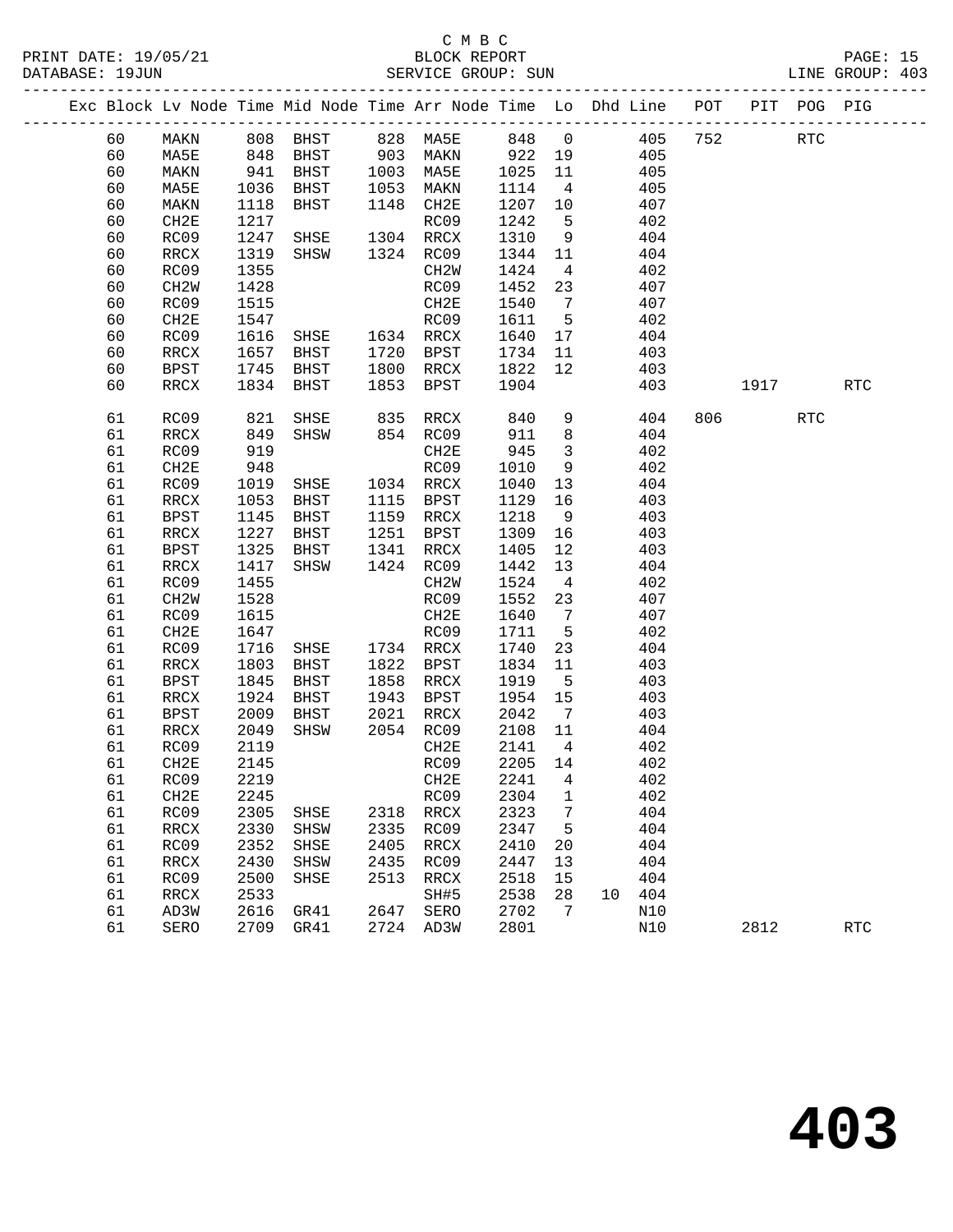## C M B C<br>ELOCK PEDOR C N B C PAGE: 16<br>PAGE: 16 BLOCK REPORT PAGE: 16<br>LINE GROUP: 403

| 5K T<br>√ N'≢<br>DAIE:<br>エソ<br>כט י<br>∠⊥ | н١<br>.<br>KEPOKI.<br>∵ĸ.       |     | ו גו ש |     |
|--------------------------------------------|---------------------------------|-----|--------|-----|
| ⊥9JUN<br>DATABASE:                         | SUN<br>הדר<br>GROUP'<br>SH:RVI( | INE | GROUP  | 403 |
| --                                         |                                 |     |        | .   |

|  |    |                          |      |               |      |                          |      |                         | Exc Block Lv Node Time Mid Node Time Arr Node Time Lo Dhd Line | POT | PIT  | POG PIG |            |
|--|----|--------------------------|------|---------------|------|--------------------------|------|-------------------------|----------------------------------------------------------------|-----|------|---------|------------|
|  | 62 | MAKN                     | 906  | <b>BHST</b>   | 928  | MA5E                     | 948  | 19                      | 405                                                            | 850 |      | RTC     |            |
|  | 62 | MA5E                     | 1007 | BHST          | 1023 | MAKN                     | 1044 | 2                       | 405                                                            |     |      |         |            |
|  | 62 | MAKN                     | 1046 | BHST          | 1108 | MA5E                     | 1130 | 5                       | 405                                                            |     |      |         |            |
|  | 62 | MA5E                     | 1135 | BHST          | 1153 | MAKN                     | 1214 | 4                       | 405                                                            |     |      |         |            |
|  | 62 | MAKN                     | 1218 | <b>BHST</b>   | 1248 | CH2E                     | 1310 | 7                       | 407                                                            |     |      |         |            |
|  | 62 | CH2E                     | 1317 |               |      | RC09                     | 1341 | 6                       | 402                                                            |     |      |         |            |
|  | 62 | RC09                     | 1347 | SHSE          | 1404 | RRCX                     | 1410 | 11                      | 404                                                            |     |      |         |            |
|  | 62 | RRCX                     | 1421 | BHST          | 1446 | <b>BPST</b>              | 1504 | 11                      | 403                                                            |     |      |         |            |
|  | 62 | <b>BPST</b>              | 1515 | <b>BHST</b>   | 1532 | RRCX                     | 1555 | 16                      | 403                                                            |     |      |         |            |
|  | 62 | RRCX                     | 1611 | <b>BHST</b>   | 1635 | BPST                     | 1649 | 11                      | 403                                                            |     |      |         |            |
|  | 62 | <b>BPST</b>              | 1700 | BHST          | 1715 | RRCX                     | 1737 | 12                      | 403                                                            |     |      |         |            |
|  | 62 | RRCX                     | 1749 | SHSW          | 1754 | RC09                     | 1810 | 8                       | 404                                                            |     |      |         |            |
|  | 62 | RC09                     | 1818 |               |      | CH <sub>2E</sub>         | 1846 | 4                       | 402                                                            |     |      |         |            |
|  | 62 | CH2E                     | 1850 |               |      | RC09                     | 1912 | 7                       | 402                                                            |     |      |         |            |
|  | 62 | RC09                     | 1919 | SHSE          | 1935 | RRCX                     | 1940 | 9                       | 404                                                            |     |      |         |            |
|  | 62 | RRCX                     | 1949 | SHSW          | 1954 | RC09                     | 2008 | 11                      | 404                                                            |     |      |         |            |
|  | 62 | RC09                     | 2019 |               |      | CH <sub>2E</sub>         | 2047 | $\overline{4}$          | 402                                                            |     |      |         |            |
|  | 62 | CH2E                     | 2051 |               |      | RC09                     | 2111 | 8                       | 402                                                            |     |      |         |            |
|  | 62 | RC09                     | 2119 | SHSE          | 2135 | RRCX                     | 2140 | $2\,8$                  | 404                                                            |     |      |         |            |
|  | 62 | RRCX                     | 2208 | BHST          | 2226 | BPST                     | 2236 | 3                       | 403                                                            |     |      |         |            |
|  | 62 | <b>BPST</b>              | 2239 | <b>BHST</b>   | 2251 | RRCX                     | 2309 | 0                       | 403                                                            |     |      |         |            |
|  | 62 | RRCX                     | 2309 | <b>BHST</b>   | 2327 | BPST                     | 2336 | 3                       | 403                                                            |     |      |         |            |
|  | 62 | <b>BPST</b>              | 2339 | <b>BHST</b>   | 2349 | RRCX                     | 2406 | 3                       | 403                                                            |     |      |         |            |
|  | 62 | $\verb!RRCX!$            | 2409 | <b>BHST</b>   | 2427 | <b>BPST</b>              | 2436 | $\mathbf{3}$            | 403                                                            |     |      |         |            |
|  | 62 | <b>BPST</b>              | 2439 | BHST          | 2449 | RRCX                     | 2504 | 4                       | 403                                                            |     |      |         |            |
|  | 62 | RRCX                     | 2508 | <b>BHST</b>   | 2525 | <b>BPST</b>              | 2534 | 6                       | 403                                                            |     |      |         |            |
|  | 62 | <b>BPST</b>              | 2540 | <b>BHST</b>   | 2550 | RRCX                     | 2605 | 3                       | 403                                                            |     |      |         |            |
|  | 62 | RRCX                     | 2608 |               |      | SH#5                     | 2612 |                         | 403                                                            |     | 2615 |         | RTC        |
|  |    |                          |      |               |      |                          |      |                         |                                                                |     |      |         |            |
|  | 63 | RRCX                     | 936  | $_{\rm BHST}$ | 957  | <b>BPST</b>              | 1009 | 16                      | 403                                                            | 928 |      | RTC     |            |
|  | 63 | <b>BPST</b>              | 1025 | BHST          | 1039 | RRCX                     | 1057 | 14                      | 403                                                            |     |      |         |            |
|  | 63 | RRCX                     | 1111 | <b>BHST</b>   | 1133 | BPST                     | 1149 | 16                      | 403                                                            |     |      |         |            |
|  | 63 | <b>BPST</b>              | 1205 | BHST          | 1219 | $\mathop{\mathrm{RRCX}}$ | 1239 | 10                      | 403                                                            |     |      |         |            |
|  | 63 | RRCX                     | 1249 | SHSW          | 1254 | RC09                     | 1314 | 11                      | 404                                                            |     |      |         |            |
|  | 63 | RC09                     | 1325 |               |      | CH <sub>2</sub> W        | 1353 | 5                       | 402                                                            |     |      |         |            |
|  | 63 | CH <sub>2</sub> W        | 1358 | BHST          | 1420 | MAKN                     | 1455 | 20                      | 407                                                            |     |      |         |            |
|  | 63 | MAKN                     | 1515 | <b>BHST</b>   | 1548 | CH <sub>2E</sub>         | 1610 | 7                       | 407                                                            |     |      |         |            |
|  | 63 | CH <sub>2E</sub>         | 1617 |               |      | RC09                     | 1641 | 5                       | 402                                                            |     |      |         |            |
|  | 63 | RC09                     | 1646 | SHSE          | 1704 | RRCX                     | 1710 | 17                      | 404                                                            |     |      |         |            |
|  | 63 | RRCX                     | 1727 | BHST          | 1750 | BPST                     | 1804 | 11                      | 403                                                            |     |      |         |            |
|  | 63 | <b>BPST</b>              | 1815 | <b>BHST</b>   | 1830 | RRCX                     | 1852 | 12                      | 403                                                            |     |      |         |            |
|  | 63 | $\verb!RRCX!$            | 1904 | BHST          | 1923 | <b>BPST</b>              | 1934 | 15                      | 403                                                            |     |      |         |            |
|  | 63 | <b>BPST</b>              | 1949 | <b>BHST</b>   | 2001 | RRCX                     | 2022 | 16                      | 403                                                            |     |      |         |            |
|  | 63 | $\mathop{\mathrm{RRCX}}$ | 2038 | <b>BHST</b>   | 2056 | <b>BPST</b>              | 2106 | $\overline{\mathbf{3}}$ | 403                                                            |     |      |         |            |
|  | 63 | <b>BPST</b>              | 2109 | <b>BHST</b>   | 2121 | RRCX                     | 2139 | 10                      | 403                                                            |     |      |         |            |
|  | 63 | RRCX                     | 2149 | SHSW          | 2154 | RC09                     | 2208 |                         | 404                                                            |     | 2220 |         | <b>RTC</b> |
|  |    |                          |      |               |      |                          |      |                         |                                                                |     |      |         |            |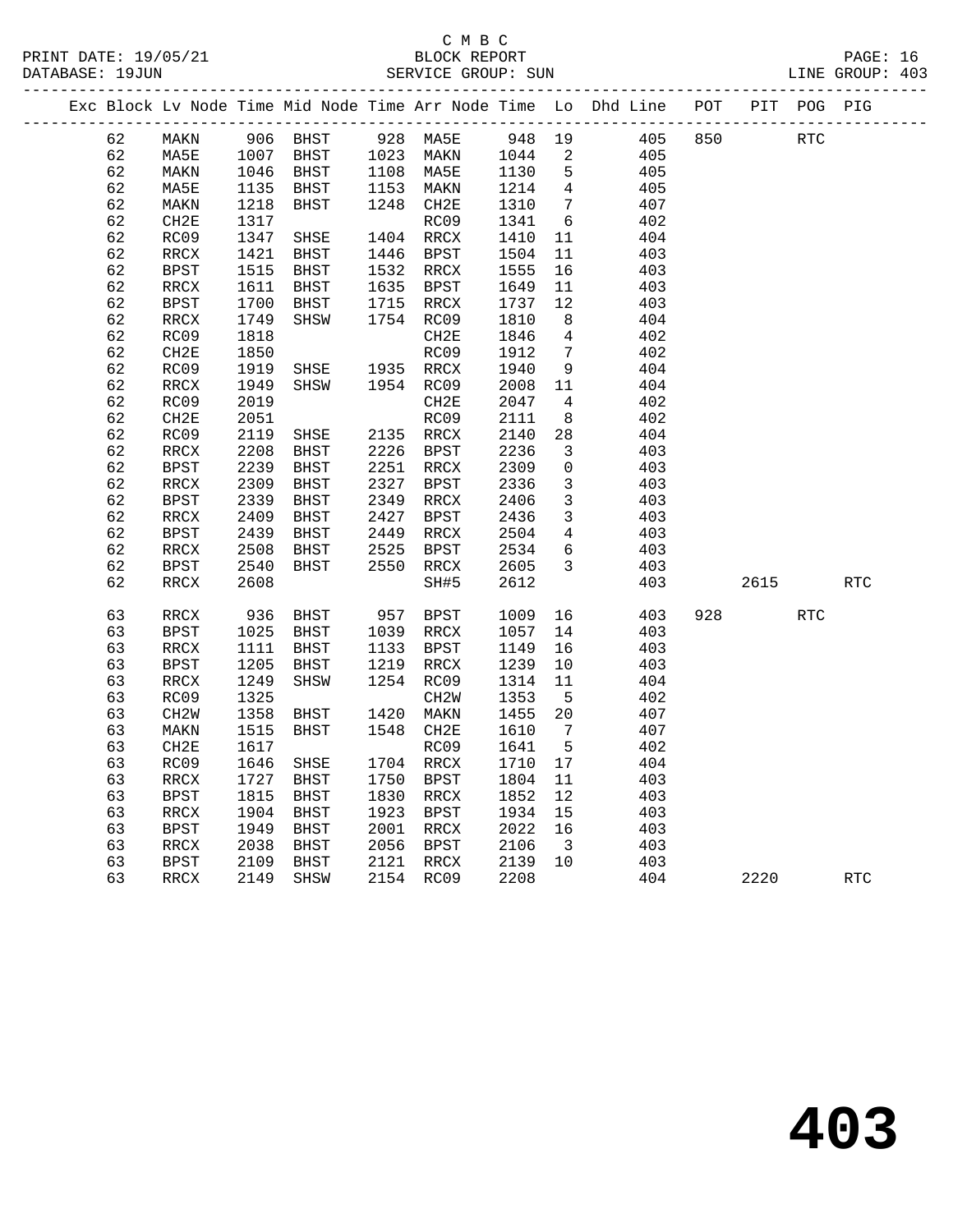# C M B C<br>BLOCK REPORT

|  | DATABASE: 19JUN | PRINT DATE: 19/05/21 |      |                   |      | BLOCK REPORT<br>SERVICE GROUP: SUN |                   |                                                                                |     |     | PAGE: 17<br>LINE GROUP: 403 |  |
|--|-----------------|----------------------|------|-------------------|------|------------------------------------|-------------------|--------------------------------------------------------------------------------|-----|-----|-----------------------------|--|
|  |                 |                      |      |                   |      |                                    |                   | Exc Block Lv Node Time Mid Node Time Arr Node Time Lo Dhd Line POT PIT POG PIG |     |     |                             |  |
|  | 64<br>64        | CH2W<br>MAKN         | 1116 | 1012 BHST<br>BHST | 1138 | 1034 MAKN<br>MA 5 F.               | 1105 11<br>1200 5 | 407<br>405                                                                     | 958 | RTC |                             |  |

| 64 | MAKN              | 1116 | BHST            | 1138 | MA5E              | 1200 | 5               |    | 405    |      |      |            |     |
|----|-------------------|------|-----------------|------|-------------------|------|-----------------|----|--------|------|------|------------|-----|
| 64 | MA5E              | 1205 | BHST            | 1223 | MAKN              | 1244 | $\mathfrak{Z}$  |    | 405    |      |      |            |     |
| 64 | MAKN              | 1247 | BHST            | 1312 | MA5E              | 1334 | $\mathfrak{Z}$  |    | 405    |      |      |            |     |
| 64 | MA5E              | 1337 | <b>BHST</b>     | 1356 | MAKN              | 1418 | $2\,7$          |    | 405    |      |      |            |     |
| 64 | MAKN              | 1445 | BHST            | 1510 | MA5W              | 1527 | $\overline{5}$  |    | 405    |      |      |            |     |
| 64 | MA5W              | 1532 | <b>BHST</b>     | 1556 | MAKN              | 1618 | 22              |    | 405    |      |      |            |     |
| 64 | MAKN              | 1640 | <b>BHST</b>     | 1703 | MA5W              | 1720 | $12$            |    | 405    |      |      |            |     |
| 64 | MA5W              | 1732 | BHST            | 1755 | MAKN              | 1815 | 2               |    | 405    |      |      |            |     |
| 64 | MAKN              | 1817 | BHST            | 1840 | MA5W              | 1857 | $\sqrt{6}$      |    | 405    |      |      |            |     |
| 64 | MA5W              | 1903 | BHST            | 1925 | MAKN              | 1945 | $\mathbf{1}$    |    | 405    |      |      |            |     |
| 64 | MAKN              | 1946 |                 |      | <b>BHST</b>       | 2007 | $\mathfrak{Z}$  |    | 405    |      |      |            |     |
| 64 | <b>BHST</b>       | 2010 | BHST            | 2010 | MAKN              | 2032 | $15$            |    | 405    |      |      |            |     |
| 64 | MAKN              | 2047 |                 |      | <b>BHST</b>       | 2107 | $\mathbf{3}$    |    | 405    |      |      |            |     |
| 64 |                   |      | <b>BHST</b>     |      |                   | 2132 |                 |    | 405    |      |      |            |     |
|    | <b>BHST</b>       | 2110 |                 | 2110 | MAKN              |      | $15$            |    |        |      |      |            |     |
| 64 | MAKN              | 2147 |                 |      | <b>BHST</b>       | 2207 | $\mathfrak{Z}$  |    | 405    |      |      |            |     |
| 64 | <b>BHST</b>       | 2210 | <b>BHST</b>     | 2210 | MAKN              | 2230 | 14              |    | 405    |      |      |            |     |
| 64 | MAKN              | 2244 |                 |      | <b>BHST</b>       | 2302 | 8               |    | 405    |      |      |            |     |
| 64 | <b>BHST</b>       | 2310 | BHST            | 2310 | MAKN              | 2330 | 20              |    | 405    |      |      |            |     |
| 64 | MAKN              | 2350 |                 |      | <b>BHST</b>       | 2408 | 2               | 10 | 405    |      |      |            |     |
| 64 | <b>BPST</b>       | 2420 | LADX            | 2437 | 2A52              | 2502 | 0               |    | 601    |      |      |            |     |
| 64 | 2A52              | 2502 | LADX            | 2525 | <b>BPST</b>       | 2543 | $\mathbf{2}$    |    | 601    |      |      |            |     |
| 64 | <b>BPST</b>       | 2545 | <b>J&amp;N3</b> |      | SUKD              | 2640 |                 |    | 351    |      | 2706 |            | RTC |
|    |                   |      |                 |      |                   |      |                 |    |        |      |      |            |     |
| 65 | RC09              | 1024 |                 |      | CH <sub>2</sub> M | 1045 | 22              |    | 407    | 1009 |      | <b>RTC</b> |     |
| 65 | CH2W              | 1107 | <b>BHST</b>     | 1130 | MAKN              | 1202 | 14              |    | 407    |      |      |            |     |
| 65 | MAKN              | 1216 | <b>BHST</b>     | 1239 | MA5E              | 1301 | $\mathfrak{Z}$  |    | 405    |      |      |            |     |
| 65 | MA5E              | 1304 | BHST            | 1323 | MAKN              | 1344 | $\mathbf{3}$    |    | 405    |      |      |            |     |
| 65 | MAKN              | 1347 | <b>BHST</b>     | 1412 | MA5E              | 1433 | $\overline{4}$  |    | 405    |      |      |            |     |
| 65 | MA5E              | 1437 | BHST            | 1456 | MAKN              | 1518 | 22              |    | 405    |      |      |            |     |
| 65 | MAKN              | 1540 | BHST            | 1605 | MA5W              | 1622 | 10              |    | 405    |      |      |            |     |
| 65 | MA5W              | 1632 | BHST            | 1656 | MAKN              | 1716 | 24              |    | 405    |      |      |            |     |
| 65 | MAKN              | 1740 | BHST            | 1803 | MA5W              | 1820 | 13              |    | 405    |      |      |            |     |
| 65 | MA5W              | 1833 | BHST            | 1855 | MAKN              | 1915 | $7\phantom{.0}$ |    | 405    |      |      |            |     |
| 65 | MAKN              | 1922 | BHST            | 1948 | CH <sub>2</sub> M | 2009 | 17              |    | 407    |      |      |            |     |
| 65 | CH <sub>2</sub> M | 2026 | BHST            | 2044 | MAKN              | 2110 | 15              |    | 407    |      |      |            |     |
| 65 | MAKN              | 2125 | BHST            | 2148 | CH <sub>2</sub> M | 2206 | 20              |    | 407    |      |      |            |     |
| 65 | CH <sub>2</sub> M | 2226 | BHST            | 2242 | MAKN              | 2306 |                 |    | 407    |      | 2319 |            | RTC |
| 66 | RRCX              | 1406 | BHST            | 1431 | <b>BPST</b>       | 1449 | 11              |    | 403    | 1358 |      | <b>RTC</b> |     |
| 66 | <b>BPST</b>       | 1500 | BHST            | 1517 | RRCX              | 1540 | 9               |    | 403    |      |      |            |     |
| 66 | RRCX              | 1549 | SHSW            | 1556 | RC09              | 1614 | 9               |    | 404    |      |      |            |     |
| 66 | RC09              | 1623 |                 |      | CH <sub>2</sub> M | 1651 | 5               |    | 402    |      |      |            |     |
| 66 | CH2W              |      | 1656 BHST       |      | 1717 MAKN         | 1747 | 2               |    | 407    |      |      |            |     |
| 66 | MAKN              | 1749 | <b>BHST</b>     | 1818 | CH <sub>2</sub> W | 1839 | 17              |    | 407    |      |      |            |     |
| 66 | CH <sub>2</sub> M | 1856 | BHST            | 1915 | MAKN              | 1943 | 9               |    | 407    |      |      |            |     |
| 66 | MAKN              | 1952 | BHST            | 2018 | CH2W              | 2038 | 18              |    | 407    |      |      |            |     |
| 66 | CH <sub>2</sub> M | 2056 | BHST            | 2114 | MAKN              | 2140 | 15              |    | 407    |      |      |            |     |
| 66 | MAKN              | 2155 | BHST            | 2218 | CH2W              | 2236 | 10              |    | 407    |      |      |            |     |
| 66 | CH2W              | 2246 | <b>BHST</b>     | 2302 | MAKN              | 2326 | 17              |    | 407    |      |      |            |     |
| 66 | MAKN              | 2343 | BHST            | 2406 | CH2W              | 2423 | 27              |    | 407    |      |      |            |     |
| 66 | CH <sub>2</sub> M | 2450 | <b>BHST</b>     | 2506 | MAKN              | 2529 | 13              |    | 407    |      |      |            |     |
| 66 | MAKN              | 2542 | <b>BPST</b>     | 2553 | <b>BHST</b>       | 2604 | 26              |    | 407    |      |      |            |     |
| 66 | <b>BHST</b>       | 2630 | <b>BHST</b>     | 2630 | CH <sub>2</sub> M | 2647 | 18              |    | 15 401 |      |      |            |     |
| 66 | AD3W              | 2720 | GR41            | 2739 | SERO              | 2754 | 15              |    | N10    |      |      |            |     |
| 66 | SERO              | 2809 | GR41            | 2824 | AD3W              | 2850 | 5               |    | N10    |      |      |            |     |
|    |                   |      |                 |      |                   |      |                 |    |        |      |      |            |     |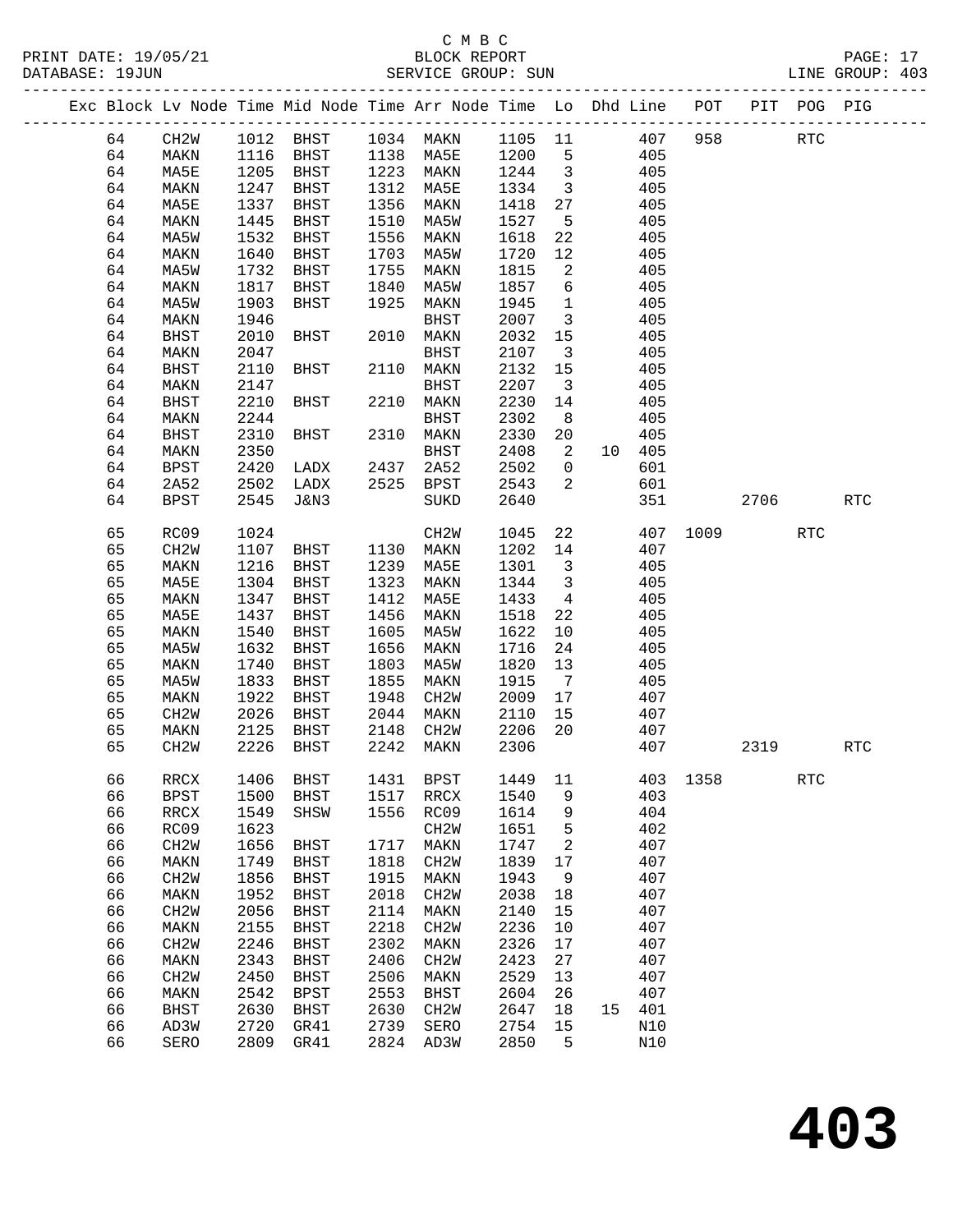## C M B C N B C N B C N B C C M B C

|  | DATABASE: 19JUN |                   |      |             |      | SERVICE GROUP: SUN                                                             |      |                         |    |       |          |      |            | LINE GROUP: 403 |  |
|--|-----------------|-------------------|------|-------------|------|--------------------------------------------------------------------------------|------|-------------------------|----|-------|----------|------|------------|-----------------|--|
|  |                 |                   |      |             |      | Exc Block Lv Node Time Mid Node Time Arr Node Time Lo Dhd Line POT PIT POG PIG |      |                         |    |       |          |      |            |                 |  |
|  | 66              | AD3W              | 2855 |             |      | GR71 2912                                                                      |      |                         |    | N10   |          | 2924 |            | <b>RTC</b>      |  |
|  | 67              | MAKN              | 1415 | BHST        | 1448 | CH2E                                                                           | 1510 | $7\phantom{.0}$         |    |       | 407 1359 |      | <b>RTC</b> |                 |  |
|  | 67              | CH2E              | 1517 |             |      | RC09                                                                           | 1541 | $5^{\circ}$             |    | 402   |          |      |            |                 |  |
|  | 67              | RC09              | 1546 | SHSE        |      | 1604 RRCX                                                                      | 1610 | 16                      |    | 404   |          |      |            |                 |  |
|  | 67              | RRCX              | 1626 | BHST        | 1650 | BPST                                                                           | 1704 | 11                      |    | 403   |          |      |            |                 |  |
|  | 67              | <b>BPST</b>       | 1715 | BHST        | 1730 | RRCX                                                                           | 1752 | 26                      |    | 403   |          |      |            |                 |  |
|  | 67              | RRCX              | 1818 | <b>BHST</b> | 1837 | <b>BPST</b>                                                                    | 1849 | 18                      |    | 403   |          |      |            |                 |  |
|  | 67              | <b>BPST</b>       | 1907 | BHST        | 1920 | RRCX                                                                           | 1941 | $\overline{4}$          |    | 403   |          |      |            |                 |  |
|  | 67              | RRCX              | 1945 | <b>BHST</b> | 2003 | <b>BPST</b>                                                                    | 2014 |                         |    | 403   |          | 2027 |            | <b>RTC</b>      |  |
|  | 68              | <b>BPST</b>       | 1430 | BHST        | 1447 | RRCX                                                                           | 1510 | $\overline{7}$          |    |       | 403 1410 |      | <b>RTC</b> |                 |  |
|  | 68              | <b>RRCX</b>       | 1517 | SHSW        |      | 1524 RC09                                                                      | 1542 | 12                      |    | 404   |          |      |            |                 |  |
|  | 68              | RC09              | 1554 |             |      | CH <sub>2</sub> W                                                              | 1622 | 6                       |    | 402   |          |      |            |                 |  |
|  | 68              | CH <sub>2</sub> W | 1628 |             |      | RC09                                                                           | 1651 | 24                      |    | 407   |          |      |            |                 |  |
|  | 68              | RC09              | 1715 |             |      | CH2E                                                                           | 1740 | 7                       |    | 407   |          |      |            |                 |  |
|  | 68              | CH2E              | 1747 |             |      | RC09                                                                           | 1810 | 7                       |    | 402   |          |      |            |                 |  |
|  | 68              | RC09              | 1817 | SHSE        | 1835 | RRCX                                                                           | 1840 | 9                       |    | 404   |          |      |            |                 |  |
|  | 68              | RRCX              | 1849 | <b>BHST</b> | 1908 | BPST                                                                           | 1919 | 10                      |    | 403   |          |      |            |                 |  |
|  | 68              | <b>BPST</b>       | 1929 | BHST        | 1942 | RRCX                                                                           | 2003 | 5                       |    | 403   |          |      |            |                 |  |
|  | 68              | RRCX              | 2008 | <b>BHST</b> | 2026 | <b>BPST</b>                                                                    | 2036 | $\overline{3}$          |    | 403   |          |      |            |                 |  |
|  | 68              | <b>BPST</b>       | 2039 | <b>BHST</b> | 2051 | RRCX                                                                           | 2109 | 29                      |    | 403   |          |      |            |                 |  |
|  | 68              | RRCX              | 2138 | BHST        | 2156 | <b>BPST</b>                                                                    | 2206 | $\overline{\mathbf{3}}$ |    | 403   |          |      |            |                 |  |
|  | 68              | <b>BPST</b>       | 2209 | BHST        | 2221 | RRCX                                                                           | 2239 | 10                      |    | 403   |          |      |            |                 |  |
|  | 68              | RRCX              | 2249 | SHSW        | 2254 | RC09                                                                           | 2307 | 12                      |    | 404   |          |      |            |                 |  |
|  | 68              | RC09              | 2319 |             |      | CH2E                                                                           | 2341 | $\overline{4}$          |    | 402   |          |      |            |                 |  |
|  | 68              | CH2E              | 2345 |             |      | RC09                                                                           | 2404 | 15                      |    | 402   |          |      |            |                 |  |
|  | 68              | RC09              | 2419 |             |      | CH2E                                                                           | 2441 | $\overline{4}$          |    | 402   |          |      |            |                 |  |
|  | 68              | CH2E              | 2445 |             |      | RC09                                                                           | 2504 | 10                      |    | 2 402 |          |      |            |                 |  |
|  | 68              | AD3W              | 2516 | GR41        | 2547 | SERO                                                                           | 2602 | 7                       |    | N10   |          |      |            |                 |  |
|  | 68              | SERO              | 2609 | GR41        | 2624 | AD3W                                                                           | 2701 | 6                       | 32 | N10   |          |      |            |                 |  |
|  | 68              | SERO              | 2739 | GR41        | 2754 | AD3W                                                                           | 2820 | 2                       |    | N10   |          |      |            |                 |  |
|  | 68              | AD3W              | 2822 |             |      | GR71                                                                           | 2839 |                         |    | N10   |          | 2851 |            | <b>RTC</b>      |  |
|  |                 |                   |      |             |      |                                                                                |      |                         |    |       |          |      |            |                 |  |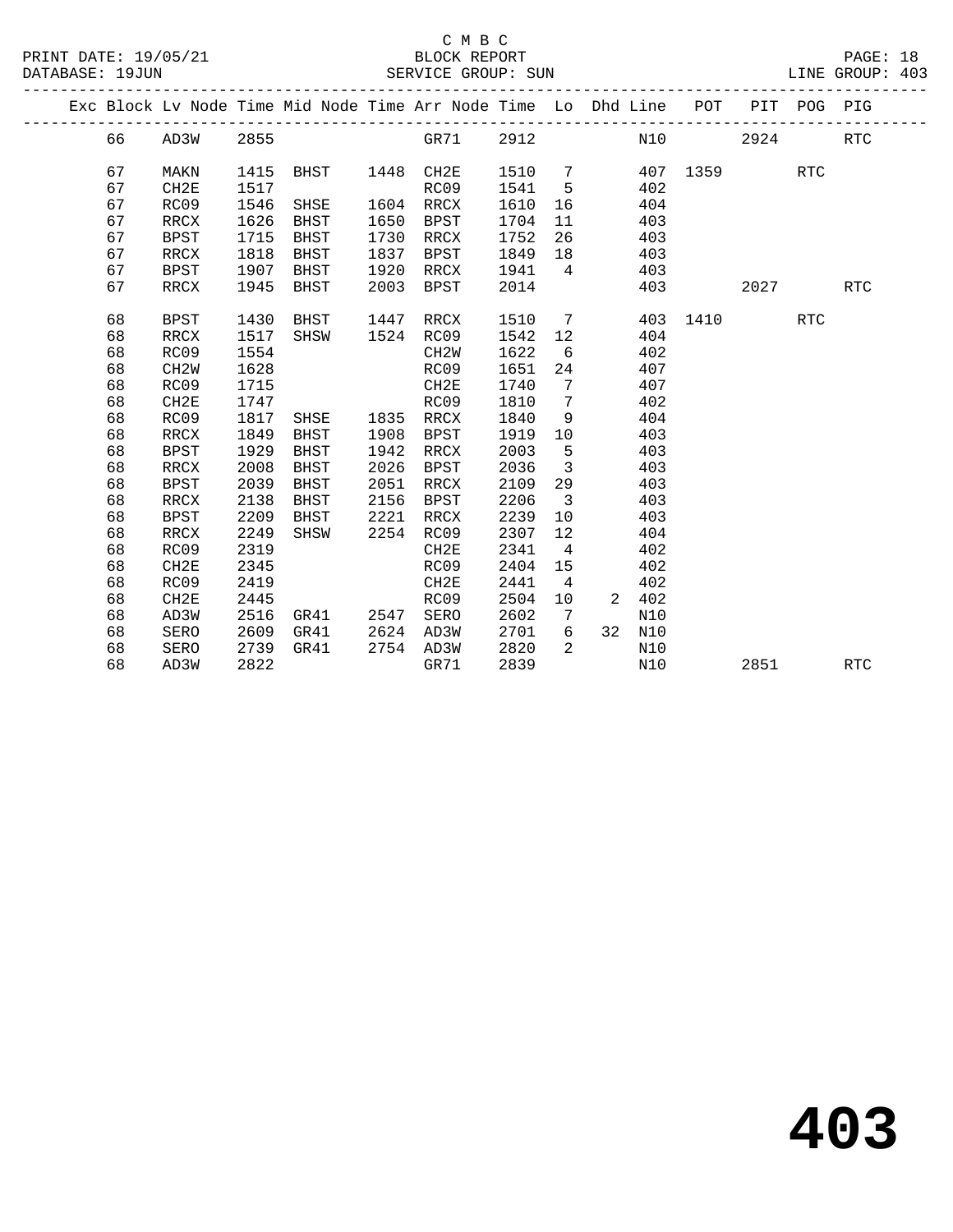|  |                                                                                                                                    |                                                                                                              |                                                                                      |                                                                                                                                          |                                                                                      | C M B C                                                                                                                                                                |                                                                                                            |                                                                                              | LINE GROUP: 430                                                                                                                                                                                                                                          |          |                 | PAGE: 19             |  |
|--|------------------------------------------------------------------------------------------------------------------------------------|--------------------------------------------------------------------------------------------------------------|--------------------------------------------------------------------------------------|------------------------------------------------------------------------------------------------------------------------------------------|--------------------------------------------------------------------------------------|------------------------------------------------------------------------------------------------------------------------------------------------------------------------|------------------------------------------------------------------------------------------------------------|----------------------------------------------------------------------------------------------|----------------------------------------------------------------------------------------------------------------------------------------------------------------------------------------------------------------------------------------------------------|----------|-----------------|----------------------|--|
|  |                                                                                                                                    | MTST METROTOWN STATION<br>RTC Richmond Depot<br>____________________________                                 |                                                                                      | 49CE              49   AV   &  CAMBIE<br>49GR             49   AV   &  GRANVILLE<br>G49S              GRANVILLE   &   49   AV            |                                                                                      |                                                                                                                                                                        |                                                                                                            |                                                                                              | 49CW 49 AV & CAMBIE<br>ROOS RICHMOND CENTRE BAY 9<br>ULP UNIVERSITY LOOP                                                                                                                                                                                 |          |                 |                      |  |
|  |                                                                                                                                    |                                                                                                              |                                                                                      |                                                                                                                                          |                                                                                      |                                                                                                                                                                        |                                                                                                            |                                                                                              | Exc Block Lv Node Time Mid Node Time Arr Node Time Lo Dhd Line POT PIT POG PIG                                                                                                                                                                           |          |                 |                      |  |
|  | 1<br>$\mathbf{1}$<br>$\mathbf{1}$<br>$\mathbf{1}$<br>$\mathbf 1$<br>$\mathbf{1}$<br>1<br>1<br>1<br>1<br>1                          | MTST<br>MTST<br>RC09<br>MTST<br>RC09<br>MTST<br>RC09<br>MTST                                                 | 1257<br>1457<br>1555<br>1657                                                         | 1155 KBMI<br>49KN<br>1354 KBMI<br>49KN<br>KBMI<br>49KN<br>1757 KBMI                                                                      |                                                                                      | 1214 RC09<br>1331 MTST<br>1415 RC09<br>1533 MTST<br>1616 RC09<br>1729 MTST<br>1815 RC09                                                                                | 1238 19<br>1350<br>1443<br>1550<br>1643<br>1746<br>1840                                                    | 11<br>17                                                                                     | MTST 755 KBMI 811 RC09 833 25 430 725<br>RC09 858 49KN 926 MTST 939 16 430<br>MTST 955 KBMI 1013 RC09 1035 23 430<br>RC09 1058 49KN 1131 MTST 1146 9 430<br>430<br>$\begin{array}{ccc} 4 & 430 \\ 14 & 430 \end{array}$<br>5 430<br>14 430<br>430<br>430 |          | RTC             |                      |  |
|  | 1<br>$\mathbf 1$                                                                                                                   | RC09<br>MTST                                                                                                 |                                                                                      | 1857 49KN<br>1955 KBMI                                                                                                                   |                                                                                      | 1928 MTST<br>2011 RC09 2032                                                                                                                                            | 1942 13                                                                                                    |                                                                                              | 430<br>430 2044 RTC                                                                                                                                                                                                                                      |          |                 |                      |  |
|  | 2<br>2<br>$\boldsymbol{2}$<br>2<br>$\mathbf 2$<br>2<br>$\overline{c}$<br>2<br>$\overline{c}$<br>2<br>$\overline{c}$<br>2<br>2<br>2 | RC09<br>MTST<br>RC09<br>MTST<br>RC09<br>MTST<br>RC09<br>MTST<br>RC09<br>MTST<br>RC09<br>MTST<br>RC09<br>MTST | 958<br>1055<br>1157<br>1357<br>1455<br>1557<br>1757<br>1858                          | 758 49KN<br>857 KBMI<br>49KN<br>KBMI<br>49KN<br>1254 KBMI<br>49KN<br>KBMI<br>49KN<br>1659 KBMI<br>49KN<br>KBMI<br>1957 49KN<br>2055 KBMI | 1431<br>1516                                                                         | 826 MTST<br>913 RC09<br>1028 MTST<br>1114 RC09<br>1230 MTST<br>1315 RC09<br>MTST<br>RC09<br>1631 MTST<br>1719 RC09<br>1828 MTST<br>1914 RC09<br>2027 MTST<br>2111 RC09 | 838<br>935<br>1041<br>1137<br>1247<br>1343<br>1450<br>1543<br>1648<br>1743<br>1843<br>1937<br>2041<br>2132 | 23<br>14<br>20<br>$\overline{7}$<br>14<br>5 <sup>5</sup><br>14<br>11<br>14<br>15<br>20<br>14 | 19 430<br>430<br>430<br>430<br>430<br>430<br>430<br>430<br>430<br>430<br>430<br>430<br>430<br>430                                                                                                                                                        | 743 — 10 | RTC<br>2144 RTC |                      |  |
|  | 3<br>$\mathfrak{Z}$<br>3<br>3<br>3<br>3<br>3<br>3<br>3<br>3<br>3<br>3<br>3                                                         | MTST<br>RC09<br>MTST<br>RC09<br>MTST<br>RC09<br>MTST<br>RC09<br>MTST<br>RC09<br>MTST<br>RC09<br>MTST         | 1025<br>1128<br>1225<br>1327<br>1425<br>1527<br>1628<br>1727<br>1824<br>1927<br>2025 | 825 KBMI<br>928 49KN<br>KBMI<br>49KN<br>KBMI<br><b>49KN</b><br>KBMI<br>49KN<br>KBMI<br>49KN<br>KBMI<br>49KN<br>KBMI                      | 1044<br>1201<br>1244<br>1401<br>1446<br>1601<br>1649<br>1759<br>1842<br>1957<br>2041 | 958 MTST 1011 14<br>RC09<br>MTST<br>RC09<br>MTST<br>RC09<br>MTST<br>RC09<br>MTST<br>RC09<br>MTST<br>RC09                                                               | 1107<br>1216<br>1310<br>1420<br>1513<br>1618<br>1713<br>1816<br>1907<br>2011<br>2102                       | 21<br>9<br>17<br>5<br>14<br>10<br>14<br>8<br>20<br>14                                        | 843 RC09 905 23 430 755<br>430<br>430<br>430<br>430<br>430<br>430<br>430<br>430<br>430<br>430<br>430<br>430                                                                                                                                              | 2114     | <b>RTC</b>      | $\operatorname{RTC}$ |  |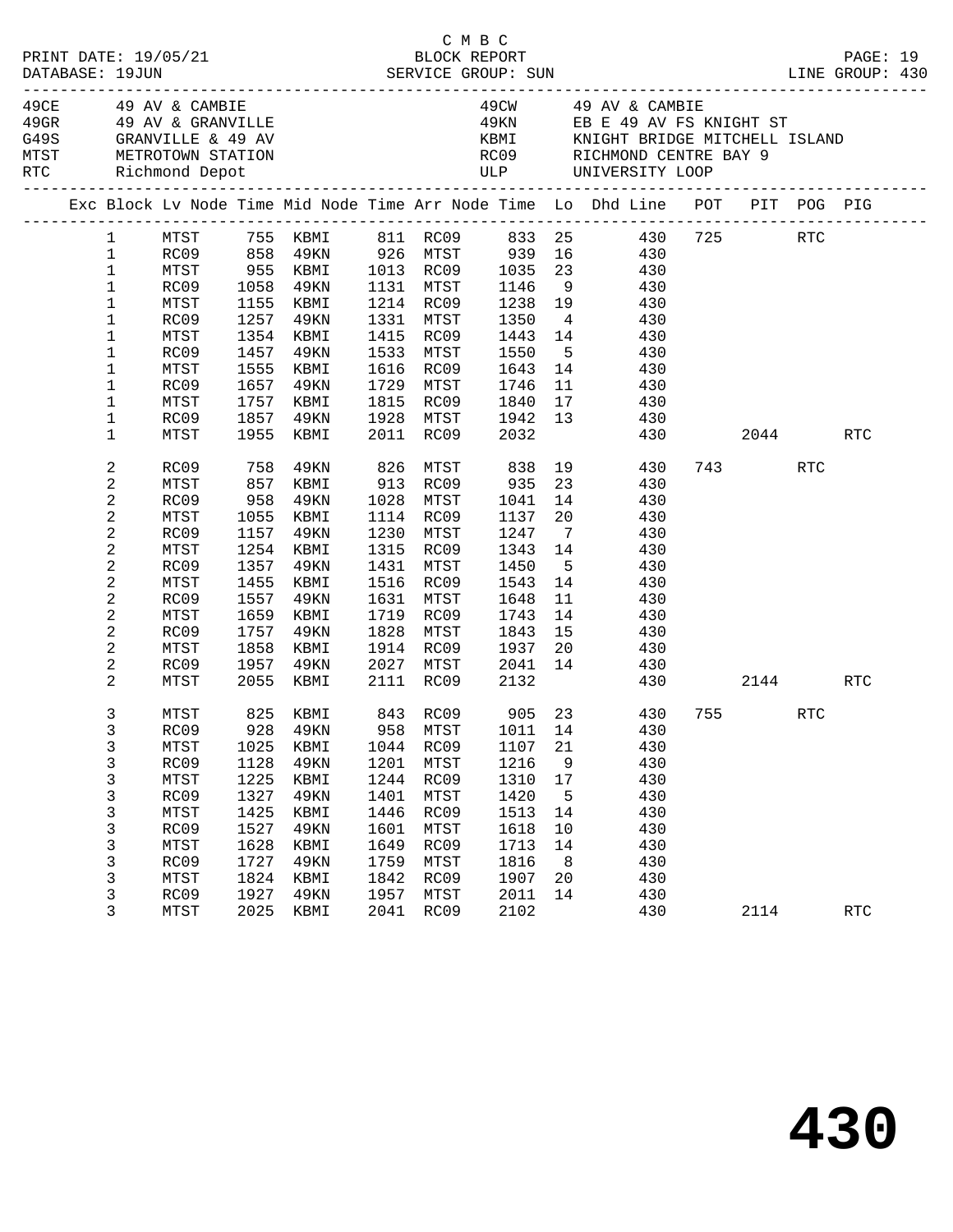|  |                |      |      |             |      |              |        |                 | Exc Block Lv Node Time Mid Node Time Arr Node Time Lo Dhd Line POT |     |                             | PIT POG PIG          |            |
|--|----------------|------|------|-------------|------|--------------|--------|-----------------|--------------------------------------------------------------------|-----|-----------------------------|----------------------|------------|
|  | $\overline{4}$ | RC09 |      | 828 49KN    |      | 856 MTST     | 908 17 |                 | 430                                                                | 813 | RTC                         |                      |            |
|  | $\overline{4}$ | MTST | 925  | KBMI        |      | 943 RC09     | 1005   | 23              | 430                                                                |     |                             |                      |            |
|  | $\overline{4}$ | RC09 | 1028 | 49KN        |      | 1100 MTST    | 1115   | 10              | 430                                                                |     |                             |                      |            |
|  | $\overline{4}$ | MTST | 1125 | KBMI        |      | 1144 RC09    | 1207   | 20              | 430                                                                |     |                             |                      |            |
|  | 4              | RC09 | 1227 | 49KN        | 1300 | MTST         | 1317   | $\overline{7}$  | 430                                                                |     |                             |                      |            |
|  | 4              | MTST | 1324 | KBMI        | 1345 | RC09         | 1413   | 14              | 430                                                                |     |                             |                      |            |
|  | 4              | RC09 | 1427 | 49KN        | 1501 | MTST         | 1520   | $5^{\circ}$     | 430                                                                |     |                             |                      |            |
|  | 4              | MTST | 1525 | KBMI        | 1546 | RC09         | 1613   | 14              | 430                                                                |     |                             |                      |            |
|  | 4              | RC09 | 1627 | 49KN        | 1701 | MTST         | 1718   | 11              | 430                                                                |     |                             |                      |            |
|  | 4              | MTST | 1729 | KBMI        | 1747 | RC09         | 1811   | 16              | 430                                                                |     |                             |                      |            |
|  | $\overline{4}$ | RC09 | 1827 | 49KN        | 1858 | MTST         | 1913   | 17              | 430                                                                |     |                             |                      |            |
|  | 4              | MTST | 1930 | KBMI        | 1946 | RC09         | 2007   | 20              | 430                                                                |     |                             |                      |            |
|  | 4              | RC09 | 2027 | <b>49KN</b> | 2057 | MTST         | 2111   |                 | 430                                                                |     | 2141                        |                      | <b>RTC</b> |
|  |                |      |      |             |      |              |        |                 |                                                                    |     |                             |                      |            |
|  | 70             | 49GR | 612  | 49CE        | 616  | MTST         | 635    | $6\overline{6}$ | 049                                                                |     | 552 and the state of $\sim$ | $\operatorname{RTC}$ |            |
|  | 70             | MTST | 641  | 49CW        | 705  | ULP          | 728    | 8               | 049                                                                |     |                             |                      |            |
|  | 70             | ULP  | 736  | 49CE        | 800  | MTST         | 820    | 5               | 049                                                                |     |                             |                      |            |
|  | 70             | MTST | 825  | 49CW        | 850  | ULP          | 914    | 6               | 049                                                                |     |                             |                      |            |
|  | 70             | ULP  | 920  | 49CE        | 946  | MTST         | 1011   | 16              | 049                                                                |     |                             |                      |            |
|  | $70$           | MTST | 1027 | 49CW        | 1057 | ULP          | 1126   | 9               | 049                                                                |     |                             |                      |            |
|  | $70$           | ULP  | 1135 | 49CE        | 1202 | MTST         | 1233   | 14              | 049                                                                |     |                             |                      |            |
|  | 70             | MTST | 1247 | 49CW        | 1319 | ULP          | 1349   | 8               | 049                                                                |     |                             |                      |            |
|  | 70             | ULP  | 1357 | 49CE        | 1427 | MTST         | 1500   | 13              | 049                                                                |     |                             |                      |            |
|  | 70             | MTST | 1513 | 49CW        | 1543 | ULP          | 1613   | 8 <sup>8</sup>  | 049                                                                |     |                             |                      |            |
|  | 70             | ULP  | 1621 | 49CE        | 1649 | MTST         | 1720   | 17              | 049                                                                |     |                             |                      |            |
|  | 70             | MTST | 1737 | 49CW        | 1806 | ULP          | 1831   | 14              | 049                                                                |     |                             |                      |            |
|  | 70             | ULP  | 1845 | 49CE        | 1909 | MTST         | 1937   |                 | 049                                                                |     | 2007                        |                      | RTC        |
|  | 71             | MTST | 623  | 49CW        | 647  | ULP          | 710    | 11              | 049                                                                | 553 |                             | <b>RTC</b>           |            |
|  | 71             | ULP  | 721  | 49CE        | 745  | MTST         | 805    | 5               | 049                                                                |     |                             |                      |            |
|  | 71             | MTST | 810  | 49CW        | 835  | ULP          | 858    | $7\phantom{.}$  | 049                                                                |     |                             |                      |            |
|  | 71             | ULP  | 905  | 49CE        | 931  | MTST         | 956    | $7\phantom{.0}$ | 049                                                                |     |                             |                      |            |
|  | 71             | MTST | 1003 | 49CW        | 1033 | ULP          | 1102   | 8               | 049                                                                |     |                             |                      |            |
|  | $71\,$         | ULP  | 1110 | 49CE        | 1137 | MTST         | 1206   | 8               | 049                                                                |     |                             |                      |            |
|  | 71             | MTST | 1214 | 49CW        | 1245 | $_{\rm ULP}$ | 1315   | $7\phantom{.0}$ | 049                                                                |     |                             |                      |            |
|  | 71             | ULP  | 1322 | 49CE        | 1351 | MTST         | 1424   | 13              | 049                                                                |     |                             |                      |            |
|  | 71             | MTST | 1437 | 49CW        | 1507 | ULP          | 1537   | - 9             | 049                                                                |     |                             |                      |            |
|  | 71             | ULP  | 1546 | 49CE        | 1614 | MTST         | 1645   | 15              | 049                                                                |     |                             |                      |            |
|  | $71\,$         | MTST | 1700 | 49CW        | 1731 | ULP          | 1758   | 11              | 049                                                                |     |                             |                      |            |
|  | 71             | ULP  | 1809 | 49CE        | 1834 | MTST         | 1902   | 12              | 049                                                                |     |                             |                      |            |
|  | 71             | MTST | 1914 | 49CW        | 1939 | ULP          | 2003   | 13              | 049                                                                |     |                             |                      |            |
|  | $71\,$         | ULP  | 2016 | 49CE        | 2040 | MTST         | 2106   | 16              | 049                                                                |     |                             |                      |            |
|  | 71             | MTST | 2122 | 49CW        | 2147 | G49S         | 2151   |                 | 049                                                                |     | 2206                        |                      | <b>RTC</b> |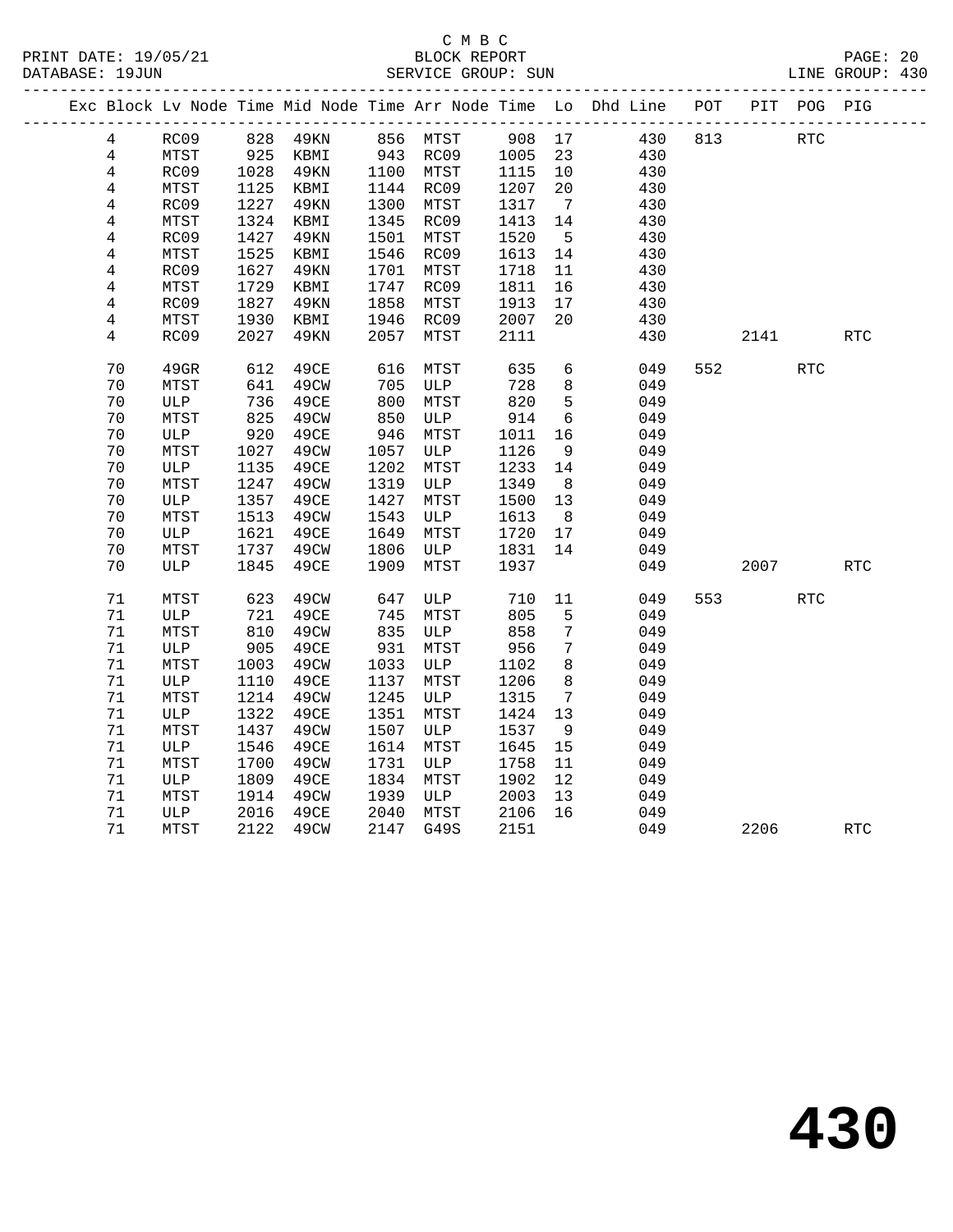#### C M B C<br>BLOCK REPORT PRINT DATE: 19/05/21 BLOCK REPORT PAGE: 21 SERVICE GROUP: SUN

|    |         |      |           |      |            |      |                | Exc Block Lv Node Time Mid Node Time Arr Node Time Lo Dhd Line POT |     |      | PIT POG PIG |            |
|----|---------|------|-----------|------|------------|------|----------------|--------------------------------------------------------------------|-----|------|-------------|------------|
| 72 | $49$ GR | 627  | 49CE      | 631  | MTST       | 650  | 6              | 049                                                                | 607 |      | <b>RTC</b>  |            |
| 72 | MTST    | 656  | 49CW      | 720  | ULP        | 743  | 9              | 049                                                                |     |      |             |            |
| 72 | ULP     | 752  | 49CE      | 816  | MTST       | 836  | 18             | 049                                                                |     |      |             |            |
| 72 | MTST    | 854  | 49CW      | 920  | ULP        | 945  | 14             | 049                                                                |     |      |             |            |
| 72 | ULP     | 959  | 49CE      | 1025 | MTST       | 1051 | 12             | 049                                                                |     |      |             |            |
| 72 | MTST    | 1103 | 49CW      | 1133 | ULP        | 1202 | 9              | 049                                                                |     |      |             |            |
| 72 | ULP     | 1211 | 49CE      | 1238 | MTST       | 1311 | 14             | 049                                                                |     |      |             |            |
| 72 | MTST    | 1325 | 49CW      | 1355 | ULP        | 1425 | 10             | 049                                                                |     |      |             |            |
| 72 | ULP     | 1435 | 49CE      | 1503 | MTST       | 1534 | 15             | 049                                                                |     |      |             |            |
| 72 | MTST    | 1549 | 49CW      | 1619 | ULP        | 1647 | 9              | 049                                                                |     |      |             |            |
| 72 | ULP     | 1656 | 49CE      | 1724 | MTST       | 1754 | 9              | 049                                                                |     |      |             |            |
| 72 | MTST    | 1803 | 49CW      | 1830 | ULP        | 1855 | 12             | 049                                                                |     |      |             |            |
| 72 | ULP     | 1907 | 49CE      | 1931 | MTST       | 1957 | 10             | 049                                                                |     |      |             |            |
| 72 | MTST    | 2007 | 49CW      | 2032 | ULP        | 2056 | 9              | 049                                                                |     |      |             |            |
| 72 | ULP     | 2105 | 49CE      | 2129 | MTST       | 2155 | 12             | 049                                                                |     |      |             |            |
| 72 | MTST    | 2207 | 49CW      | 2232 | ULP        | 2256 | 13             | 049                                                                |     |      |             |            |
| 72 | ULP     | 2309 | 49CE      | 2333 | MTST       | 2354 | 14             | 049                                                                |     |      |             |            |
| 72 | MTST    | 2408 | 49CW      | 2430 | G49S       | 2434 |                | 049                                                                |     | 2449 |             | <b>RTC</b> |
| 73 | $49$ GR | 642  | 49CE      | 646  | MTST       | 705  | 6              | 049                                                                | 622 |      | <b>RTC</b>  |            |
| 73 | MTST    | 711  | 49CW      | 735  | ULP        | 758  | 8              | 049                                                                |     |      |             |            |
| 73 | ULP     | 806  | 49CE      | 831  | MTST       | 852  | 15             | 049                                                                |     |      |             |            |
| 73 | MTST    | 907  | 49CW      | 935  | ULP        | 1001 | 10             | 049                                                                |     |      |             |            |
| 73 | ULP     | 1011 | 49CE      | 1037 | MTST       | 1103 | 12             | 049                                                                |     |      |             |            |
| 73 | MTST    | 1115 | 49CW      | 1145 | ULP        | 1214 | 9              | 049                                                                |     |      |             |            |
| 73 | ULP     | 1223 | 49CE      | 1250 | MTST       | 1323 | 14             | 049                                                                |     |      |             |            |
| 73 | MTST    | 1337 | 49CW      | 1407 | ULP        | 1437 | 10             | 049                                                                |     |      |             |            |
| 73 | ULP     | 1447 | 49CE      | 1515 | MTST       | 1546 | 14             | 049                                                                |     |      |             |            |
| 73 | MTST    | 1600 | 49CW      | 1631 | ULP        | 1659 | 10             | 049                                                                |     |      |             |            |
| 73 | ULP     | 1709 | 49CE      | 1736 | MTST       | 1806 | 8 <sup>8</sup> | 049                                                                |     |      |             |            |
| 73 | MTST    | 1814 | 49CW      | 1841 | ULP        | 1906 | 13             | 049                                                                |     |      |             |            |
| 73 | ULP     | 1919 | 49CE      | 1943 | MTST       | 2009 | 13             | 049                                                                |     |      |             |            |
| 72 | MTCT    |      | 2022 JOUN |      | $20177700$ | 20E1 |                | 0.10                                                               |     | 2105 |             | מיים       |

| 73 | <b>ULP</b> | 1919 | 49CE | 1943 | MTST | 2009 | 13 | 049 |      |            |
|----|------------|------|------|------|------|------|----|-----|------|------------|
| 73 | MTST       | 2022 | 49CW | 2047 | G49S | 2051 |    | 049 | 2106 | RTC        |
|    |            |      |      |      |      |      |    |     |      |            |
| 74 | ULP        | 652  | 49CE | 716  | MTST | 736  | 5  | 049 | 607  | <b>RTC</b> |
| 74 | MTST       | 741  | 49CW | 805  | ULP  | 828  | 7  | 049 |      |            |
| 74 | ULP        | 835  | 49CE | 901  | MTST | 924  | 11 | 049 |      |            |
| 74 | MTST       | 935  | 49CW | 1005 | ULP  | 1034 | 12 | 049 |      |            |
| 74 | ULP        | 1046 | 49CE | 1113 | MTST | 1141 | 9  | 049 |      |            |
| 74 | MTST       | 1150 | 49CW | 1221 | ULP  | 1251 | 6  | 049 |      |            |
| 74 | ULP        | 1257 | 49CE | 1326 | MTST | 1359 | 14 | 049 |      |            |
| 74 | MTST       | 1413 | 49CW | 1443 | ULP  | 1513 | 10 | 049 |      |            |
| 74 | ULP        | 1523 | 49CE | 1551 | MTST | 1622 | 14 | 049 |      |            |
| 74 | MTST       | 1636 | 49CW | 1707 | ULP  | 1734 | 11 | 049 |      |            |
| 74 | ULP        | 1745 | 49CE | 1811 | MTST | 1839 | 10 | 049 |      |            |
| 74 | MTST       | 1849 | 49CW | 1916 | ULP  | 1940 | 6  | 049 |      |            |
| 74 | ULP        | 1946 | 49CE | 2010 | MTST | 2036 | 16 | 049 |      |            |
| 74 | MTST       | 2052 | 49CW | 2117 | G49S | 2121 |    | 049 | 2136 | <b>RTC</b> |
|    |            |      |      |      |      |      |    |     |      |            |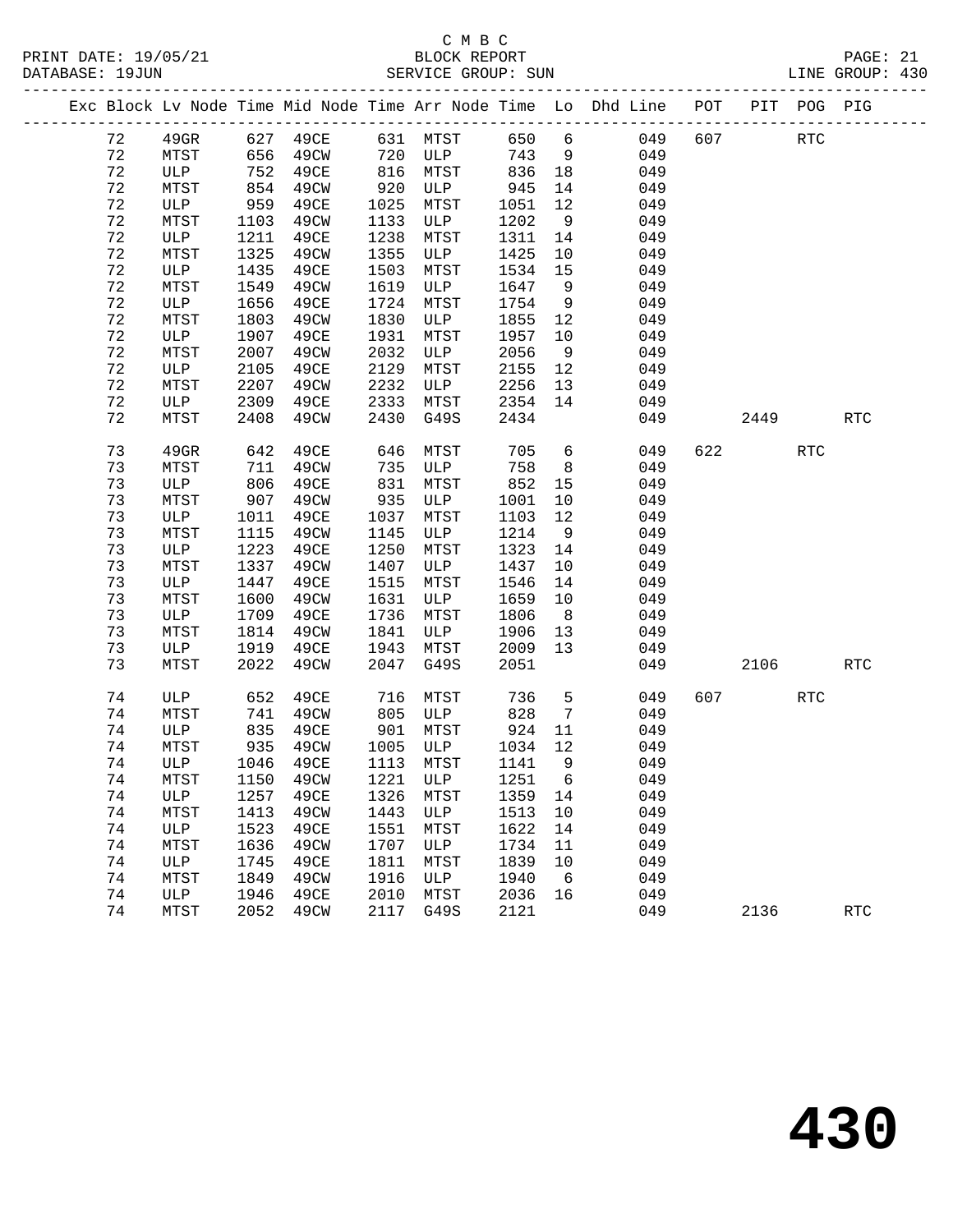#### C M B C<br>BLOCK REPORT SERVICE GROUP: SUN

|  |    |      |      | ---------------------- |      |              |             |                              |                                                                                                  |     |      |             |            |  |
|--|----|------|------|------------------------|------|--------------|-------------|------------------------------|--------------------------------------------------------------------------------------------------|-----|------|-------------|------------|--|
|  |    |      |      |                        |      |              |             |                              | --------------------------<br>Exc Block Lv Node Time Mid Node Time Arr Node Time Lo Dhd Line POT |     |      | PIT POG PIG |            |  |
|  | 75 | 49GR |      | 657 49CE               |      | 701 MTST     | 721 5       |                              | 049                                                                                              | 637 |      | <b>RTC</b>  |            |  |
|  | 75 | MTST | 726  | 49CW                   | 750  | ULP          | 813         | 8                            | 049                                                                                              |     |      |             |            |  |
|  | 75 | ULP  | 821  | 49CE                   | 846  | MTST         | 907         | 15                           | 049                                                                                              |     |      |             |            |  |
|  | 75 | MTST | 922  | 49CW                   | 950  | ULP          | 1016        | $7\phantom{.0}\phantom{.0}7$ | 049                                                                                              |     |      |             |            |  |
|  | 75 | ULP  | 1023 | 49CE                   | 1049 | MTST         | 1115        | 12                           | 049                                                                                              |     |      |             |            |  |
|  | 75 | MTST | 1127 | 49CW                   | 1157 | ULP          | 1226        | $7\phantom{.0}\phantom{.0}7$ | 049                                                                                              |     |      |             |            |  |
|  | 75 | ULP  | 1233 | 49CE                   | 1302 | MTST         | 1335        | 14                           | 049                                                                                              |     |      |             |            |  |
|  | 75 | MTST | 1349 | 49CW                   | 1419 | ULP          | 1449        | 10                           | 049                                                                                              |     |      |             |            |  |
|  | 75 | ULP  | 1459 | 49CE                   | 1527 | MTST         | 1558        | 14                           | 049                                                                                              |     |      |             |            |  |
|  | 75 | MTST | 1612 | 49CW                   | 1643 | ULP          | 1711        | 9                            | 049                                                                                              |     |      |             |            |  |
|  | 75 | ULP  | 1720 | 49CE                   | 1747 | MTST         | 1817        | 8 <sup>8</sup>               | 049                                                                                              |     |      |             |            |  |
|  | 75 | MTST | 1825 | 49CW                   | 1852 | ULP          | 1917        | 14                           | 049                                                                                              |     |      |             |            |  |
|  | 75 | ULP  | 1931 | 49CE                   | 1955 | MTST         | 2021        | 16                           | 049                                                                                              |     |      |             |            |  |
|  | 75 | MTST | 2037 | 49CW                   | 2102 | ULP          | 2126        | 9                            | 049                                                                                              |     |      |             |            |  |
|  | 75 | ULP  | 2135 | 49CE                   | 2159 | MTST         | 2225        | 13                           | 049                                                                                              |     |      |             |            |  |
|  | 75 | MTST | 2238 | 49CW                   | 2302 | ULP          | 2326        | 13                           | 049                                                                                              |     |      |             |            |  |
|  | 75 | ULP  | 2339 | 49CE                   | 2403 | MTST         | 2424        |                              | 049                                                                                              |     | 2454 |             | <b>RTC</b> |  |
|  |    |      |      |                        |      |              |             |                              |                                                                                                  |     |      |             |            |  |
|  | 76 | ULP  | 706  | 49CE                   | 730  | MTST         | 750         | 5                            | 049                                                                                              | 621 |      | <b>RTC</b>  |            |  |
|  | 76 | MTST | 755  | 49CW                   | 820  | ULP          | 843         | $7\overline{ }$              | 049                                                                                              |     |      |             |            |  |
|  | 76 | ULP  | 850  | 49CE                   | 916  | MTST         | 939         | 11                           | 049                                                                                              |     |      |             |            |  |
|  | 76 | MTST | 950  | 49CW                   | 1020 | ULP          | 1049        | 9                            | 049                                                                                              |     |      |             |            |  |
|  | 76 | ULP  | 1058 | 49CE                   | 1125 | MTST         | 1153        | 9                            | 049                                                                                              |     |      |             |            |  |
|  | 76 | MTST | 1202 | 49CW                   | 1233 | ULP          | 1303        | 7                            | 049                                                                                              |     |      |             |            |  |
|  | 76 | ULP  | 1310 | 49CE                   | 1339 | MTST         | 1412        | 13                           | 049                                                                                              |     |      |             |            |  |
|  | 76 | MTST | 1425 | 49CW                   | 1455 | ULP          | 1525        | 10                           | 049                                                                                              |     |      |             |            |  |
|  | 76 | ULP  | 1535 | 49CE                   | 1603 | MTST         | 1634        | 14                           | 049                                                                                              |     |      |             |            |  |
|  | 76 | MTST | 1648 | 49CW                   | 1719 | ULP          | 1746        | 11                           | 049                                                                                              |     |      |             |            |  |
|  | 76 | ULP  | 1757 | 49CE                   | 1823 | MTST         | 1851        | 10                           | 049                                                                                              |     |      |             |            |  |
|  | 76 | MTST | 1901 | 49CW                   | 1928 | ULP          | 1952        | 9                            | 049                                                                                              |     |      |             |            |  |
|  | 76 | ULP  | 2001 | 49CE                   | 2025 | MTST         | 2051        | 16                           | 049                                                                                              |     |      |             |            |  |
|  | 76 | MTST | 2107 | 49CW                   | 2132 | ULP          | 2156        | 11                           | 049                                                                                              |     |      |             |            |  |
|  | 76 | ULP  | 2207 | 49CE                   | 2231 | MTST         | 2255        | 13                           | 049                                                                                              |     |      |             |            |  |
|  | 76 | MTST | 2308 | 49CW                   | 2332 | ULP          | 2356        |                              | 049                                                                                              |     | 2425 |             | <b>RTC</b> |  |
|  | 77 | MTST | 839  | 49CW                   | 905  | ULP          |             |                              | 049                                                                                              | 809 |      | <b>RTC</b>  |            |  |
|  | 77 | ULP  | 935  | 49CE                   | 1001 |              | 930<br>1027 | 5<br>12                      | 049                                                                                              |     |      |             |            |  |
|  | 77 | MTST | 1039 |                        | 1109 | MTST<br>ULP  | 1138        | 9                            | 049                                                                                              |     |      |             |            |  |
|  | 77 | ULP  | 1147 | 49CW<br>49CE           | 1214 | MTST         | 1245 16     |                              | 049                                                                                              |     |      |             |            |  |
|  |    |      |      |                        |      |              |             |                              |                                                                                                  |     |      |             |            |  |
|  | 77 | MTST | 1301 | 49CW                   | 1331 | ULP          | 1401        | 8                            | 049                                                                                              |     |      |             |            |  |
|  | 77 | ULP  | 1409 | 49CE                   | 1439 | MTST         | 1512        | 13                           | 049                                                                                              |     |      |             |            |  |
|  | 77 | MTST | 1525 | 49CW                   | 1555 | ULP          | 1625        | 8                            | 049                                                                                              |     |      |             |            |  |
|  | 77 | ULP  | 1633 | 49CE                   | 1701 | MTST         | 1731        |                              | 049                                                                                              |     | 1801 |             | <b>RTC</b> |  |
|  | 78 | 49GR | 933  | 49CE                   | 938  | MTST         | 1002        | 13                           | 049                                                                                              | 903 |      | <b>RTC</b>  |            |  |
|  | 78 | MTST | 1015 | 49CW                   | 1045 | ULP          | 1114        | 9                            | 049                                                                                              |     |      |             |            |  |
|  | 78 | ULP  | 1123 | 49CE                   | 1150 | ${\tt MTST}$ | 1219        | 16                           | 049                                                                                              |     |      |             |            |  |
|  | 78 | MTST | 1235 | 49CW                   | 1307 | ULP          | 1337        | 8                            | 049                                                                                              |     |      |             |            |  |
|  | 78 | ULP  | 1345 | 49CE                   | 1415 | MTST         | 1448        | 13                           | 049                                                                                              |     |      |             |            |  |
|  | 78 | MTST | 1501 | 49CW                   | 1531 | ULP          | 1601        | 8                            | 049                                                                                              |     |      |             |            |  |
|  | 78 | ULP  | 1609 | 49CE                   | 1637 | MTST         | 1708        | 16                           | 049                                                                                              |     |      |             |            |  |
|  | 78 | MTST | 1724 | 49CW                   | 1755 | ULP          | 1822        | 10                           | 049                                                                                              |     |      |             |            |  |
|  | 78 | ULP  | 1832 | 49CE                   | 1857 | MTST         | 1925        | 12                           | 049                                                                                              |     |      |             |            |  |
|  | 78 | MTST | 1937 | 49CW                   | 2002 | ULP          | 2026        | 9                            | 049                                                                                              |     |      |             |            |  |
|  |    |      |      |                        |      |              |             |                              |                                                                                                  |     |      |             |            |  |

 78 ULP 2035 49CE 2059 MTST 2125 12 049 78 MTST 2137 49CW 2202 ULP 2226 13 049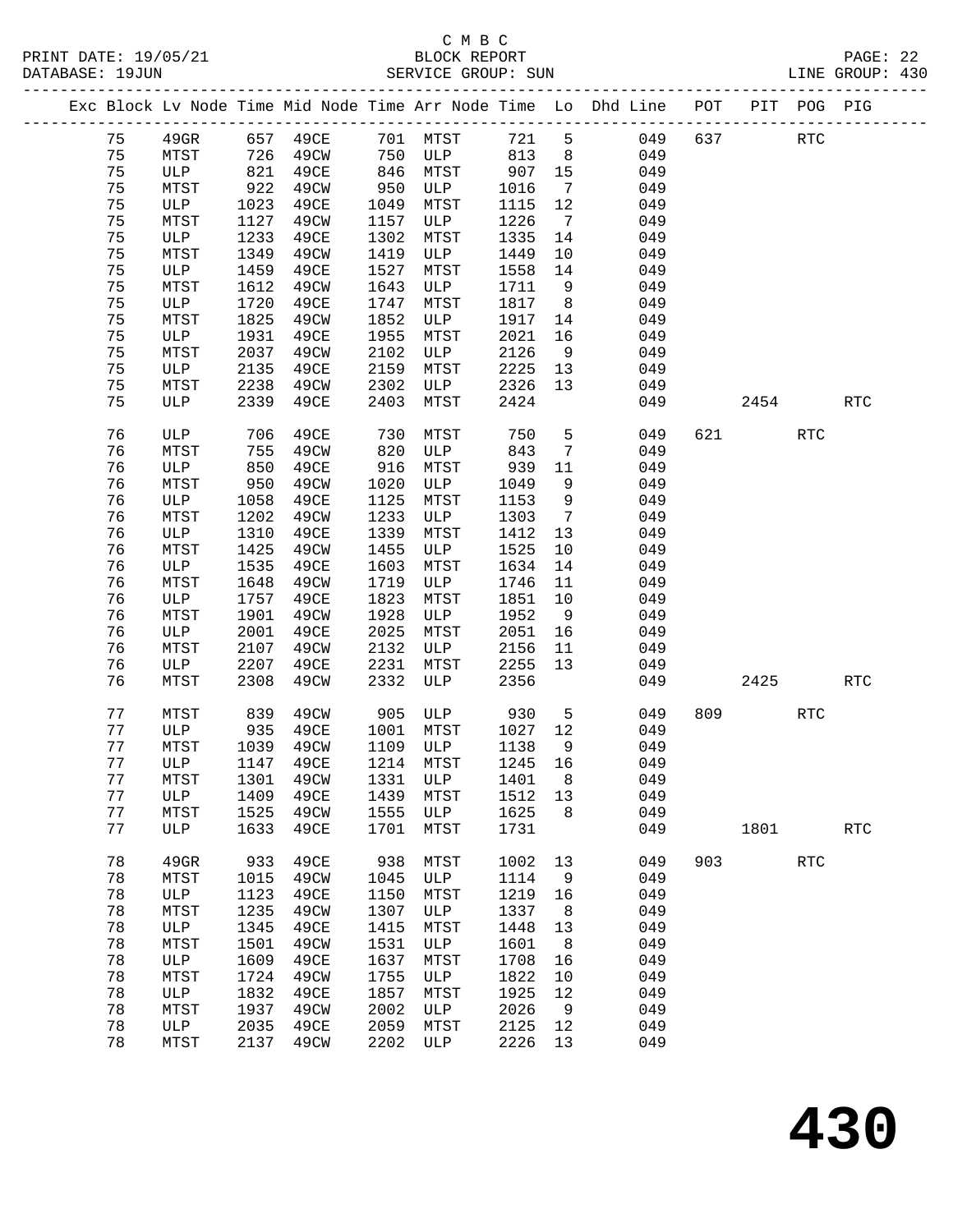|  |    |            |      |           |      |      |         |                   | Exc Block Lv Node Time Mid Node Time Arr Node Time Lo Dhd Line POT |      |      | PIT POG PIG |            |
|--|----|------------|------|-----------|------|------|---------|-------------------|--------------------------------------------------------------------|------|------|-------------|------------|
|  | 78 | ULP        |      | 2239 49CE | 2303 | MTST | 2324 16 |                   | 049                                                                |      |      |             |            |
|  | 78 | MTST       | 2340 | 49CW      | 2402 | G49S | 2406    |                   | 049                                                                |      | 2421 |             | <b>RTC</b> |
|  |    |            |      |           |      |      |         |                   |                                                                    |      |      |             |            |
|  | 79 | ULP        | 947  | 49CE      | 1013 | MTST | 1039    | $12 \overline{ }$ | 049                                                                | 902  |      | <b>RTC</b>  |            |
|  | 79 | MTST       | 1051 | 49CW      | 1121 | ULP  | 1150    | - 9               | 049                                                                |      |      |             |            |
|  | 79 | ULP        | 1159 | 49CE      | 1226 | MTST | 1257    | 16                | 049                                                                |      |      |             |            |
|  | 79 | MTST       | 1313 | 49CW      | 1343 | ULP  | 1413    | 8                 | 049                                                                |      |      |             |            |
|  | 79 | ULP        | 1421 | 49CE      | 1451 | MTST | 1524    | 13                | 049                                                                |      |      |             |            |
|  | 79 | MTST       | 1537 | 49CW      | 1607 | ULP  | 1635    | - 9               | 049                                                                |      |      |             |            |
|  | 79 | ULP        | 1644 | 49CE      | 1712 | MTST | 1742    | 7                 | 049                                                                |      |      |             |            |
|  | 79 | MTST       | 1749 | 49CW      | 1818 | ULP  | 1843    | 13                | 049                                                                |      |      |             |            |
|  | 79 | ULP        | 1856 | 49CE      | 1920 | MTST | 1948    | $\overline{4}$    | 049                                                                |      |      |             |            |
|  | 79 | MTST       | 1952 | 49CW      | 2017 | G49S | 2021    |                   | 049                                                                |      | 2036 |             | RTC        |
|  |    |            |      |           |      |      |         |                   |                                                                    |      |      |             |            |
|  | 80 | ULP        | 1034 | 49CE      | 1101 | MTST | 1129    | 9                 | 049                                                                | 949  |      | <b>RTC</b>  |            |
|  | 80 | MTST       | 1138 | 49CW      | 1209 | ULP  | 1239    | 6                 | 049                                                                |      |      |             |            |
|  | 80 | ULP        | 1245 | 49CE      | 1314 | MTST | 1347    | 14                | 049                                                                |      |      |             |            |
|  | 80 | MTST       | 1401 | 49CW      | 1431 | ULP  | 1501    | 10                | 049                                                                |      |      |             |            |
|  | 80 | ULP        | 1511 | 49CE      | 1539 | MTST | 1610    | 14                | 049                                                                |      |      |             |            |
|  | 80 | MTST       | 1624 | 49CW      | 1655 | ULP  | 1723    | 9                 | 049                                                                |      |      |             |            |
|  | 80 | ULP        | 1732 | 49CE      | 1759 | MTST | 1829    | $\mathsf{R}$      | 049                                                                |      |      |             |            |
|  | 80 | MTST       | 1837 | 49CW      | 1904 | ULP  | 1928    |                   | 049                                                                |      | 1957 |             | RTC        |
|  | 81 | MTST       | 1226 | 49CW      | 1257 | ULP  | 1327    | 6                 | 049                                                                | 1156 |      | <b>RTC</b>  |            |
|  | 81 | ULP        | 1333 | 49CE      | 1403 | MTST | 1436    | 13                | 049                                                                |      |      |             |            |
|  | 81 | MTST       | 1449 | 49CW      | 1519 | ULP  | 1549    | 8                 | 049                                                                |      |      |             |            |
|  |    |            |      |           |      |      |         |                   |                                                                    |      |      |             |            |
|  | 81 | <b>ULP</b> | 1557 | 49CE      | 1625 | MTST | 1656    | 16                | 049                                                                |      |      |             |            |
|  | 81 | MTST       | 1712 | 49CW      | 1743 | ULP  | 1810    | 10                | 049                                                                |      |      |             |            |
|  | 81 | ULP        | 1820 | 49CE      | 1845 | MTST | 1913    | 12                | 049                                                                |      |      |             |            |
|  | 81 | MTST       | 1925 | 49CW      | 1950 | G49S | 1954    |                   | 049                                                                |      | 2009 |             | RTC        |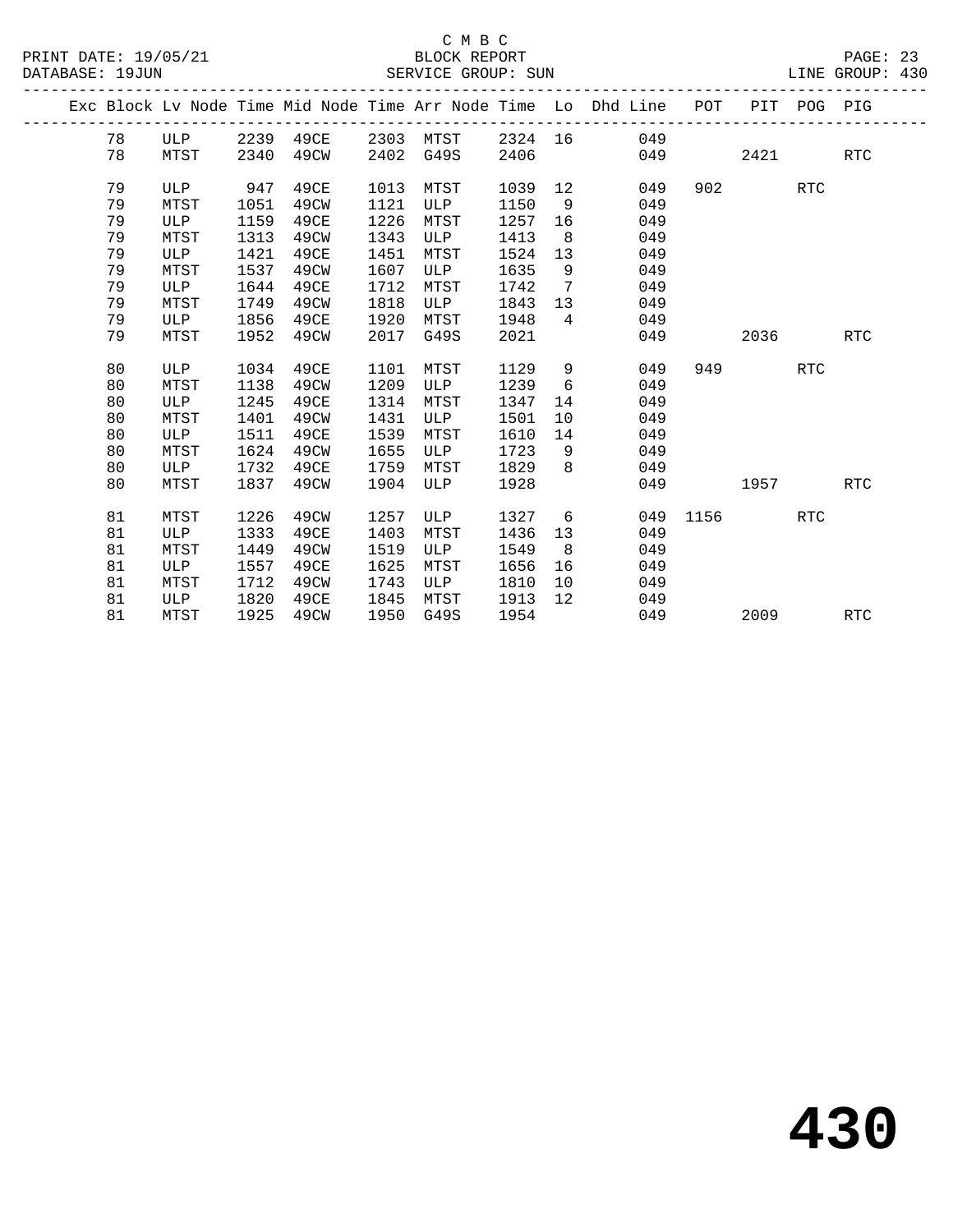|  |                          |                     |      |                                                                                                                         |              |                      | C M B C                                |                      |                                                                                                                     |     |         |            |            |  |
|--|--------------------------|---------------------|------|-------------------------------------------------------------------------------------------------------------------------|--------------|----------------------|----------------------------------------|----------------------|---------------------------------------------------------------------------------------------------------------------|-----|---------|------------|------------|--|
|  |                          |                     |      | 28CR 128 ST & CRESCENT RD<br>BPST BRIDGEPORT STN<br>MAEX MATHEWS EXCHANGE<br>RTC Richmond Depot<br>SUKD SULLIVAN & KIDD |              |                      |                                        |                      | 2A52 2ND AV & 52A ST TERMINUS<br>LADX LADNER EXCHANGE<br>OXVN OXFORD ST FS VINE AV<br>SSPR SOUTH SURREY PARK N RIDE |     |         |            |            |  |
|  |                          |                     |      |                                                                                                                         |              |                      |                                        |                      | Exc Block Lv Node Time Mid Node Time Arr Node Time Lo Dhd Line POT PIT POG PIG                                      |     |         |            |            |  |
|  | $1 \quad \blacksquare$   |                     |      |                                                                                                                         |              |                      |                                        |                      | 28CR 417 J&N5 BPST 505 15 351 353 RTC                                                                               |     |         |            |            |  |
|  | $\mathbf{1}$             |                     |      |                                                                                                                         |              |                      |                                        |                      | BPST 520 MAEX 536 SUKD 609 18 351                                                                                   |     |         |            |            |  |
|  | $\mathbf{1}$             |                     |      | SUKD 627 J&N5 BPST<br>BPST 736 MAEX 753 OXVN<br>OXVN 825 SSPR 840 BPST                                                  |              |                      |                                        |                      | BPST 722 14 351                                                                                                     |     |         |            |            |  |
|  | $\mathbf{1}$             |                     |      |                                                                                                                         |              |                      |                                        |                      | 351<br>351                                                                                                          |     |         |            |            |  |
|  | $\mathbf{1}$             |                     |      |                                                                                                                         |              |                      |                                        |                      |                                                                                                                     |     |         |            |            |  |
|  | $\mathbf{1}$             | BPST                |      | 921 MAEX 938 SUKD                                                                                                       |              |                      |                                        |                      | 6 351                                                                                                               |     |         |            |            |  |
|  | 1                        | SUKD                |      | 1022 J&N5                                                                                                               |              | BPST                 | 1123 19                                |                      | 351                                                                                                                 |     |         |            |            |  |
|  | 1                        | <b>BPST</b>         |      | 1142 LADX                                                                                                               |              | 1200 2A52            | 1232<br>1333                           | 8 <sup>8</sup>       | 601                                                                                                                 |     |         |            |            |  |
|  | 1                        | 2A52                |      | 1240 LADX                                                                                                               |              | 1313 BPST            |                                        | 9                    | 601                                                                                                                 |     |         |            |            |  |
|  | 1                        | BPST                |      | 1342 LADX                                                                                                               |              | 1400 2A52            | $\frac{1}{1435}$ 6                     |                      | 601                                                                                                                 |     |         |            |            |  |
|  | 1                        | 2A52                |      | 1441 LADX                                                                                                               | 1600         |                      | 1513 BPST 1533                         | 9                    | 601                                                                                                                 |     |         |            |            |  |
|  | 1                        | BPST                |      | 1542 LADX<br>1642 LADX                                                                                                  |              | 2A52<br>1713 BPST    |                                        |                      | 1632 10 601<br>1733 9 601                                                                                           |     |         |            |            |  |
|  | 1<br>1                   | 2A52<br><b>BPST</b> |      | 1742 LADX                                                                                                               |              | 1800 2A52            |                                        |                      | $1832$ 19 601                                                                                                       |     |         |            |            |  |
|  | 1                        | 2A52                |      | 1851 LADX                                                                                                               |              |                      | 1922 BPST 1941 19                      |                      | 601                                                                                                                 |     |         |            |            |  |
|  | 1                        | BPST                |      | 2000 LADX                                                                                                               |              |                      |                                        |                      |                                                                                                                     |     |         |            |            |  |
|  | $\mathbf 1$              | 2A52                |      | 2056 LADX                                                                                                               |              |                      |                                        |                      | 2018 2A52 2047 9 601<br>2122 BPST 2140 601<br>601 000                                                               |     | 2153    |            | RTC        |  |
|  |                          |                     |      |                                                                                                                         |              |                      |                                        |                      |                                                                                                                     |     |         |            |            |  |
|  | 2                        | 2A52                |      | 422 LADX 446 BPST                                                                                                       |              |                      |                                        |                      | 503 17<br>601                                                                                                       |     | 356 RTC |            |            |  |
|  | 2                        | <b>BPST</b>         | 520  | LADX                                                                                                                    | 538          | 2A52                 | 602                                    |                      | 24<br>601                                                                                                           |     |         |            |            |  |
|  | $\sqrt{2}$               | 2A52                |      | 626 LADX<br>730 LADX                                                                                                    |              | 651 BPST<br>748 2A52 | 708<br>815                             | 22                   | 601                                                                                                                 |     |         |            |            |  |
|  | $\sqrt{2}$               | BPST                |      |                                                                                                                         |              |                      |                                        | 9                    | 601                                                                                                                 |     |         |            |            |  |
|  | $\overline{c}$           | 2A52                |      | 824 LADX                                                                                                                |              | 853 BPST             | 911 19                                 |                      | 601                                                                                                                 |     |         |            |            |  |
|  | 2                        | BPST                |      | 930 LADX                                                                                                                | 948          | 2A52                 | 1016                                   | $\overline{4}$       | 601                                                                                                                 |     |         |            |            |  |
|  | $\sqrt{2}$<br>$\sqrt{2}$ | 2A52                |      | 1020 LADX                                                                                                               | 1140         | 1053 BPST            | 1112<br>1212                           | 10<br>$\overline{7}$ | 601                                                                                                                 |     |         |            |            |  |
|  | $\overline{a}$           | BPST<br>2A52        |      | 1122 LADX<br>1219 LADX                                                                                                  |              | 2A52                 | 1253 BPST 1312 9                       |                      | 601<br>601                                                                                                          |     |         |            |            |  |
|  | 2                        | BPST                |      | 1321 MAEX                                                                                                               |              |                      | 1340 SUKD 1426                         |                      | 4 351                                                                                                               |     |         |            |            |  |
|  | $\sqrt{2}$               | SUKD                | 1430 | J&N5                                                                                                                    |              | BPST                 |                                        |                      |                                                                                                                     |     |         |            |            |  |
|  | 2                        | BPST                |      | 1551 MAEX                                                                                                               |              | BPST<br>1610 SUKD    | 1534 17<br>1658 <sup>2</sup><br>1658 3 |                      | 351<br>351                                                                                                          |     |         |            |            |  |
|  | 2                        |                     |      |                                                                                                                         |              |                      |                                        |                      | SUKD 1701 J&N5 BPST 1804 351 1817                                                                                   |     |         |            | <b>RTC</b> |  |
|  |                          |                     |      |                                                                                                                         |              |                      |                                        |                      |                                                                                                                     |     |         |            |            |  |
|  | 3                        | 28CR                | 517  | J&N5                                                                                                                    |              | BPST                 | 605                                    | 16                   | 351                                                                                                                 | 453 |         | <b>RTC</b> |            |  |
|  | 3                        | <b>BPST</b>         | 621  | MAEX                                                                                                                    | 638          | SUKD                 | 712                                    | 15                   | 351                                                                                                                 |     |         |            |            |  |
|  | 3                        | SUKD                | 727  | <b>J&amp;N5</b>                                                                                                         |              | <b>BPST</b>          | 822                                    | 14                   | 351                                                                                                                 |     |         |            |            |  |
|  | 3                        | <b>BPST</b>         | 836  | MAEX                                                                                                                    | 853          | OXVN                 | 917                                    | 7                    | 351                                                                                                                 |     |         |            |            |  |
|  | $\mathsf 3$              | <b>OXVN</b>         | 924  | SSPR                                                                                                                    | 941          | <b>BPST</b>          | 1009                                   | 12                   | 351                                                                                                                 |     |         |            |            |  |
|  | $\mathsf 3$              | <b>BPST</b>         | 1021 | MAEX                                                                                                                    | 1038         | SUKD                 | 1118                                   | 7                    | 351                                                                                                                 |     |         |            |            |  |
|  | 3                        | SUKD                | 1125 | <b>J&amp;N5</b>                                                                                                         |              | <b>BPST</b>          | 1229                                   | 7                    | 351                                                                                                                 |     |         |            |            |  |
|  | $\mathsf 3$              | <b>BPST</b>         | 1236 | MAEX                                                                                                                    | 1256         | OXVN                 | 1324                                   | 8                    | 351                                                                                                                 |     |         |            |            |  |
|  | $\mathsf 3$              | <b>OXVN</b>         | 1332 | SSPR                                                                                                                    | 1350         | <b>BPST</b>          | 1418                                   | 18                   | 351                                                                                                                 |     |         |            |            |  |
|  | $\mathsf 3$              | <b>BPST</b>         | 1436 | MAEX                                                                                                                    | 1456         | <b>OXVN</b>          | 1524                                   | $7\phantom{.0}$      | 351                                                                                                                 |     |         |            |            |  |
|  | $\mathsf 3$              | <b>OXVN</b>         | 1531 | SSPR                                                                                                                    | 1551         | <b>BPST</b>          | 1619                                   | 17                   | 351                                                                                                                 |     |         |            |            |  |
|  | $\mathsf 3$              | <b>BPST</b>         | 1636 | MAEX                                                                                                                    | 1656         | OXVN                 | 1720                                   | 12                   | 351                                                                                                                 |     |         |            |            |  |
|  | $\mathsf 3$              | <b>OXVN</b>         | 1732 | SSPR                                                                                                                    | 1751         | BPST                 | 1819                                   | 11                   | 351                                                                                                                 |     |         |            |            |  |
|  | $\mathsf 3$              | <b>BPST</b>         | 1830 | LADX                                                                                                                    | 1848         | 2A52                 | 1919                                   | 2                    | 601                                                                                                                 |     |         |            |            |  |
|  | $\mathsf 3$              | 2A52                | 1921 | LADX                                                                                                                    | 1952         | <b>BPST</b>          | 2011                                   | 19                   | 601                                                                                                                 |     |         |            |            |  |
|  | 3                        | <b>BPST</b>         | 2030 | LADX                                                                                                                    | 2048         | 2A52                 | 2117                                   | 7                    | 601                                                                                                                 |     |         |            |            |  |
|  | 3<br>3                   | 2A52                | 2124 | LADX<br>2210 LADX                                                                                                       | 2150<br>2227 | BPST                 | 2208<br>2252                           | 2<br>5               | 601<br>601                                                                                                          |     |         |            |            |  |
|  |                          | <b>BPST</b>         |      |                                                                                                                         |              | 2A52                 |                                        |                      |                                                                                                                     |     |         |            |            |  |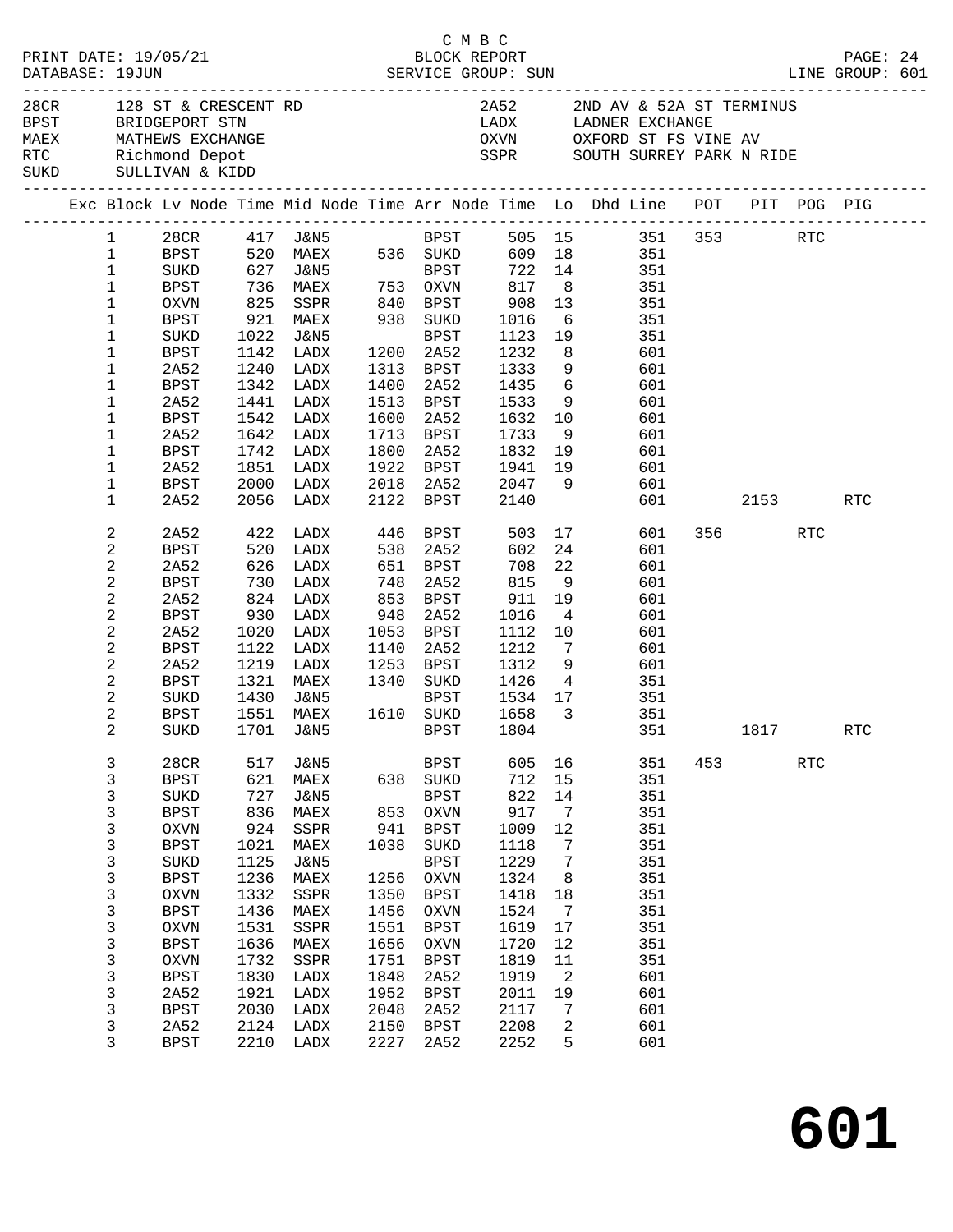### C M B C<br>BLOCK REPORT SERVICE GROUP: SUN LINE GROUP: 601

-------------------------------------------------------------------------------------------------

|  |                         |                            |              |                         |              | Exc Block Lv Node Time Mid Node Time Arr Node Time Lo |              |                 | Dhd Line   | POT | PIT  | POG        | PIG                  |
|--|-------------------------|----------------------------|--------------|-------------------------|--------------|-------------------------------------------------------|--------------|-----------------|------------|-----|------|------------|----------------------|
|  | $\mathsf{3}$            | 2A52                       | 2257         | LADX                    | 2322         | <b>BPST</b>                                           | 2340         |                 | 601        |     | 2353 |            | RTC                  |
|  | 4                       | 2A52                       | 527          | LADX                    | 551          | <b>BPST</b>                                           | 608          | 2               | 601        | 501 |      | <b>RTC</b> |                      |
|  | 4                       | <b>BPST</b>                | 610          | LADX                    | 628          | 2A52                                                  | 652          | 5               | 601        |     |      |            |                      |
|  | 4                       | 2A52                       | 657          | LADX                    | 723          | <b>BPST</b>                                           | 740          | 20              | 601        |     |      |            |                      |
|  | 4                       | <b>BPST</b>                | 800          | LADX                    | 818          | 2A52                                                  | 845          | 8               | 601        |     |      |            |                      |
|  | 4                       | 2A52                       | 853          | LADX                    | 923          | <b>BPST</b>                                           | 941          | 14              | 601        |     |      |            |                      |
|  | 4                       | <b>BPST</b>                | 955          | LADX                    | 1013         | 2A52                                                  | 1044         | 6               | 601        |     |      |            |                      |
|  | 4                       | 2A52                       | 1050         | LADX                    | 1123         | <b>BPST</b>                                           | 1142         | 20              | 601        |     |      |            |                      |
|  | 4                       | <b>BPST</b>                | 1202         | LADX                    | 1220         | 2A52                                                  | 1253         | $7\phantom{.0}$ | 601        |     |      |            |                      |
|  | 4                       | 2A52                       | 1300         | LADX                    | 1333         | <b>BPST</b>                                           | 1353         | 13              | 601        |     |      |            |                      |
|  | 4                       | <b>BPST</b>                | 1406         | MAEX                    | 1426         | <b>OXVN</b>                                           | 1454         | 7               | 351        |     |      |            |                      |
|  | $\overline{\mathbf{4}}$ | <b>OXVN</b>                | 1501         | SSPR                    | 1521         | <b>BPST</b>                                           | 1549         | 13              | 351        |     |      |            |                      |
|  | 4                       | <b>BPST</b>                | 1602         | LADX                    | 1620         | 2A52                                                  | 1652         | 10              | 601        |     |      |            |                      |
|  | 4                       | 2A52                       | 1702         | LADX                    | 1733         | <b>BPST</b>                                           | 1753         | 14              | 601        |     |      |            |                      |
|  | 4                       | <b>BPST</b>                | 1807         | MAEX                    | 1827         | <b>OXVN</b>                                           | 1853         | 13              | 351        |     |      |            |                      |
|  | 4                       | <b>OXVN</b>                | 1906         | SSPR                    | 1921         | <b>BPST</b>                                           | 1948         | 7               | 351        |     |      |            |                      |
|  | 4                       | <b>BPST</b>                | 1955         | MAEX                    | 2014         | SUKD                                                  | 2055         | 12              | 351        |     |      |            |                      |
|  | 4                       | SUKD                       | 2107         | <b>J&amp;N5</b>         |              | <b>BPST</b>                                           | 2203         |                 | 351        |     | 2216 |            | $\operatorname{RTC}$ |
|  | 5                       | <b>BPST</b>                | 536          | MAEX                    | 552          | <b>OXVN</b>                                           | 612          | 13              | 351        | 516 |      | <b>RTC</b> |                      |
|  | 5                       | <b>OXVN</b>                | 625          | SSPR                    | 640          | <b>BPST</b>                                           | 707          | 14              | 351        |     |      |            |                      |
|  | 5                       | <b>BPST</b>                | 721          | MAEX                    | 738          | SUKD                                                  | 812          | 14              | 351        |     |      |            |                      |
|  | 5                       | SUKD                       | 826          | <b>J&amp;N5</b>         |              | <b>BPST</b>                                           | 923          | 13              | 351        |     |      |            |                      |
|  | 5                       | <b>BPST</b>                | 936          | MAEX                    | 953          | <b>OXVN</b>                                           | 1017         | $6\phantom{1}6$ | 351        |     |      |            |                      |
|  | 5                       | <b>OXVN</b>                | 1023         | SSPR                    | 1040         | <b>BPST</b>                                           | 1108         | 13              | 351        |     |      |            |                      |
|  | 5                       | <b>BPST</b>                | 1121         | MAEX                    | 1140         | SUKD                                                  | 1224         | 5               | 351        |     |      |            |                      |
|  | 5                       | SUKD                       | 1229         | <b>J&amp;N5</b>         |              | <b>BPST</b>                                           | 1335         | 16              | 351        |     |      |            |                      |
|  | 5                       | <b>BPST</b>                | 1351         | MAEX                    | 1410         | $\rm SUKD$                                            | 1456         | 4               | 351        |     |      |            |                      |
|  | 5                       | SUKD                       | 1500         | <b>J&amp;N5</b>         |              | <b>BPST</b>                                           | 1604         | 18              | 351        |     |      |            |                      |
|  | 5                       | <b>BPST</b>                | 1622         | LADX                    | 1640         | 2A52                                                  | 1712         | 10              | 601        |     |      |            |                      |
|  | 5                       | 2A52                       | 1722         | LADX                    | 1753         | <b>BPST</b>                                           | 1813         | 10              | 601        |     |      |            |                      |
|  | 5                       | <b>BPST</b>                | 1823         | MAEX                    | 1842         | SUKD                                                  | 1925         | 10              | 351        |     |      |            |                      |
|  | 5                       | SUKD                       | 1935         | <b>J&amp;N5</b>         |              | <b>BPST</b>                                           | 2033         | 7               | 351        |     |      |            |                      |
|  | 5                       | <b>BPST</b>                | 2040         | MAEX                    | 2059         | SUKD                                                  | 2137         |                 | 351        |     | 2205 |            | $\operatorname{RTC}$ |
|  | 6                       | SUKD                       | 558          | <b>J&amp;N5</b>         |              | <b>BPST</b>                                           | 652          | 14              | 351        | 529 |      | RTC        |                      |
|  | 6                       | <b>BPST</b>                | 706          | MAEX                    | 723          | <b>OXVN</b>                                           | 747          | 8               | 351        |     |      |            |                      |
|  | 6                       | OXVN                       | 755          | SSPR                    | 810          | <b>BPST</b>                                           | 838          | 22              | 351        |     |      |            |                      |
|  | 6                       | <b>BPST</b>                | 900          | LADX                    | 918          | 2A52                                                  | 946          | 7               | 601        |     |      |            |                      |
|  | 6                       | 2A52                       | 953          | LADX                    | 1023         | BPST                                                  | 1042         | 20              | 601        |     |      |            |                      |
|  | 6                       | BPST                       | 1102         | LADX                    | 1120         | 2A52                                                  | 1152         | 7               | 601        |     |      |            |                      |
|  | 6                       | 2A52                       | 1159         | LADX                    | 1233         | <b>BPST</b>                                           | 1252         | 14              | 601        |     |      |            |                      |
|  | 6                       | <b>BPST</b>                | 1306         | MAEX                    | 1326         | <b>OXVN</b>                                           | 1354         | 9               | 351        |     |      |            |                      |
|  | 6                       | <b>OXVN</b>                | 1403         | SSPR                    | 1421         | <b>BPST</b>                                           | 1449         | 13              | 351        |     |      |            |                      |
|  | 6                       | <b>BPST</b>                | 1502         | LADX                    | 1520         | 2A52                                                  | 1553         | 8               | 601        |     |      |            |                      |
|  | 6                       | 2A52                       | 1601         | LADX                    | 1633         | <b>BPST</b>                                           | 1653         | 13              | 601        |     |      |            |                      |
|  | 6                       | <b>BPST</b>                | 1706         | MAEX                    | 1726         | <b>OXVN</b>                                           | 1750         | 12              | 351        |     |      |            |                      |
|  | 6<br>6                  | <b>OXVN</b><br><b>BPST</b> | 1802<br>1855 | SSPR                    | 1821<br>1914 | <b>BPST</b>                                           | 1849<br>1955 | 6<br>11         | 351<br>351 |     |      |            |                      |
|  | 6                       | SUKD                       | 2006         | MAEX<br><b>J&amp;N5</b> |              | SUKD<br><b>BPST</b>                                   | 2103         |                 | 351        |     | 2116 |            | <b>RTC</b>           |
|  |                         |                            |              |                         |              |                                                       |              |                 |            |     |      |            |                      |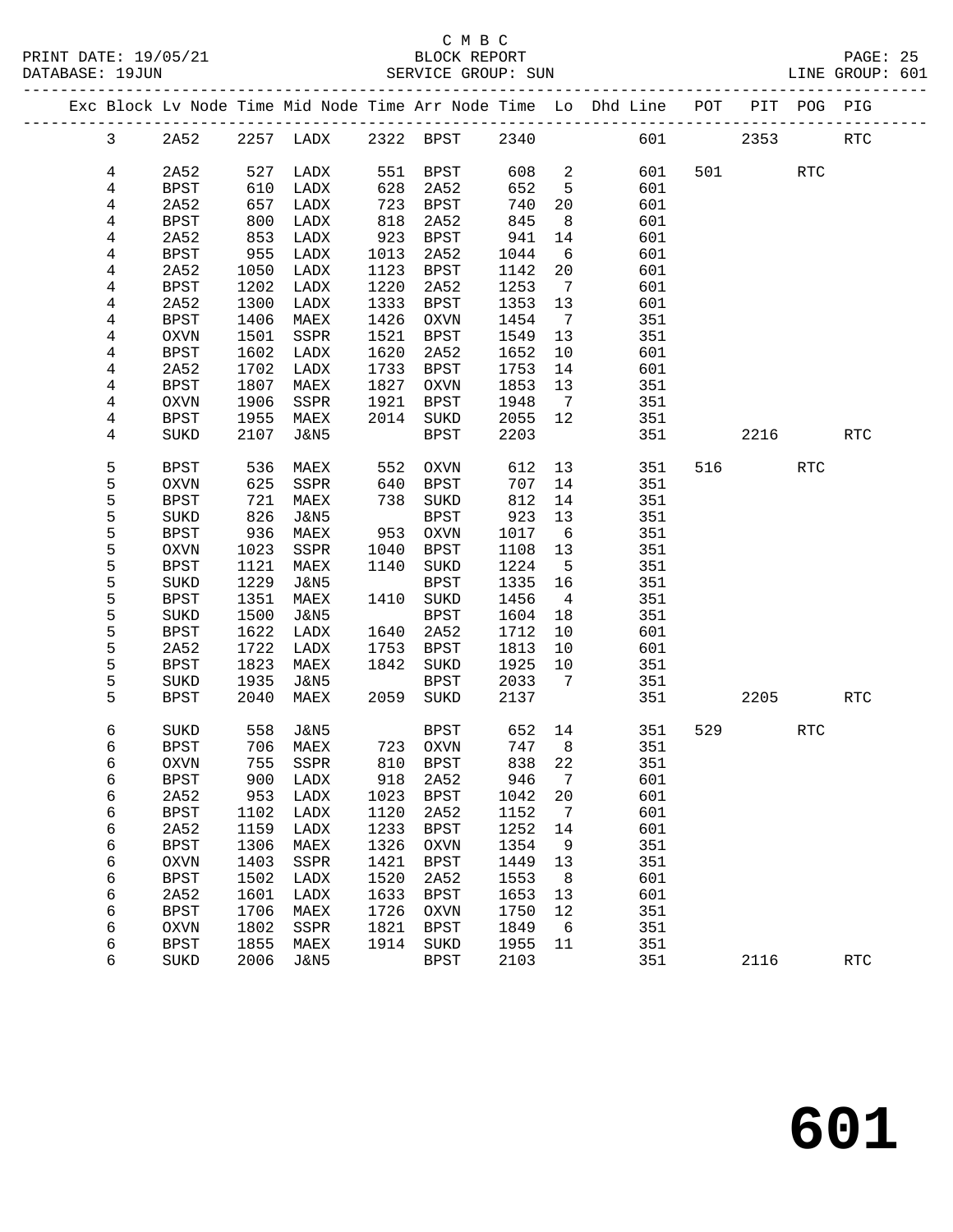#### C M B C<br>BLOCK REPORT PRINT DATE: 19/05/21 BLOCK REPORT PAGE: 26 SERVICE GROUP: SUN

|  |                  |             |                 |                   |            |                  |        |                 | Exc Block Lv Node Time Mid Node Time Arr Node Time Lo Dhd Line POT |     |         | PIT POG PIG |            |
|--|------------------|-------------|-----------------|-------------------|------------|------------------|--------|-----------------|--------------------------------------------------------------------|-----|---------|-------------|------------|
|  | 7                | BPST        |                 | 551 MAEX 608 SUKD |            |                  | 642 15 |                 | 351                                                                | 531 |         | RTC         |            |
|  | 7                | SUKD        |                 | J&N5              |            | BPST<br>823 OXVN | 752    | 14              | 351                                                                |     |         |             |            |
|  | 7                | <b>BPST</b> | $\frac{6}{806}$ | MAEX              |            |                  | 847    | $\overline{7}$  | 351                                                                |     |         |             |            |
|  | $\boldsymbol{7}$ | $\rm OXVN$  | 854             | SSPR              |            | 910 BPST         | 938    | 13              | 351                                                                |     |         |             |            |
|  | $\boldsymbol{7}$ | <b>BPST</b> | 951             | MAEX              |            | 1008 SUKD        | 1046   | 6               | 351                                                                |     |         |             |            |
|  | $\overline{7}$   | SUKD        | 1052            | J&N5              |            | BPST             | 1156   | 10              | 351                                                                |     |         |             |            |
|  | 7                | <b>BPST</b> | 1206            | MAEX              |            | 1226 OXVN        | 1252   | 10              | 351                                                                |     |         |             |            |
|  | 7                | $\rm OXVN$  | 1302            | SSPR              | 1320       | BPST             | 1350   | 12              | 351                                                                |     |         |             |            |
|  | $\boldsymbol{7}$ | <b>BPST</b> | 1402            | LADX              | 1420       | 2A52             | 1453   | 8 <sup>8</sup>  | 601                                                                |     |         |             |            |
|  | 7                | 2A52        | 1501            | LADX              | 1533       | BPST             | 1553   | 13              | 601                                                                |     |         |             |            |
|  | 7                | <b>BPST</b> | 1606            | MAEX              | 1626       | OXVN             | 1650   | 12              | 351                                                                |     |         |             |            |
|  | 7                | <b>OXVN</b> | 1702            | SSPR              | 1721       | BPST             | 1749   | 13              | 351                                                                |     |         |             |            |
|  | 7                | <b>BPST</b> | 1802            | LADX              | 1820       | 2A52             | 1851   |                 | 601                                                                |     | 1911    |             | <b>RTC</b> |
|  | 8                | <b>BPST</b> | 606             | MAEX              | 623<br>710 | OXVN             | 643    | 12              | 351                                                                |     | 546 540 | <b>RTC</b>  |            |
|  | 8                | <b>OXVN</b> | 655             | SSPR              |            | BPST             | 737    | 14              | 351                                                                |     |         |             |            |
|  | 8                | <b>BPST</b> | 751             | MAEX              | 808        | SUKD             | 842    | 13              | 351                                                                |     |         |             |            |
|  | 8                | SUKD        | 855             | J&N5              |            | BPST             | 953    | 13              | 351                                                                |     |         |             |            |
|  | 8                | <b>BPST</b> | 1006            | MAEX              |            | 1023 OXVN        | 1047   | $6\overline{6}$ | 351                                                                |     |         |             |            |
|  | 8                | <b>OXVN</b> | 1053            | SSPR              | 1111       | BPST             | 1141   | 10              | 351                                                                |     |         |             |            |
|  | 8                | <b>BPST</b> | 1151            | MAEX              | 1210       | SUKD             | 1254   | $5^{\circ}$     | 351                                                                |     |         |             |            |
|  | 8                | SUKD        | 1259            | J&N5              |            | BPST             | 1403   | 19              | 351                                                                |     |         |             |            |
|  | 8                | <b>BPST</b> | 1422            | LADX              | 1440       | 2A52             | 1513   | 8 <sup>8</sup>  | 601                                                                |     |         |             |            |
|  | 8                | 2A52        | 1521            | LADX              |            | 1553 BPST        | 1613   | 8 <sup>8</sup>  | 601                                                                |     |         |             |            |
|  | 8                | <b>BPST</b> | 1621            | MAEX              |            | 1640 SUKD        | 1726   | 6               | 351                                                                |     |         |             |            |
|  | 8                | SUKD        | 1732            | J&N5              |            | BPST             | 1834   |                 | 351                                                                |     | 1847    |             | RTC        |
|  | 9                | BPST        | 636             | MAEX              | 653<br>740 | OXVN             | 715    | 10              | 351                                                                | 616 |         | <b>RTC</b>  |            |
|  | 9                | OXVN        | 725             | SSPR              |            | BPST             | 807    | 14              | 351                                                                |     |         |             |            |
|  | 9                | <b>BPST</b> | 821             | MAEX              |            | 838 SUKD         | 915    | - 9             | 351                                                                |     |         |             |            |
|  | 9                | SUKD        | 924             | J&N5              |            | <b>BPST</b>      | 1024   | 12              | 351                                                                |     |         |             |            |
|  | 9                | <b>BPST</b> | 1036            | MAEX              |            | 1053 OXVN        | 1117   | 6               | 351                                                                |     |         |             |            |
|  | 9                | <b>OXVN</b> | 1123            | SSPR              | 1141       | BPST             | 1211   | 10              | 351                                                                |     |         |             |            |
|  | 9                | <b>BPST</b> | 1221            | MAEX              | 1240       | SUKD             | 1326   | $\overline{4}$  | 351                                                                |     |         |             |            |
|  | 9                | SUKD        | 1330            | J&N5              |            | <b>BPST</b>      | 1434   | 17              | 351                                                                |     |         |             |            |
|  | 9                | <b>BPST</b> | 1451            | MAEX              |            | 1510 SUKD        | 1556   | 5               | 351                                                                |     |         |             |            |
|  | 9                | SUKD        | 1601            | J&N5              |            | <b>BPST</b>      | 1704   | 18              | 351                                                                |     |         |             |            |
|  | 9                | <b>BPST</b> | 1722            | LADX              | 1740       | 2A52             | 1812   | 10              | 601                                                                |     |         |             |            |
|  | 9                | 2A52        | 1822            | LADX              | 1853       | BPST             | 1912   | 18              | 601                                                                |     |         |             |            |
|  | 9                | <b>BPST</b> | 1930            | LADX              | 1948       | 2A52             | 2019   | $6\overline{6}$ | 601                                                                |     |         |             |            |
|  | 9                | 2A52        | 2025            | LADX              | 2052       | BPST             | 2110   | 8 <sup>8</sup>  | 601                                                                |     |         |             |            |
|  | 9                | <b>BPST</b> | 2118            | MAEX              |            | 2136 SUKD        | 2214   | 13              | 351                                                                |     |         |             |            |
|  | 9                | SUKD        | 2227            | J&N5              |            | BPST             | 2320   |                 | 351                                                                |     | 2333    |             | <b>RTC</b> |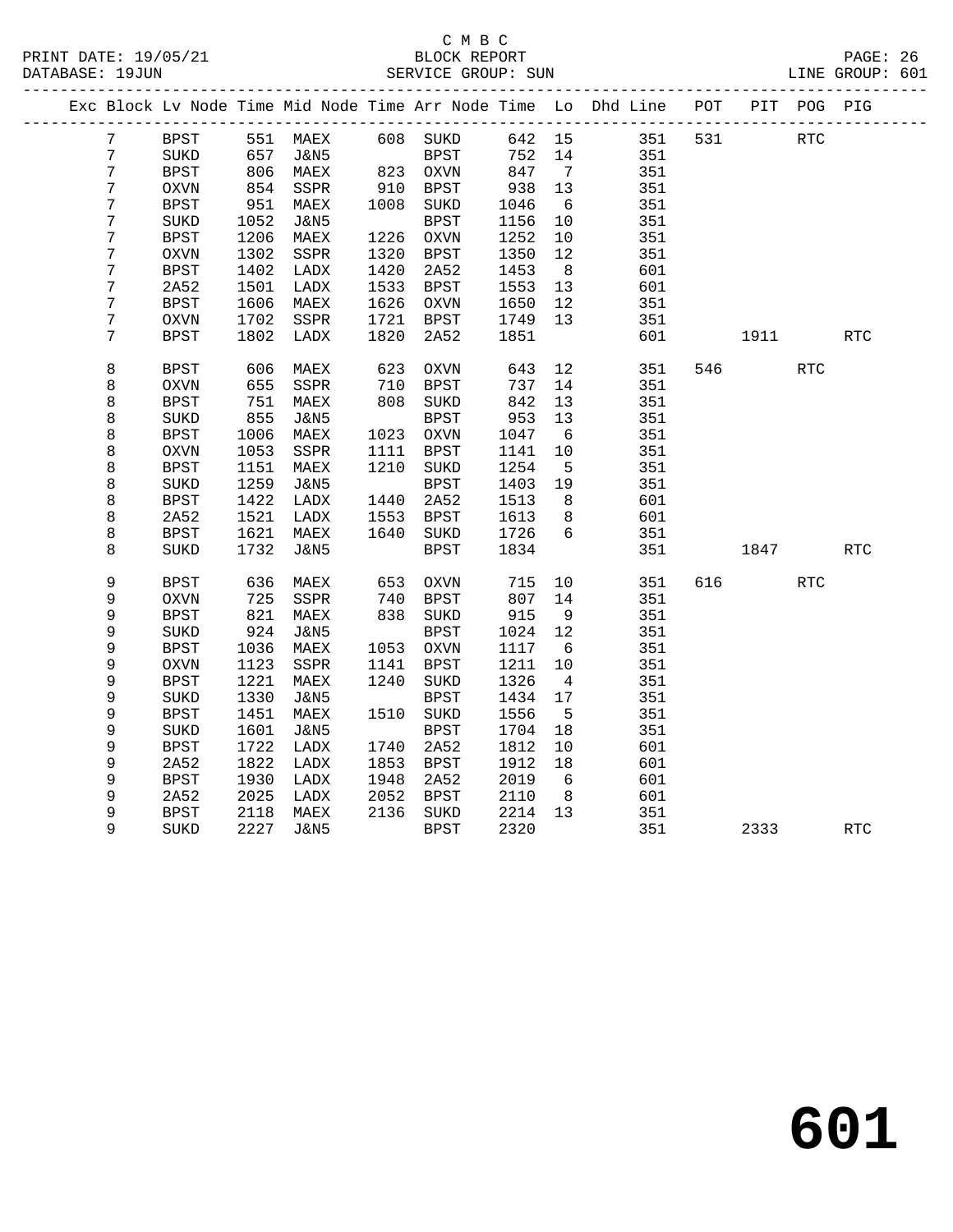#### C M B C<br>BLOCK REPORT PRINT DATE: 19/05/21 BLOCK REPORT PAGE: 27 SERVICE GROUP: SUN

|  |      |             |      |                                  |      |                                               |                   |                         | Exc Block Lv Node Time Mid Node Time Arr Node Time Lo Dhd Line POT PIT POG PIG |        |            |                      |  |
|--|------|-------------|------|----------------------------------|------|-----------------------------------------------|-------------------|-------------------------|--------------------------------------------------------------------------------|--------|------------|----------------------|--|
|  | 10   |             |      |                                  |      |                                               |                   |                         | BPST 651 MAEX 708 SUKD 742 14 351 631                                          |        | RTC        |                      |  |
|  | 10   | SUKD        |      | 756 J&N5                         |      | BPST 853 13                                   |                   |                         | 351                                                                            |        |            |                      |  |
|  | 10   | <b>BPST</b> |      | 906 MAEX                         |      | 923 OXVN                                      | 947               | 6                       | 351                                                                            |        |            |                      |  |
|  | 10   | OXVN        | 953  |                                  |      |                                               | 1038              | $\overline{4}$          | 351                                                                            |        |            |                      |  |
|  | 10   | BPST        | 1042 | SSPR 1010 BPST<br>LADX 1100 2A52 |      |                                               | 1132              | 8 <sup>8</sup>          | 601                                                                            |        |            |                      |  |
|  | $10$ | 2A52        | 1140 | LADX                             |      | 1213 BPST                                     | 1232              | 10                      | 601                                                                            |        |            |                      |  |
|  | 10   | BPST        | 1242 | LADX                             | 1300 | 2A52                                          | 1333              | $\overline{7}$          | 601                                                                            |        |            |                      |  |
|  | 10   | 2A52        | 1340 | LADX                             |      | 1413 BPST                                     | 1433              | 9                       | 601                                                                            |        |            |                      |  |
|  | 10   | BPST        | 1442 | LADX                             | 1500 | 2A52                                          | 1533              | 8 <sup>8</sup>          | 601                                                                            |        |            |                      |  |
|  | 10   | 2A52        | 1541 | LADX                             |      | 1613 BPST                                     | 1633              | 9                       | 601                                                                            |        |            |                      |  |
|  | 10   | BPST        | 1642 | LADX                             | 1700 | 2A52                                          | 1732              | 10                      | 601                                                                            |        |            |                      |  |
|  | 10   | 2A52        | 1742 | LADX                             | 1813 | BPST                                          | 1833              | 6                       | 601                                                                            |        |            |                      |  |
|  | 10   | BPST        | 1839 | MAEX                             |      | 1859 OXVN                                     | 1924              | 12                      | 351                                                                            |        |            |                      |  |
|  | $10$ | OXVN        | 1936 | SSPR                             |      | 1951 BPST                                     | 2018              | $\overline{7}$          | 351                                                                            |        |            |                      |  |
|  | 10   | BPST        | 2025 | MAEX                             |      | 2044 SUKD                                     | 2122              | $\overline{\mathbf{3}}$ | 351                                                                            |        |            |                      |  |
|  | 10   | SUKD        | 2125 | J&N5                             |      | BPST                                          | 2221              | $\overline{7}$          | 351                                                                            |        |            |                      |  |
|  | 10   | BPST        | 2228 | MAEX                             |      | 2246 SUKD                                     | 2324 21           |                         | 351                                                                            |        |            |                      |  |
|  | $10$ | SUKD        | 2345 | J&N5                             |      | BPST                                          | 2437              |                         | 351                                                                            | 2450   |            | RTC                  |  |
|  |      |             |      |                                  |      |                                               |                   |                         |                                                                                |        |            |                      |  |
|  | 11   | BPST        | 700  | LADX                             | 718  | 2A52                                          | 745               | 9                       | 601                                                                            | 640    | <b>RTC</b> |                      |  |
|  | 11   | 2A52        |      | $754$ LADX                       |      | $823 \quad \text{BPST}$ 908 $\frac{122}{111}$ | 841               | 10                      | 601                                                                            |        |            |                      |  |
|  | 11   | <b>BPST</b> | 851  | MAEX                             |      | 908 SUKD                                      | 945               | $\overline{7}$          | 351                                                                            |        |            |                      |  |
|  | 11   | SUKD        | 952  | J&N5                             |      | <b>BPST</b>                                   | 1053              | 13                      | 351                                                                            |        |            |                      |  |
|  | 11   | BPST        | 1106 | MAEX                             |      | 1126 OXVN                                     | 1152              | $\overline{7}$          | 351                                                                            |        |            |                      |  |
|  | 11   | OXVN        | 1159 | SSPR                             |      | 1217 BPST                                     | 1247 15           |                         | 351                                                                            |        |            |                      |  |
|  | 11   | BPST        | 1302 | LADX                             |      | 1320 2A52                                     | 1355              | $5^{\circ}$             | 601                                                                            |        |            |                      |  |
|  | 11   | 2A52        | 1400 | LADX                             |      | 1433 BPST                                     | 1453              | 13                      | 601                                                                            |        |            |                      |  |
|  | 11   | BPST        | 1506 | MAEX                             | 1526 | OXVN                                          | 1551              | 10                      | 351                                                                            |        |            |                      |  |
|  | 11   | OXVN        | 1601 | SSPR                             | 1621 | BPST                                          | 1649              | 13                      | 351                                                                            |        |            |                      |  |
|  | 11   | BPST        | 1702 | LADX                             | 1720 | 2A52                                          | 1752              | 10                      | 601                                                                            |        |            |                      |  |
|  | 11   | 2A52        | 1802 | LADX                             |      | 1833 BPST                                     | 1852              | 8 <sup>8</sup>          | 601                                                                            |        |            |                      |  |
|  | 11   | BPST        | 1900 | LADX                             | 1918 | 2A52                                          | 1949              | $\overline{4}$          | 601                                                                            |        |            |                      |  |
|  | 11   | 2A52        | 1953 | LADX                             |      | 2022 BPST                                     | 2040              | 20                      | 601                                                                            |        |            |                      |  |
|  | 11   | BPST        | 2100 | LADX                             | 2118 | 2A52                                          | 2145              | 9                       | 601                                                                            |        |            |                      |  |
|  | 11   | 2A52        |      | 2154 LADX                        | 2220 | BPST                                          | 2238              |                         | 601                                                                            | 2251   |            | RTC                  |  |
|  | 12   | 2A52        | 725  | LADX                             |      | 753 BPST                                      | 811 19            |                         | 601                                                                            | 659 11 | <b>RTC</b> |                      |  |
|  | 12   | BPST        |      |                                  |      |                                               | $916$ 7<br>1011 0 |                         | 601                                                                            |        |            |                      |  |
|  | 12   | 2A52        |      | 830 LADX<br>923 LADX             |      | 848 2A52<br>953 BPST                          | 1011 9            |                         | 601                                                                            |        |            |                      |  |
|  |      |             |      |                                  |      |                                               |                   |                         | 12 BPST 1020 LADX 1038 2A52 1110 10 601                                        |        |            |                      |  |
|  | 12   | 2A52        | 1120 | LADX                             | 1153 | BPST                                          | 1212              | 10                      | 601                                                                            |        |            |                      |  |
|  | 12   | <b>BPST</b> | 1222 | LADX                             | 1240 | 2A52                                          | 1313              | $\overline{7}$          | 601                                                                            |        |            |                      |  |
|  | 12   | 2A52        | 1320 | LADX                             | 1353 | <b>BPST</b>                                   | 1413              | 8                       | 601                                                                            |        |            |                      |  |
|  | 12   | <b>BPST</b> | 1421 | MAEX                             | 1440 | SUKD                                          | 1526              | 4                       | 351                                                                            |        |            |                      |  |
|  | $12$ | SUKD        | 1530 | J&N5                             |      | <b>BPST</b>                                   | 1634              | 17                      | 351                                                                            |        |            |                      |  |
|  | 12   | <b>BPST</b> | 1651 | MAEX                             | 1710 | SUKD                                          | 1756              | 8                       | 351                                                                            |        |            |                      |  |
|  | 12   | SUKD        | 1804 | J&N5                             |      | <b>BPST</b>                                   | 1904              | $6\overline{6}$         | 351                                                                            |        |            |                      |  |
|  | 12   | <b>BPST</b> | 1910 | MAEX                             | 1930 | <b>OXVN</b>                                   | 1955              | 11                      | 351                                                                            |        |            |                      |  |
|  | 12   | <b>OXVN</b> | 2006 | SSPR                             | 2021 | <b>BPST</b>                                   | 2048              | 10                      | 351                                                                            |        |            |                      |  |
|  | 12   | <b>BPST</b> | 2058 | MAEX                             | 2117 | SUKD                                          | 2155              | $\overline{2}$          | 351                                                                            |        |            |                      |  |
|  | 12   | SUKD        | 2157 | J&N5                             |      | <b>BPST</b>                                   | 2250              | 10                      | 351                                                                            |        |            |                      |  |
|  | 12   | <b>BPST</b> | 2300 | MAEX                             |      | 2318 SUKD                                     | 2356              |                         | 351                                                                            | 2424   |            | $\operatorname{RTC}$ |  |
|  |      |             |      |                                  |      |                                               |                   |                         |                                                                                |        |            |                      |  |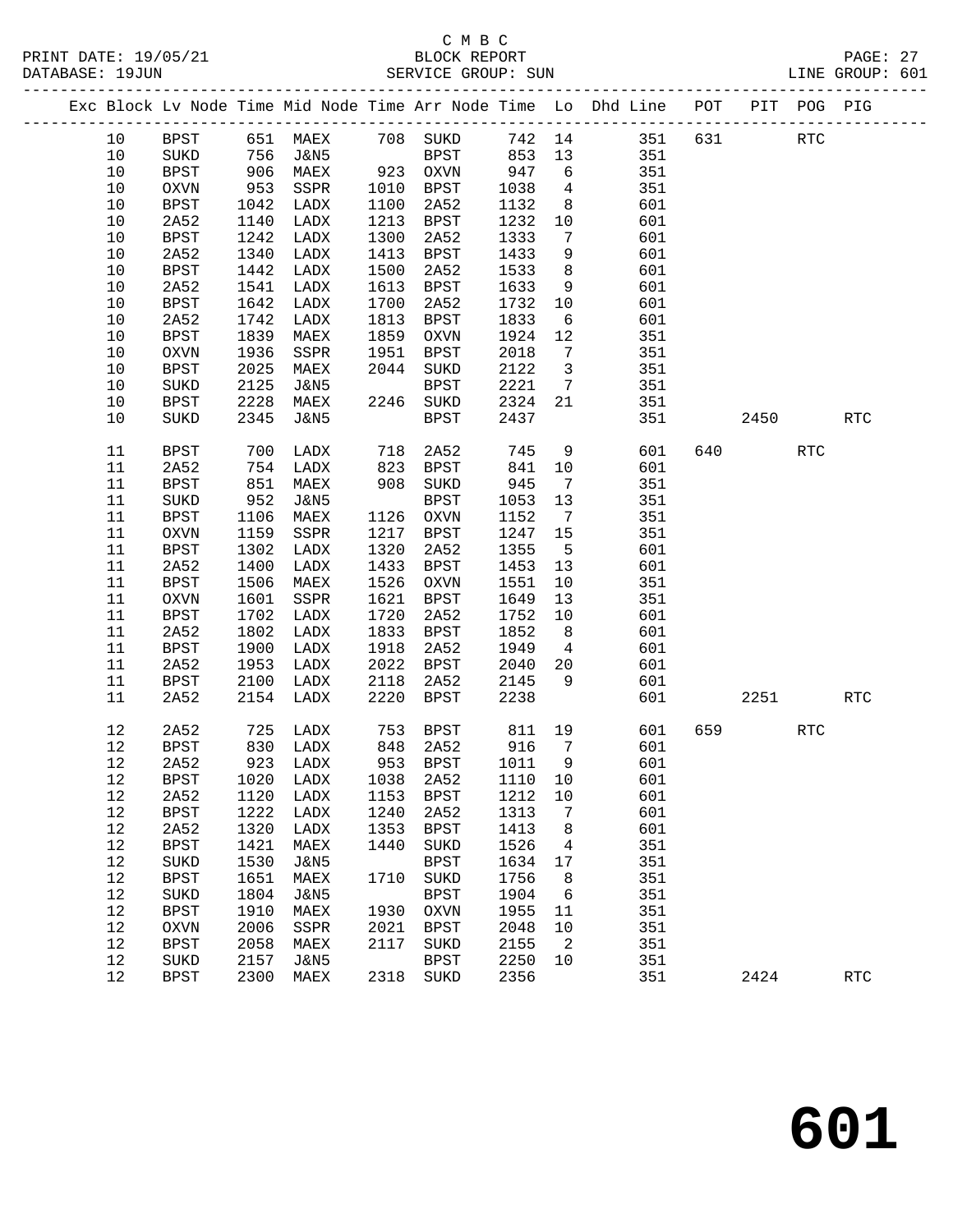### C M B C<br>BLOCK REPORT SERVICE GROUP: SUN

|  |      |             |      |           |      | Exc Block Lv Node Time Mid Node Time Arr Node Time Lo Dhd Line POT                                  |      |                            |              |          |      | PIT POG PIG |                      |
|--|------|-------------|------|-----------|------|-----------------------------------------------------------------------------------------------------|------|----------------------------|--------------|----------|------|-------------|----------------------|
|  | 13   | <b>BPST</b> |      |           |      | 1051 MAEX 1108 SUKD 1152 7 351 1031<br>1159 J&N5 BPST 1305 17 351<br>1322 LADX 1340 2A52 1415 5 601 |      |                            |              |          |      | <b>RTC</b>  |                      |
|  | 13   | SUKD        |      |           |      |                                                                                                     |      |                            |              |          |      |             |                      |
|  | 13   | BPST        |      |           |      |                                                                                                     |      |                            |              |          |      |             |                      |
|  | 13   | 2A52        | 1420 | LADX      |      | 1453 BPST                                                                                           | 1513 | 8                          | 601          |          |      |             |                      |
|  | 13   | <b>BPST</b> | 1521 | MAEX      |      | 1540 SUKD                                                                                           | 1628 | $\overline{\mathbf{3}}$    | 351          |          |      |             |                      |
|  | 13   | SUKD        | 1631 | J&N5      |      | <b>BPST</b>                                                                                         | 1734 | 17                         | 351          |          |      |             |                      |
|  | 13   | BPST        | 1751 | MAEX      |      | 1810 SUKD                                                                                           | 1853 | 12                         | 351          |          |      |             |                      |
|  | 13   | SUKD        | 1905 | J&N5      |      | <b>BPST</b>                                                                                         | 2003 | $\overline{7}$             | 351          |          |      |             |                      |
|  | 13   | <b>BPST</b> | 2010 | MAEX      |      | 2030 OXVN                                                                                           | 2055 | 11                         | 351          |          |      |             |                      |
|  | 13   | OXVN        | 2106 | SSPR      | 2121 | BPST                                                                                                | 2148 | 10                         | 351          |          |      |             |                      |
|  | 13   | BPST        | 2158 | MAEX      |      | 2216 SUKD                                                                                           | 2254 | 6                          | 351          |          |      |             |                      |
|  | 13   | SUKD        | 2300 | J&N5      |      | BPST                                                                                                | 2353 | $7\overline{ }$            | 351          |          |      |             |                      |
|  | 13   | <b>BPST</b> | 2400 | J&N3      |      | $\rm SUKD$                                                                                          | 2455 | 5 <sup>5</sup>             | 40 351       |          |      |             |                      |
|  | 13   | <b>BPST</b> | 2540 | LADX      |      | 2557 2A52                                                                                           | 2622 | $\overline{0}$             | 601          |          |      |             |                      |
|  | 13   | 2A52        | 2622 | LADX      |      | 2645 BPST                                                                                           | 2703 |                            | 601          |          | 2716 |             | RTC                  |
|  | 14   | <b>BPST</b> | 1136 | MAEX      | 1156 | OXVN                                                                                                | 1222 | 10                         |              | 351 1116 |      | <b>RTC</b>  |                      |
|  | 14   | OXVN        | 1232 | SSPR      | 1250 | BPST                                                                                                | 1320 | 16                         | 351          |          |      |             |                      |
|  | 14   | BPST        | 1336 | MAEX      |      | 1356 OXVN                                                                                           | 1424 | $\overline{7}$             | 351          |          |      |             |                      |
|  | 14   | OXVN        | 1431 | SSPR      | 1451 | BPST                                                                                                | 1519 | 17                         | 351          |          |      |             |                      |
|  | 14   | <b>BPST</b> | 1536 | MAEX      |      | 1556 OXVN                                                                                           | 1621 | 11                         | 351          |          |      |             |                      |
|  | 14   | OXVN        | 1632 | SSPR      | 1651 | BPST                                                                                                | 1719 | 17                         | 351          |          |      |             |                      |
|  | 14   | <b>BPST</b> | 1736 | MAEX      | 1756 | OXVN                                                                                                | 1822 | 11                         | 351          |          |      |             |                      |
|  | 14   | OXVN        | 1833 | SSPR      |      | 1851 BPST                                                                                           | 1919 | 6                          | 351          |          |      |             |                      |
|  | 14   | BPST        | 1925 | MAEX      |      | 1944 SUKD                                                                                           | 2025 | 12                         | 351          |          |      |             |                      |
|  | 14   | SUKD        | 2037 | J&N5      |      | <b>BPST</b>                                                                                         | 2133 | $5^{\circ}$                | 351          |          |      |             |                      |
|  | 14   | <b>BPST</b> | 2138 | MAEX      | 2156 | SUKD                                                                                                | 2234 |                            |              | 351 36   | 2302 |             | $\operatorname{RTC}$ |
|  | 15   | <b>BPST</b> | 1251 | MAEX      | 1310 | SUKD                                                                                                | 1356 | $\overline{4}$             |              | 351 1231 |      | <b>RTC</b>  |                      |
|  | 15   | <b>SUKD</b> | 1400 | J&N5      |      | BPST                                                                                                | 1504 | 18                         | 351          |          |      |             |                      |
|  | $15$ | BPST        | 1522 | LADX      |      | 1540 2A52                                                                                           | 1612 | 10                         | 601          |          |      |             |                      |
|  | 15   | 2A52        | 1622 | LADX      |      | 1653 BPST                                                                                           | 1713 | 8 <sup>8</sup>             | 601          |          |      |             |                      |
|  | 15   | <b>BPST</b> | 1721 | MAEX      | 1740 | SUKD                                                                                                | 1824 | 11                         | 351          |          |      |             |                      |
|  | 15   | SUKD        | 1835 | J&N5      |      | <b>BPST</b>                                                                                         | 1933 | $\overline{7}$             | 351          |          |      |             |                      |
|  | 15   | <b>BPST</b> | 1940 | MAEX      |      | 2000 OXVN                                                                                           | 2025 | 11                         | 351          |          |      |             |                      |
|  | 15   | <b>OXVN</b> | 2036 | SSPR      | 2051 | BPST                                                                                                | 2118 | 12                         | 351          |          |      |             |                      |
|  | 15   | <b>BPST</b> | 2130 | LADX      | 2148 | 2A52                                                                                                | 2215 | 9                          | 601          |          |      |             |                      |
|  | 15   | 2A52        | 2224 | LADX      | 2250 | BPST                                                                                                | 2308 | $\overline{\phantom{a}}^2$ | 601          |          |      |             |                      |
|  | 15   | BPST        | 2310 | LADX      | 2327 | 2A52                                                                                                | 2352 | $\overline{0}$             | 601          |          |      |             |                      |
|  | 15   | 2A52        | 2352 | LADX      |      | 2417 BPST                                                                                           | 2435 | 10                         |              |          |      |             |                      |
|  | 15   | <b>BPST</b> |      | 2445 J&N3 |      | SUKD                                                                                                | 2540 |                            | $60.$<br>351 |          | 2606 |             | $\operatorname{RTC}$ |
|  |      |             |      |           |      |                                                                                                     |      |                            |              |          |      |             |                      |

**601**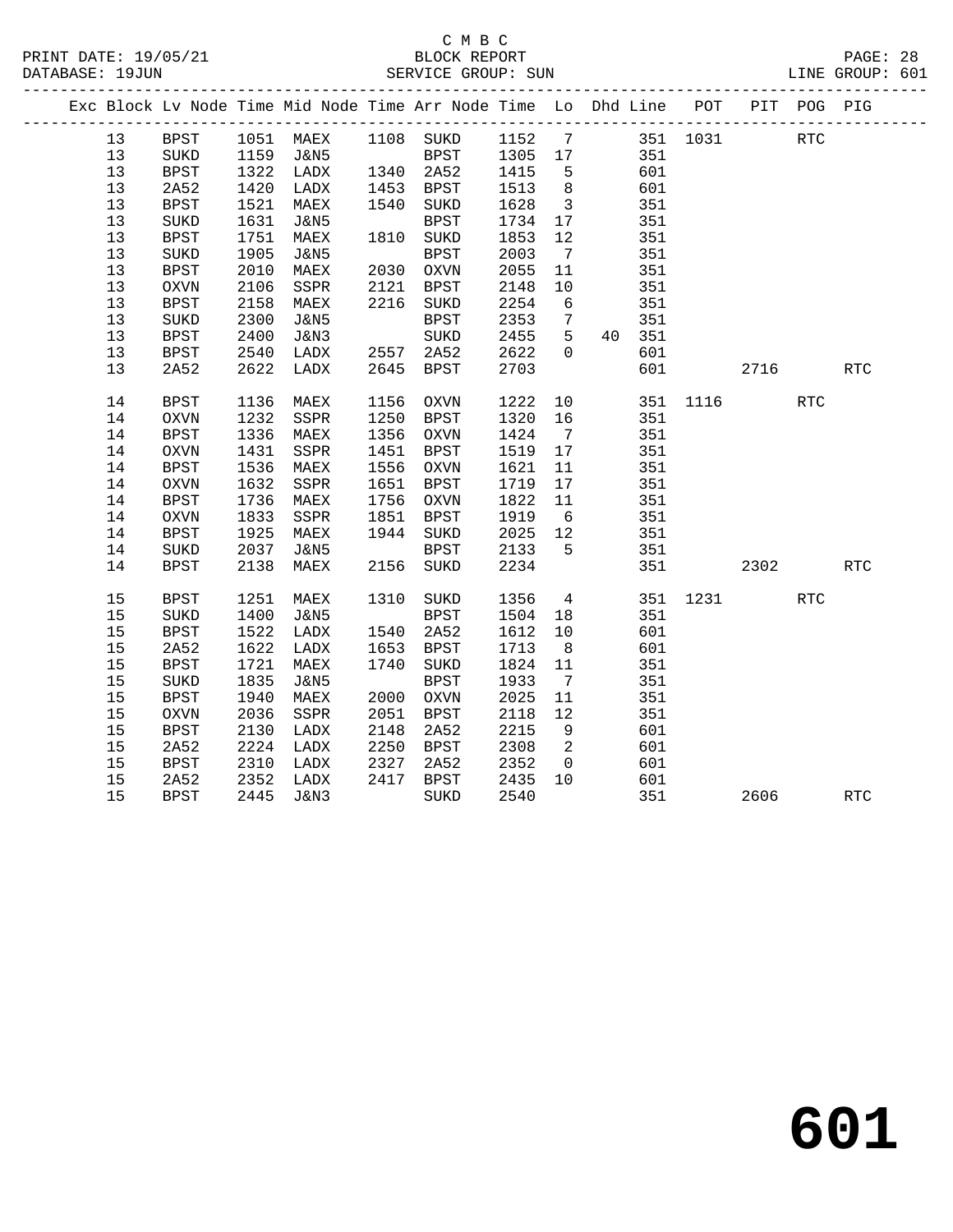|  |          |                     |              |                          |              |              |              |          | Exc Block Lv Node Time Mid Node Time Arr Node Time Lo Dhd Line POT PIT POG PIG |             |     |            |  |
|--|----------|---------------------|--------------|--------------------------|--------------|--------------|--------------|----------|--------------------------------------------------------------------------------|-------------|-----|------------|--|
|  | 40       | BPST                |              | 600 LADX 616 TSFE 632 28 |              |              |              |          |                                                                                | 620 540 RTC |     |            |  |
|  | 40       | TSFE                |              | 700 LADX 714 BPST        |              |              |              |          | 732 13<br>620                                                                  |             |     |            |  |
|  | 40       | BPST                | 745          | LADX                     |              | 801 TSFE     | 820 35       |          | 620                                                                            |             |     |            |  |
|  | 40       | TSFE                | 855<br>945   | LADX                     |              | 909 BPST     | 927<br>1020  | 18       | 620                                                                            |             |     |            |  |
|  | 40       | BPST                |              | LADX                     | 1001         | TSFE         | 1020         | 35       | 620                                                                            |             |     |            |  |
|  | 40       | TSFE                | 1055         | LADX                     | 1110         | BPST         | 1129         | 16       | 620                                                                            |             |     |            |  |
|  | 40       | BPST                | 1145         | LADX                     | 1203         | TSFE         | 1220         | 35       | 620                                                                            |             |     |            |  |
|  | 40       | TSFE                | 1255         | LADX                     | 1311         | BPST         | 1330         | 15       | 620                                                                            |             |     |            |  |
|  | 40       | BPST                | 1345         | LADX                     | 1403         | TSFE         | 1420         | 35       | 620                                                                            |             |     |            |  |
|  | 40       | TSFE                | 1455         | LADX                     | 1511         | BPST         | 1530         | 15       | 620                                                                            |             |     |            |  |
|  | 40       | BPST                | 1545         | LADX                     | 1603         | TSFE         | 1620         | 35       | 620                                                                            |             |     |            |  |
|  | 40       | TSFE                | 1655         | LADX                     | 1711         | BPST         | 1730         | 15       | 620                                                                            |             |     |            |  |
|  | 40       | BPST                | 1745         | LADX                     | 1803         | TSFE         | 1820         | 35       | 620                                                                            |             |     |            |  |
|  | 40<br>40 | TSFE                | 1855<br>1945 | LADX<br>LADX             | 1910         | BPST         | 1929<br>2021 | 16<br>34 | 620<br>620                                                                     |             |     |            |  |
|  | 40       | BPST<br><b>TSFE</b> | 2055         | LADX                     | 2003<br>2110 | TSFE<br>BPST | 2128         |          | 620                                                                            | 2141        |     | <b>RTC</b> |  |
|  |          |                     |              |                          |              |              |              |          |                                                                                |             |     |            |  |
|  | 41       | BPST                | 700          | LADX                     | 716          | TSFE         | 733          |          | 27 8<br>620                                                                    |             | RTC |            |  |
|  | 41       | TSFE                | 800          | LADX                     |              | 814 BPST     | 832          | 28       | 620                                                                            |             |     |            |  |
|  | 41       | BPST                | 900          | LADX                     | 916          | TSFE         | 935          | 25       | 620                                                                            |             |     |            |  |
|  | 41       | TSFE                | 1000         | LADX                     | 1014         | BPST         | 1033         | 27       | 620                                                                            |             |     |            |  |
|  | 41       | BPST                | 1100         | LADX                     | 1118         | TSFE         | 1135         | 25       | 620                                                                            |             |     |            |  |
|  | 41       | TSFE                | 1200         | LADX                     | 1215         | BPST         | 1234         | 26       | 620                                                                            |             |     |            |  |
|  | 41       | <b>BPST</b>         | 1300         | LADX                     | 1318         | TSFE         | 1335         | 25       | 620                                                                            |             |     |            |  |
|  | 41       | TSFE                | 1400         | LADX                     | 1416         | BPST         | 1435         | 25       | 620                                                                            |             |     |            |  |
|  | 41       | BPST                | 1500         | LADX                     | 1518         | TSFE         | 1535         | 25       | 620                                                                            |             |     |            |  |
|  | 41       | TSFE                | 1600         | LADX                     | 1616         | BPST         | 1635         | 25       | 620                                                                            |             |     |            |  |
|  | 41       | BPST                | 1700         | LADX                     | 1718         | TSFE         | 1735         | 30       | 620                                                                            |             |     |            |  |
|  | 41       | TSFE                | 1805         | LADX                     | 1820         | BPST         | 1839         | 21       | 620                                                                            |             |     |            |  |
|  | 41       | BPST                | 1900         | LADX                     | 1918         | TSFE         | 1936         | 24       | 620                                                                            |             |     |            |  |
|  | 41       | TSFE                | 2000         | LADX                     | 2015         | BPST         | 2034         | 26       | 620                                                                            |             |     |            |  |
|  | 41       | BPST                | 2100         | LADX                     | 2118         | TSFE         | 2136         | 24       | 620                                                                            |             |     |            |  |
|  | 41       | TSFE                | 2200         | LADX                     |              | 2214 BPST    | 2232         |          | 620                                                                            | 2245        |     | <b>RTC</b> |  |
|  | 42       | BPST                |              |                          |              |              |              |          | 800 LADX 816 TSFE 835 25 620 740                                               |             | RTC |            |  |
|  | 42       | TSFE                | 900          | LADX                     | 914          | BPST         | 932          | 28       | 620                                                                            |             |     |            |  |
|  | 42       | <b>BPST</b>         | 1000         | LADX                     | 1018         | TSFE         | 1035         | 25       | 620                                                                            |             |     |            |  |
|  | 42       | TSFE                | 1100         | LADX                     | 1115         | <b>BPST</b>  | 1134         | 26       | 620                                                                            |             |     |            |  |
|  | 42       | <b>BPST</b>         | 1200         | LADX                     | 1218         | TSFE         | 1235         | 25       | 620                                                                            |             |     |            |  |
|  | 42       | TSFE                | 1300         | LADX                     | 1316         | <b>BPST</b>  | 1335         | 25       | 620                                                                            |             |     |            |  |
|  | 42       | <b>BPST</b>         | 1400         | LADX                     | 1418         | TSFE         | 1435         | 25       | 620                                                                            |             |     |            |  |
|  | 42       | TSFE                | 1500         | LADX                     | 1516         | <b>BPST</b>  | 1535         | 25       | 620                                                                            |             |     |            |  |
|  | 42       | <b>BPST</b>         | 1600         | LADX                     | 1618         | TSFE         | 1635         | 25       | 620                                                                            |             |     |            |  |
|  | 42       | TSFE                | 1700         | LADX                     | 1716         | <b>BPST</b>  | 1735         | 25       | 620                                                                            |             |     |            |  |
|  | 42       | <b>BPST</b>         | 1800         | LADX                     | 1818         | TSFE         | 1835         | 25       | 620                                                                            |             |     |            |  |
|  | 42       | TSFE                | 1900         | LADX                     | 1915         | <b>BPST</b>  | 1934         | 26       | 620                                                                            |             |     |            |  |
|  | 42       | <b>BPST</b>         | 2000         | LADX                     | 2018         | TSFE         | 2036         | 24       | 620                                                                            |             |     |            |  |
|  | 42       | TSFE                | 2100         | LADX                     | 2115         | <b>BPST</b>  | 2133         | 27       | 620                                                                            |             |     |            |  |
|  | 42       | <b>BPST</b>         | 2200         | LADX                     | 2214         | TSFE         | 2232         | 28       | 620                                                                            |             |     |            |  |
|  | 42       | TSFE                | 2300         | LADX                     | 2314         | BPST         | 2332         |          | 620                                                                            | 2345        |     | <b>RTC</b> |  |

C M B C